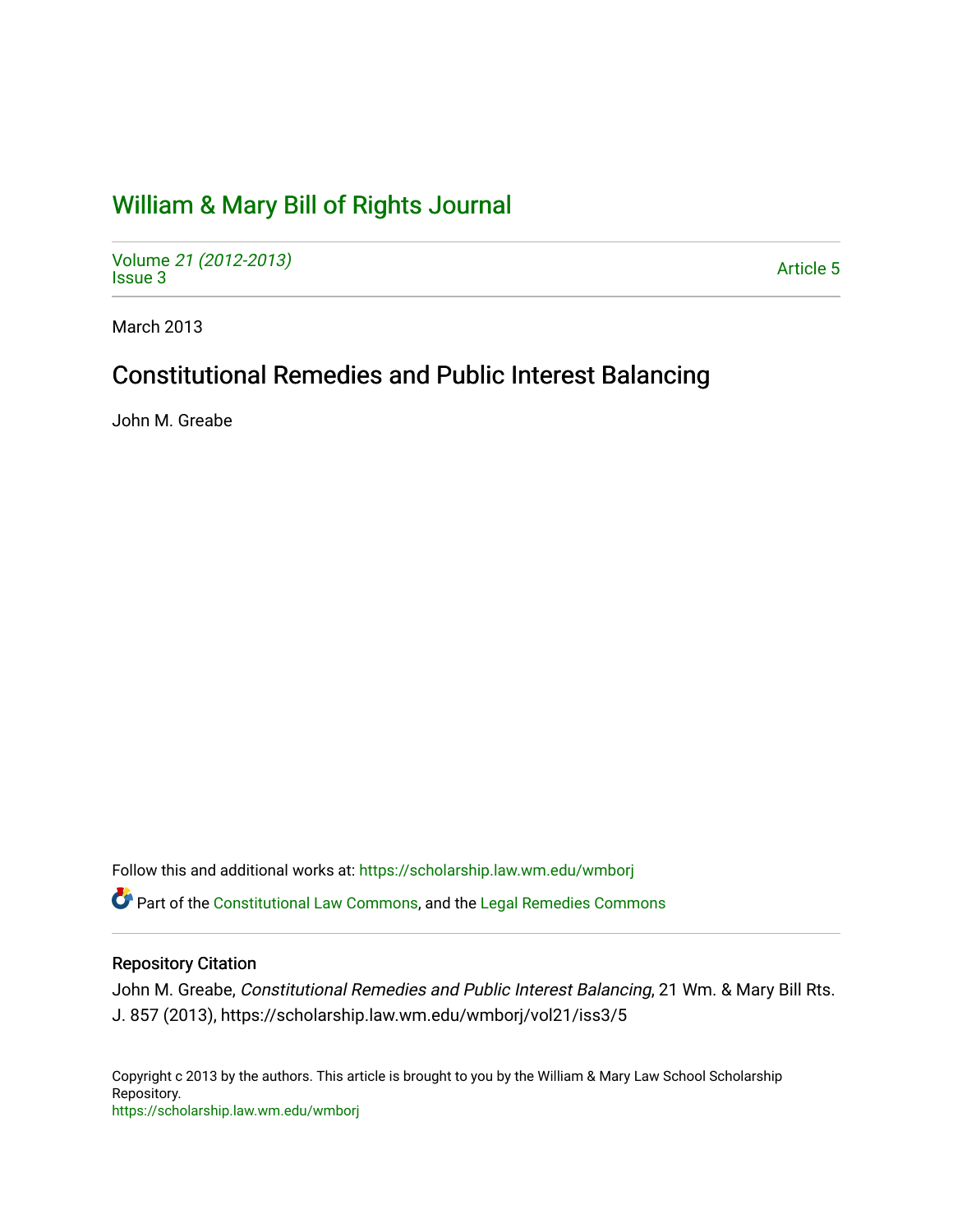# **CONSTITUTIONAL REMEDIES AND PUBLIC INTEREST BALANCING**

John M. Greabe\*

#### ABSTRACT

The conventional account of our remedial tradition recognizes that courts may engage in discretionary public interest balancing to withhold the specific remedies typically administered in equity. But it generally does not acknowledge that courts possess the same power with respect to the substitutionary remedies usually provided at law. The conventional account has things backwards when it comes to constitutional remedies. The modern Supreme Court frequently requires the withholding of substitutionary constitutional relief under doctrines developed to protect the perceived public interest. Yet it has treated specific relief to remedy ongoing or imminent invasions of rights as routine, at least when the underlying claim is justiciable and subject to neither a judicial federalism doctrine nor statutory preclusion.

This paper details the reversal of the conventional account of remedial power and advances a two-part hypothesis that the Court's behavior traces an appropriate constitutional boundary. The hypothesis is as follows. First, substitutionary constitutional remedies, while integral to the proper functioning of our constitutional order, are individually contingent and susceptible of legislative or judicial expansion, contraction, or replacement as the perceived public interest dictates. But second, specific relief must be available for justiciable and meritorious claims of constitutional right to which neither a judicial federalism nor a statutory diversion doctrine applies, and an effective constitutional remedy ultimately must be available even in these exceptional cases.

#### **INTRODUCTION**

The conventional account of our remedial tradition recognizes that courts may engage in discretionary public interest balancing to withhold the specific remedies typically administered in equity.<sup>1</sup> But it generally does not acknowledge that courts

<sup>\*</sup> Professor, University of New Hampshire School of Law. For helpful comments and suggestions on earlier versions of this Article, I would like to thank Susan Bandes, Calvin Massey, Margaret Sova McCabe, Jack Preis, Mitch Simon, Howard Wasserman, and participants in the 2012 Junior Faculty Federal Courts Workshop held at Florida International Law School. I also thank the editors and staff of the *William & Mary Bill of Rights Journal* for their excellent work in improving this paper.

 $1$  I use the term "public interest balancing" to describe the practice of withholding relief, even in the face of an invasion of rights, on the ground that the remedy sought would adversely affect the public interest. Public interest balancing is an explicit part of the calculus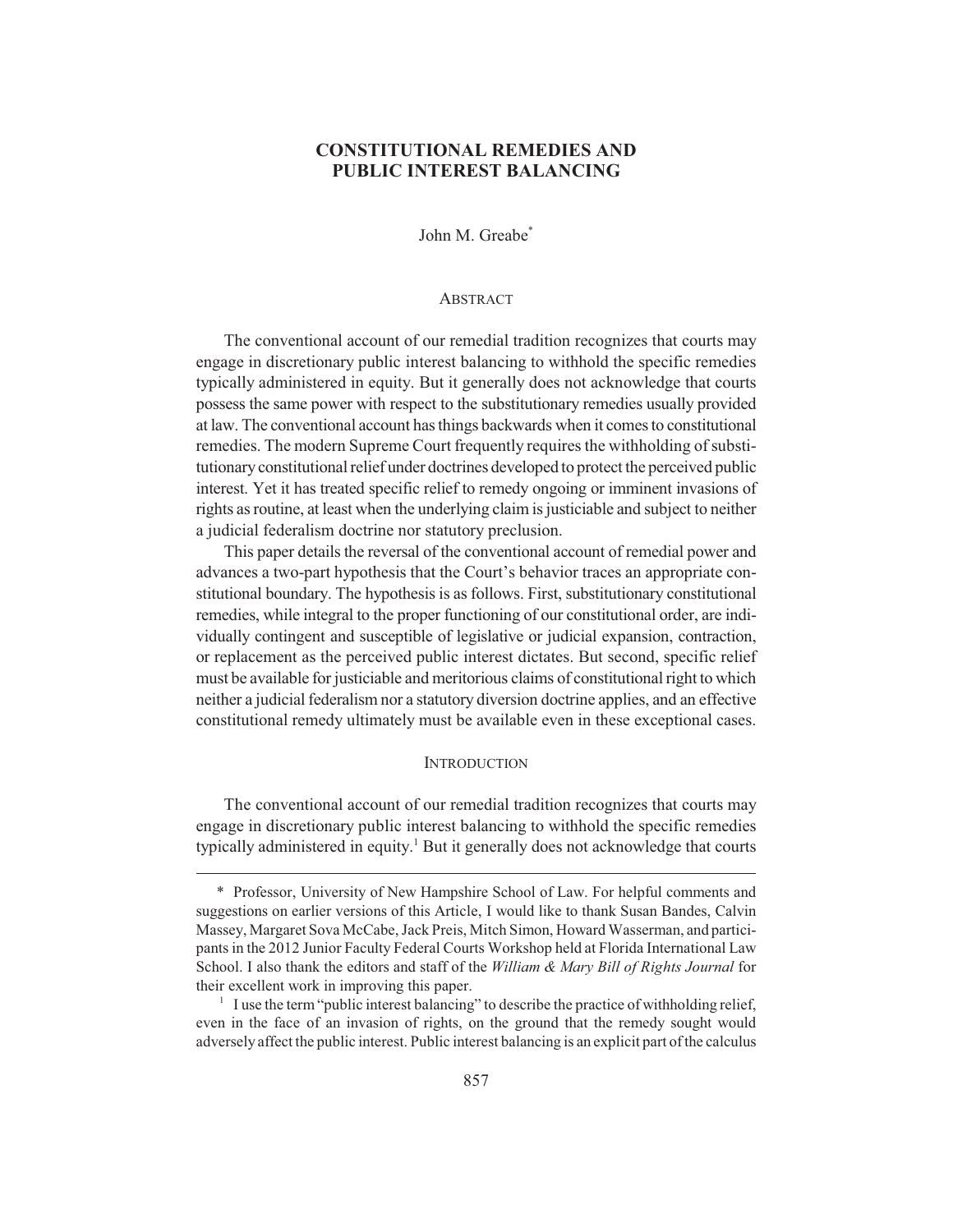possess the same power with respect to the substitutionary remedies<sup>2</sup> usually available at law.<sup>3</sup> The conventional account has things backwards when it comes to constitutional remedies.<sup>4</sup> The modern Supreme Court frequently requires the withholding of substitutionary constitutional relief under doctrines—qualified immunity,<sup>5</sup> exceptions to the exclusionary rule,<sup>6</sup> harmless error rules,<sup>7</sup> the unavailability of most "new law" on collateral review<sup>8</sup>—developed to protect the perceived public interest.<sup>9</sup> Yet it has treated specific relief to remedy ongoing or imminent invasions of rights as routine,  $^{10}$  at least

courts apply in deciding whether to issue a preliminary injunction. *See, e.g.*, Winter v. Natural Res. Def. Council, Inc., 129 S. Ct. 365, 374 (2008). But it also is an acknowledged component of a court's equitable discretion at the final judgment stage. *See, e.g.*, Salazar v. Buono, 130 S. Ct. 1803, 1816 (2010); Weinberger v. Romero-Barcelo, 456 U.S. 305, 311–13 (1982); Hecht Co. v. Bowles, 321 U.S. 321, 327–30 (1944); United States *ex rel.* Greathouse v. Dern, 289 U.S. 352, 360–61 (1933); *see also* DOUGLAS LAYCOCK, THE DEATH OF THE IRREPARABLE INJURY RULE 160–61 (1991); 11A CHARLES ALAN WRIGHT ET AL., FEDERAL PRACTICE AND PROCEDURE § 2942 (2d ed. 1995 & Supp. 2012).

<sup>2</sup> For reasons explained in Part II, I use the functional terms "specific" and "substitutionary" rather than the historical terms "equitable" and "legal" to classify constitutional remedies. Although "most equitable remedies are specific" and "most legal remedies are substitutionary . . . there are . . . exceptions in both directions" that make the equity/law distinction an unfit proxy for the specific/substitutionary distinction. DOUGLAS LAYCOCK, MODERN AMERICAN REMEDIES 6 (4th ed. 2010).

 $3$  An exception applies with respect to those legal remedies, such as mandamus, that are by their nature more like the specific remedies historically available from equity courts. *See Dern*, 289 U.S. at 359 ("Although the remedy by mandamus is at law, its allowance is controlled by equitable principles, and it may be refused for reasons comparable to those which would lead a court of equity, in the exercise of a sound discretion, to withhold its protection of an undoubted legal right." (citations omitted)).

<sup>4</sup> The conventional account of our remedial tradition has been persuasively criticized on other grounds as well. *See* LAYCOCK, *supra* note 1, at 3–7 (summarizing his book's argument that, despite traditional understandings, the American legal system does not and has not given primacy to substitutionary remedies over specific remedies).

<sup>5</sup> *See* Harlow v. Fitzgerald, 457 U.S. 800 (1982).

<sup>6</sup> *See, e.g.*, United States v. Leon, 468 U.S. 897 (1984).

<sup>7</sup> *See* Brecht v. Abrahamson, 507 U.S. 619 (1993); Chapman v. California, 386 U.S. 18 (1967).

<sup>8</sup> *See* Teague v. Lane, 489 U.S. 288 (1989).

<sup>9</sup> In developing doctrines that require lower courts to withhold constitutional remedies, the Supreme Court has exercised both a normative discretion to withhold remedies and an allocative discretion to cabin lower court discretion. *See* David L. Shapiro, *Jurisdiction and Discretion*, 60 N.Y.U.L.REV. 543, 545–47 (1985) (explaining the range of existing judicial discretion). But a lower court's decision to withhold a remedy because of public interest balancing is a decision to withhold a remedy because of public interest balancing, regardless of whether it derives from an exercise of unconstrained equitable discretion or pursuant to a precedential dictate from a higher court. *Cf. supra* note 1 (describing public interest balancing as a component of a court's equitable discretion).

<sup>10</sup> *See* RICHARD H. FALLON, JR. ET AL., HART AND WECHSLER'S THE FEDERAL COURTS AND THE FEDERAL SYSTEM 724–25 (6th ed. 2009) [hereinafter FALLON ET AL., HART AND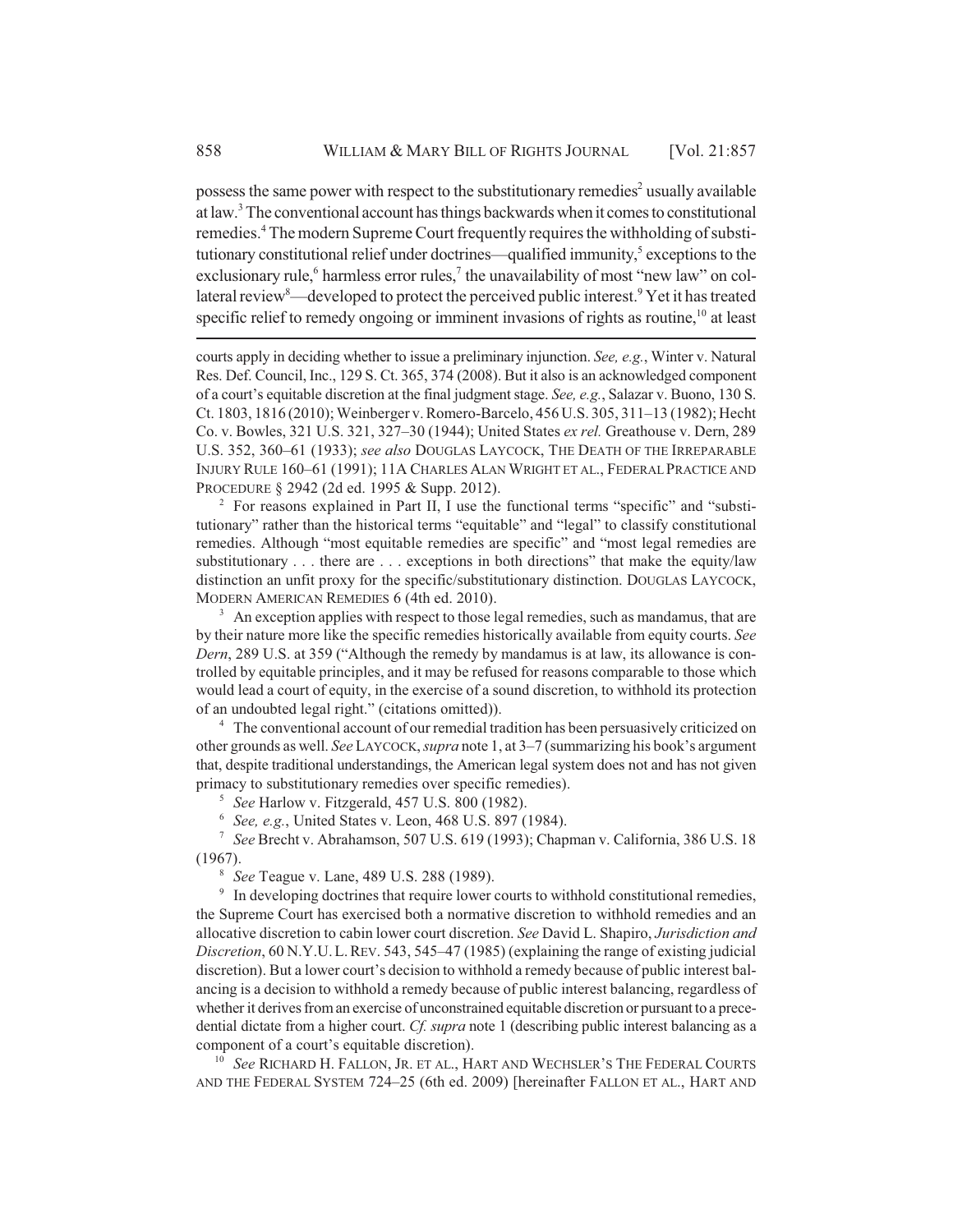when the underlying claim is justiciable and subject to neither a judicial federalism doctrine<sup>11</sup> nor statutory preclusion.<sup>12</sup>

This paper details the reversal of the conventional account of remedial power and suggests that its formal recognition could help to advance the debate over constitutionally necessary remedies. This debate ranges between those who, on one end of the spectrum, understand the maxim "where there is a right, there is a remedy"<sup>13</sup> to be a binding norm, $<sup>14</sup>$  and those who, on the other, conclude from their examination of</sup> history that the only mandatory remedy for a constitutional violation is nullification of a void enactment.15 Between these positions lies the influential view ventured by Professors Richard Fallon, Jr., and Daniel Meltzer.<sup>16</sup> Fallon and Meltzer's argument, while normative in its aspirations, is largely descriptive; it seeks to rationalize "the doctrines and practices that have traditionally comprised the law of constitutional remedies."17 So what do these doctrines and practices tell us, according to Fallon and Meltzer? First, there should be a strong but not always unyielding presumption in

WECHSLER] (citing Laycock, *supra* note 1, at 3–7, 41–42, 196, 223); Richard H. Fallon, Jr., *Jurisdiction-Stripping Reconsidered*, 96 VA. L. REV. 1043, 1112–13 (2010) [hereinafter Fallon, *Jurisdiction-Stripping*]; John C. Jeffries, Jr. & George A. Rutherglen, *Structural Reform Revisited*, 95 CALIF. L. REV. 1387, 1395 (2007); *see also* Abram Chayes, *The Role of the Judge in Public Law Litigation*, 89 HARV. L.REV. 1281, 1292 (1976) ("It is perhaps too soon to reverse the traditional maxim to read that money damages will be awarded only when no suitable form of specific relief can be devised. But surely, the old sense of equitable remedies as 'extraordinary' has faded."); *infra* Part III.B.

<sup>11</sup> *See* FALLON ET AL., HART AND WECHSLER, *supra* note 10, at 1013–1152, 1311–54 (analyzing statutory and judicially developed limitations on district court jurisdiction or its exercise, such as exhaustion doctrines, abstention doctrines, and other doctrines of equity, comity, and federalism); *see also infra* Part III.B.1.

<sup>12</sup> *See, e.g.*, FALLON ET AL., HART AND WECHSLER, *supra* note 10, at 320 (discussing congressional apportionment of jurisdiction among federal courts); *id.* at 970–72 (discussing statutory preclusion and diversion of civil rights claims); *see also infra* Part III.B.2.

<sup>13</sup> The original Latin phrase is "Ubi jus, ibi remedium." BLACK'S LAW DICTIONARY 1520 (6th ed. 1990); *see also* Marbury v. Madison, 5 U.S. (1 Cranch) 137, 147 (1803) ("It is a settled and invariable principle, that every right, when withheld, must have a remedy, and every injury its proper redress.").

<sup>14</sup> Among those who have so argued are Akhil Reed Amar, *Of Sovereignty and Federalism*, 96 YALE L.J. 1425 (1987); Susan Bandes, *Reinventing* Bivens*: The Self-Executing Constitution*, 68 S.CAL.L.REV. 289 (1995); Donald H. Zeigler, *Rights Require Remedies: A New Approach to the Enforcement of Rights in the Federal Courts*, 38 HASTINGS L.J. 665 (1987).

<sup>15</sup> *See* John Harrison, *Jurisdiction, Congressional Power, and Constitutional Remedies*, 86 GEO. L.J. 2513 (1998).

<sup>16</sup> *See* Richard H. Fallon, Jr. & Daniel J. Meltzer, *New Law, Non-Retroactivity, and Constitutional Remedies*, 104 HARV. L. REV. 1731 (1991).

<sup>17</sup> *Id.* at 1737 ("Our aim in adopting this approach, rather than developing a more purely normative theory, is partly to achieve enhanced clarity of doctrinal understanding; we hope to further comprehension of what courts have done and continue to do, and of the presuppositions that undergird their pattern of decisions.").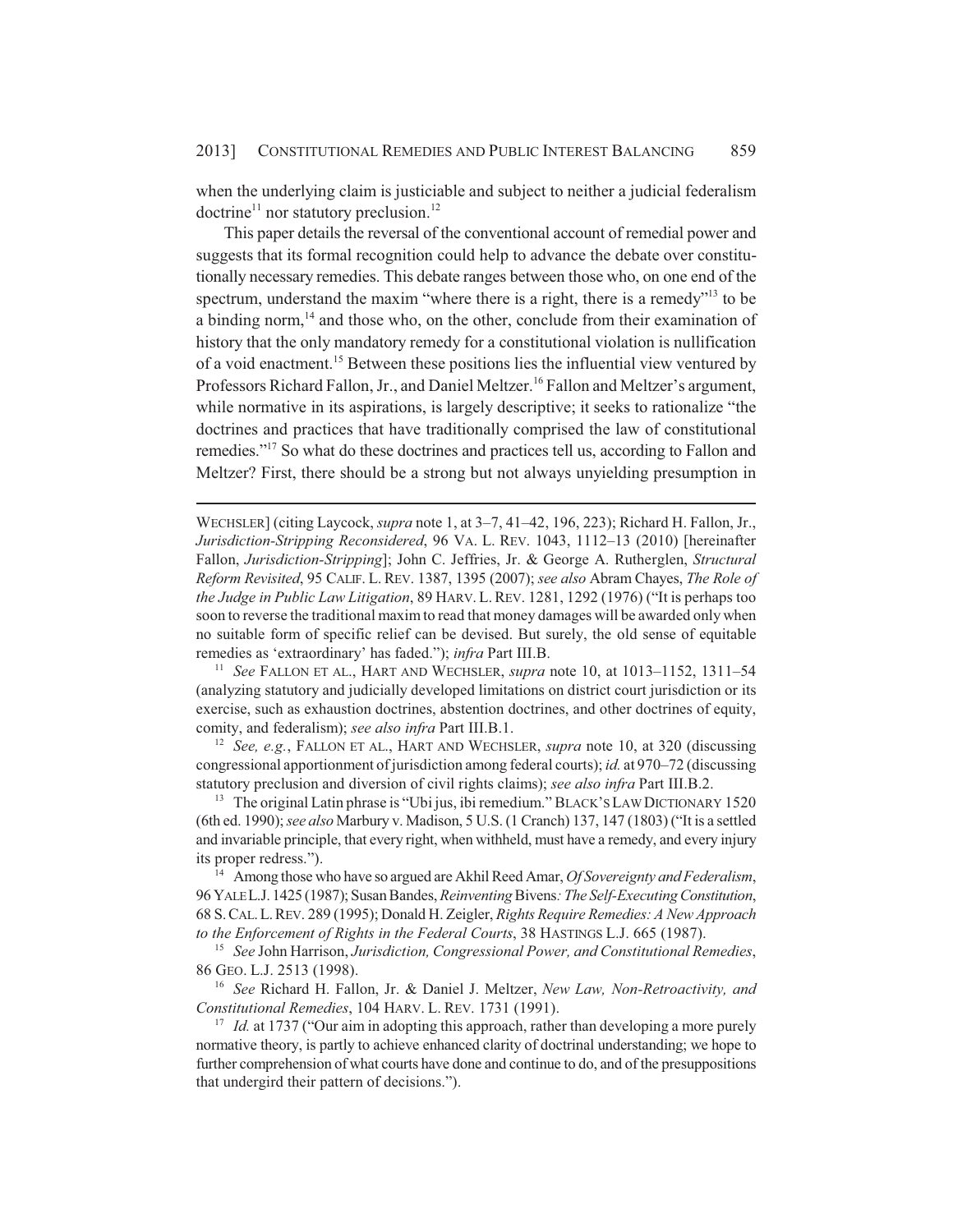favor of individually effective relief for every constitutional violation.<sup>18</sup> Second, there must exist a sufficient scheme of available remedies to ensure that constitutional rights do not become nullities, and that government officials remain answerable as a systemic matter to the demands of law.<sup>19</sup>

I adopt Fallon and Meltzer's methodology and, looking to the doctrines and practices that comprise the modern law of constitutional remedies, seek to draw lessons from the distinct ways in which the modern Supreme Court has treated substitutionary and specific constitutional remedies with respect to public interest balancing. Building from a functional account of the law of constitutional remedies, I advance a two-part hypothesis that the Court's behavior traces an appropriate constitutional boundary. The hypothesis is as follows. First, substitutionary constitutional remedies, while integral to the proper functioning of our constitutional order, are individually contingent and susceptible of legislative or judicial expansion, contraction, or replacement as the perceived public interest dictates. But second, specific relief must be available for justiciable and meritorious claims of constitutional right to which neither a judicial federalism nor a statutory diversion doctrine applies, and an effective constitutional remedy ultimately must be available even in these exceptional cases.

I have organized the paper in the following way. Part I covers some preliminary points about the premises and scope of my argument, and the method I employ to classify constitutional remedies. Part II provides an account of the range of recognized constitutional remedies that classifies in terms that are functional (specific or substitutionary) rather than historical (equitable or legal). Classifying constitutional remedies in functional rather than historical terms is conducive to both a defense and an understanding of the paper's foundational descriptive claim. Part III employs this classification to demonstrate that modern courts frequently apply doctrines grounded in public interest balancing to withhold substitutionary relief for wholly realized constitutional violations despite the fact that doing so leaves such violations entirely without a remedy. In contrast, when faced with claims for specific relief, courts do not invoke the public interest to withhold relief altogether. Part IV connects the described reality to the debate over constitutionally necessary remedies and hypothesizes that the different ways in which the modern Supreme Court has treated substitutionary and specific constitutional remedies with respect to public interest balancing reflects an appropriate sense of the constitutional necessity of each.

#### I. PRELIMINARIES

The topic of constitutional remedies is extraordinarily rich. It is the subject of an enormous and fascinating academic literature that exposes fault lines that run beneath, and sometimes jolt, our constitutional order. It will therefore come as no surprise that

<sup>18</sup> *See id.* at 1787–91.

<sup>19</sup> *See id.*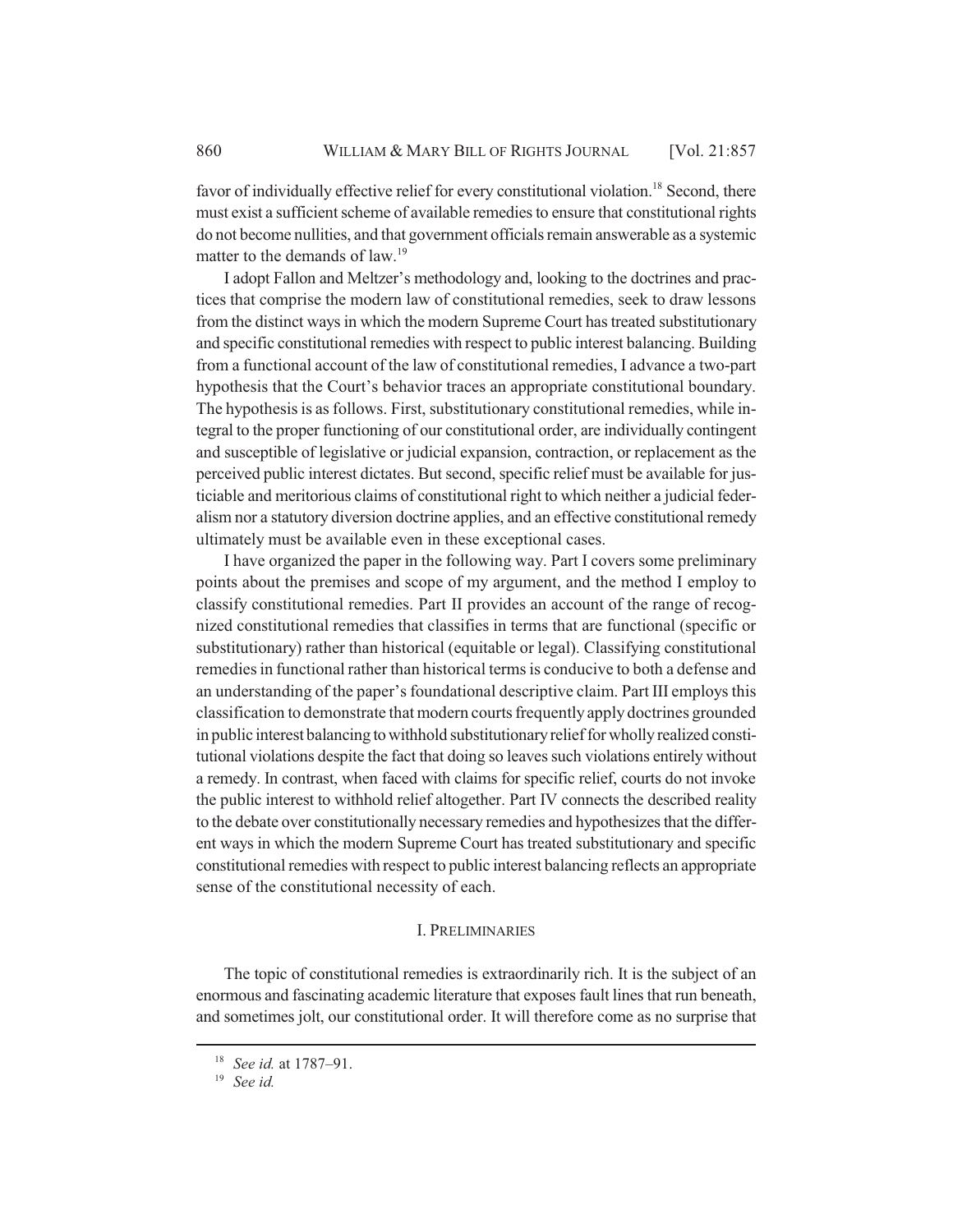the pedigree and legitimacy of many of the substitutionary and specific constitutional remedies described in Part II, and many of the remedy-limiting doctrines discussed in Part III, are subjects of profound and basic disagreements. These disagreements reflect fundamentally different ideas about the nature and scope of the "judicial Power" that Article III of the Constitution confers on the federal courts, and about how the federal courts ought to exercise that power.<sup>20</sup>

To illustrate, commentators have disagreed over whether the harmless error rule adopted in *Chapman v. California*<sup>21</sup> is better conceptualized as being rooted in the Constitution itself<sup>22</sup> or as constituting an example of the constitutional "common" law" whose existence and legitimacy Professor Henry Monaghan has famously identified and defended.23 Monaghan himself described the *Chapman* rule as an example of constitutional common law<sup>24</sup>—a body of sub-constitutional, judge-made doctrine that is "subject to [congressional] amendment, modification, or ... reversal  $25$ —and other commentators have agreed.<sup>26</sup> But even if a consensus were to emerge that the *Chapman* rule is indeed an example of constitutional common law, the debate would merely proceed to an even more fundamental disagreement over the rule's legitimacy. For there are those who strongly believe that judges lack the authority to make constitutional common law and must confine themselves to elaborating "true" constitutional meaning.27 And it is difficult to defend *Chapman* as being a constitutionally compelled rule.<sup>28</sup>

<sup>22</sup> *See* Steven H. Goldberg, *Harmless Error: Constitutional Sneak Thief*, 71 J. CRIM. L. & CRIMINOLOGY 421, 424 n.31 (1980) (referring to the *Chapman* rule as a "constitutional judgment").

<sup>23</sup> *See* Henry P. Monaghan, *The Supreme Court, 1974 Term—Forward: Constitutional Common Law*, 89 HARV. L. REV. 1, 2–3 (1975) (describing constitutional common law as a "substructure of substantive, procedural, and remedial rules drawing their inspiration and authority from, but not required by, various constitutional provisions").

<sup>24</sup> *See* Henry P. Monaghan, *Harmless Error and the Valid Rule Requirement*, 1989 SUP. CT. REV. 195, 200 n.30 (citing Monaghan, *supra* note 23, at 21).

<sup>26</sup> *See, e.g.*, Daniel J. Meltzer, *Harmless Error and Constitutional Remedies*, 61 U.CHI. L. REV. 1, 26–29 (1994); Craig Goldblatt, Comment, *Harmless Error as Constitutional Common Law: Congress's Power to Reverse* Arizona v. Fulminante, 60 U.CHI.L.REV. 985, 1005–12 (1993).

<sup>27</sup> *See, e.g.*, Thomas W. Merrill, *The Common Law Powers of Federal Courts*, 52 U.CHI. L.REV. 1, 58–59 (1985) (calling Monaghan's theory "constitutionally unprincipled"); Thomas S. Schrock & Robert C. Welsh, *Reconsidering the Constitutional Common Law*, 91 HARV. L. REV. 1117 (1978). For a summary of the argument that remedies must issue from legislatures, see ERWIN CHEMERINSKY, FEDERAL JURISDICTION § 9.1.2, at 610–11 (6th ed. 2007).

<sup>28</sup> *See* Meltzer, *supra* note 26, at 5–18 (explaining the difficulties with viewing *Chapman v. California*, 386 U.S. 18 (1967), as constitutionally rooted in view of other established rules

<sup>20</sup> *See* U.S. CONST. art. III, § 1.

<sup>21</sup> 386 U.S. 18 (1967). *Chapman* requires appellate courts to find that a constitutional trial error was harmless "beyond a reasonable doubt" in order to disregard the error. *See id.* at 24; *see also infra* Part III.A.3.

<sup>25</sup> *See* Monaghan, *supra* note 23, at 3.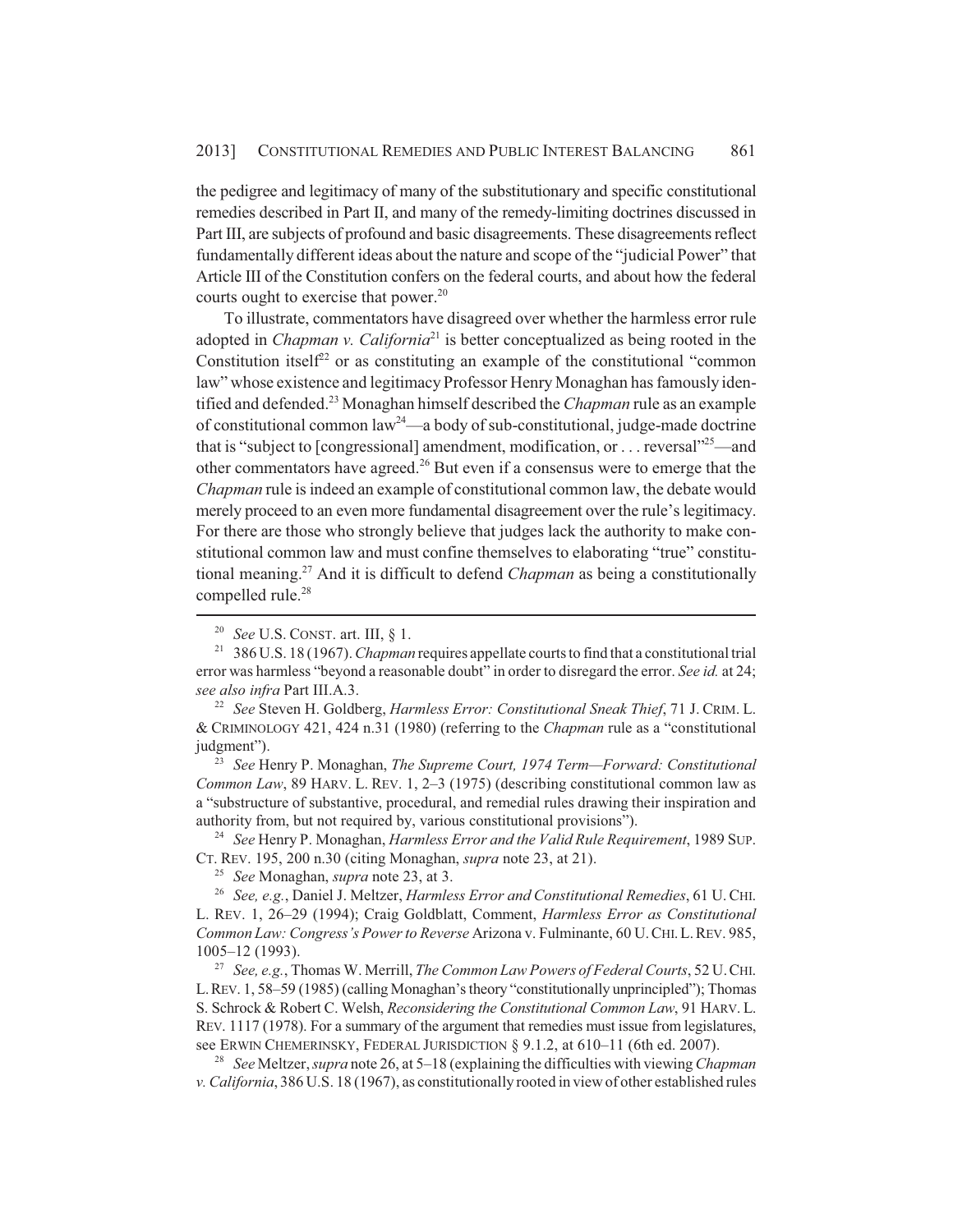I acknowledge disagreements such as these. But I cannot express opinions on them, and defend those opinions, without turning this paper into a book. Therefore, I shall simply clarify at the outset three related points about my working premises and the paper's scope. First, I approach the problems addressed through the general law of remedies, which contains valuable lessons for the study of the more specific field of constitutional remedies.<sup>29</sup> Second, I take as a given the legitimacy of broad judicial discretion in fashioning constitutional remedies, for reasons amply and ably elaborated by others.<sup>30</sup> I shall not repeat their arguments here except as is necessary to contextualize my own. Third, for reasons I shall explain in Part IV, I see the law of *substitutionary* constitutional remedies as being most helpfully conceived as a body of sub-constitutional common law subject to legislative and judicial alteration; by contrast, I see the law of *specific* constitutional remedies as being more firmly rooted in the Constitution itself.<sup>31</sup>

One additional point of initial clarification is also in order. In keeping with the paper's theme of function over form, I describe constitutional remedies in terms that emphasize the type of relief (functionally speaking) that they afford, and not in terms that focus attention on the particularized legal and equitable vehicles through which constitutional remedies historically have been provided.32 Thus, I do not afford separate

<sup>31</sup> *See infra* Part IV. *But cf.* David H. Gans, *Severability as Judicial Lawmaking*, 76 GEO. WASH.L.REV. 639, 660 (2008) ("The law of constitutional remedies is almost entirely a matter of judge-made federal 'constitutional common law,' informed largely by the twin aims of redressing constitutional violations on an individual level and ensuring that government officials obey constitutional norms." (footnote omitted)).

<sup>32</sup> *See* Fallon & Meltzer, *supra* note 16, at 1778 (noting that remedies for constitutional violations have come through legal and equitable forms such as "damages, restitution, injunctions, mandamus, ejectment, declaratory judgments, exclusion of evidence, remand for retrial or reconsideration untainted by constitutional error, and writs of habeas corpus").

and doctrines); Goldblatt, *supra* note 26, at 1010–12 (explaining how the Court's reasoning in *Brecht v. Abrahamson*, 507 U.S. 619 (1993), negates the possibility of viewing *Chapman* as a constitutional rule).

<sup>29</sup> *Cf.* Fallon & Meltzer, *supra* note 16, at 1764–67 (explaining the value of examining the topics of legal novelty and retroactivity within the framework of the law of remedies).

<sup>30</sup> *See, e.g.*, Fallon, *Jurisdiction-Stripping*, *supra* note 10, at 1134–35; Fallon & Meltzer, *supra* note 16, at 1779–91 (discussing the importance of the availability of constitutional remedies); Jeffries & Rutherglen, *supra* note 10, at 1389–408 (discussing the development of constitutional remedies); Daniel J. Meltzer, *Congress, Courts, and Constitutional Remedies*, 86 GEO. L.J. 2537, 2549–65 (1998); Gene R. Nichol, Bivens, Chilicky*, and Constitutional Damage Claims*, 75 VA.L.REV. 1117, 1129–42 (1989) (explaining that fashioning constitutional remedies is a legitimate use of judicial power); Martin H. Redish, *Federal Common Law, Political Legitimacy, and the Interpretive Process: An "Institutionalist" Perspective*, 83 NW. U.L.REV. 761, 796–97 (1989) (recognizing judicial authority to protect basic constitutional interests). *See generally* Walter E. Dellinger, *Of Rights and Remedies: The Constitution as a Sword*, 85 HARV. L. REV. 1532 (1972) (analyzing the Court's role in enforcing constitutional guarantees); Monaghan, *supra* note 23 (recognizing remedial rules as part of constitutional common law).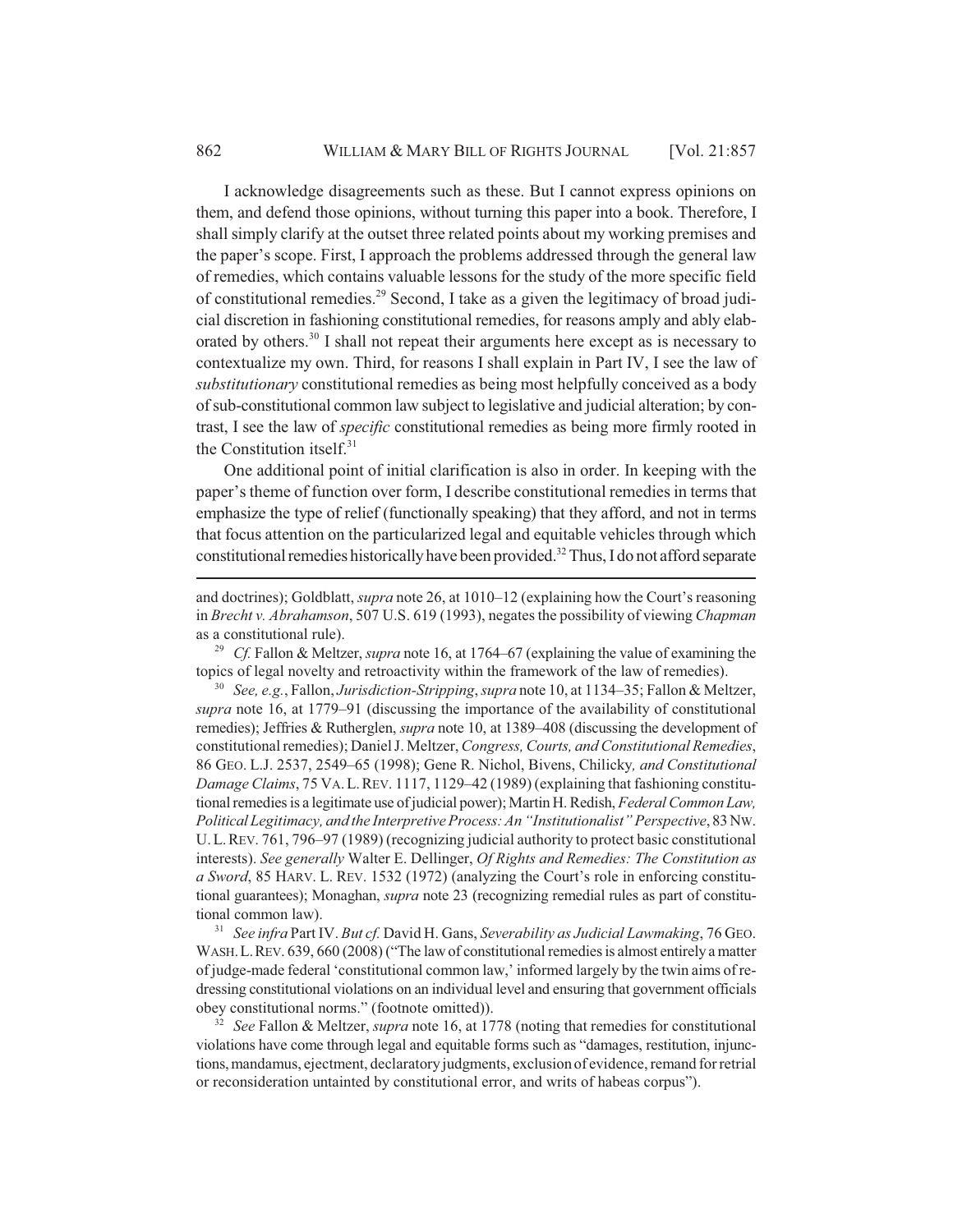treatment, for example, to injunctions, declaratory judgments, or writs of mandamus or prohibition when I am discussing remedies that have the effect of causing a government actor to desist unconstitutional conduct or refrain from an imminent violation of rights. Rather, I group all such forms of relief together under more general headings such as "Nullification of Unconstitutional Laws by Subjects of Government Enforcement Actions" and "Remedies Ameliorating Other Ongoing or Imminent Constitutional Violations."33

## II. A FUNCTIONAL CLASSIFICATION OF CONSTITUTIONAL REMEDIES

## *A. A Need to Escape History*

Although the historical practice of classifying remedies as either "legal" or "equitable" remains the norm, the historical practice often confuses far more than it clarifies. Professor Douglas Laycock, a leading expert on the law of remedies, explains why this is so:

> The line between law and equity is largely the result of a bureaucratic fight for turf; each set of courts [i.e., the separate law and equity courts that existed both in England and throughout the United States prior to last century's merger of law and equity] took as much jurisdiction as it could get. Consequently, the line is jagged and not especially functional; it can only be memorized. Damages are the most important legal remedy; in general, compensatory and punitive remedies are legal. Injunctions and specific performance decrees are the most important equitable remedies; some of the specialized coercive remedies, such as mandamus, prohibition, and habeas corpus, are legal. Declaratory judgments were created by statute after the merger, so they are not classified either way; most of the older, more specialized declaratory remedies are equitable. Restitution was developed independently in both sets of courts; some restitutionary remedies are legal, some equitable, and some both.<sup>34</sup>

In an earlier edition of his casebook, $35$  Laycock illustrated how use of the historical law/equity distinction can cause practical problems by contrasting the Supreme Court's 1993 decision in *Mertens v. Hewitt Associates*<sup>36</sup> with its 2002 decision in

<sup>33</sup> *See infra* Parts II.B.2.a–b.

<sup>34</sup> LAYCOCK, *supra* note 2, at 6.

<sup>35</sup> DOUGLAS LAYCOCK, MODERN AMERICAN REMEDIES (3d ed. 2002).

<sup>36</sup> 508 U.S. 248 (1993).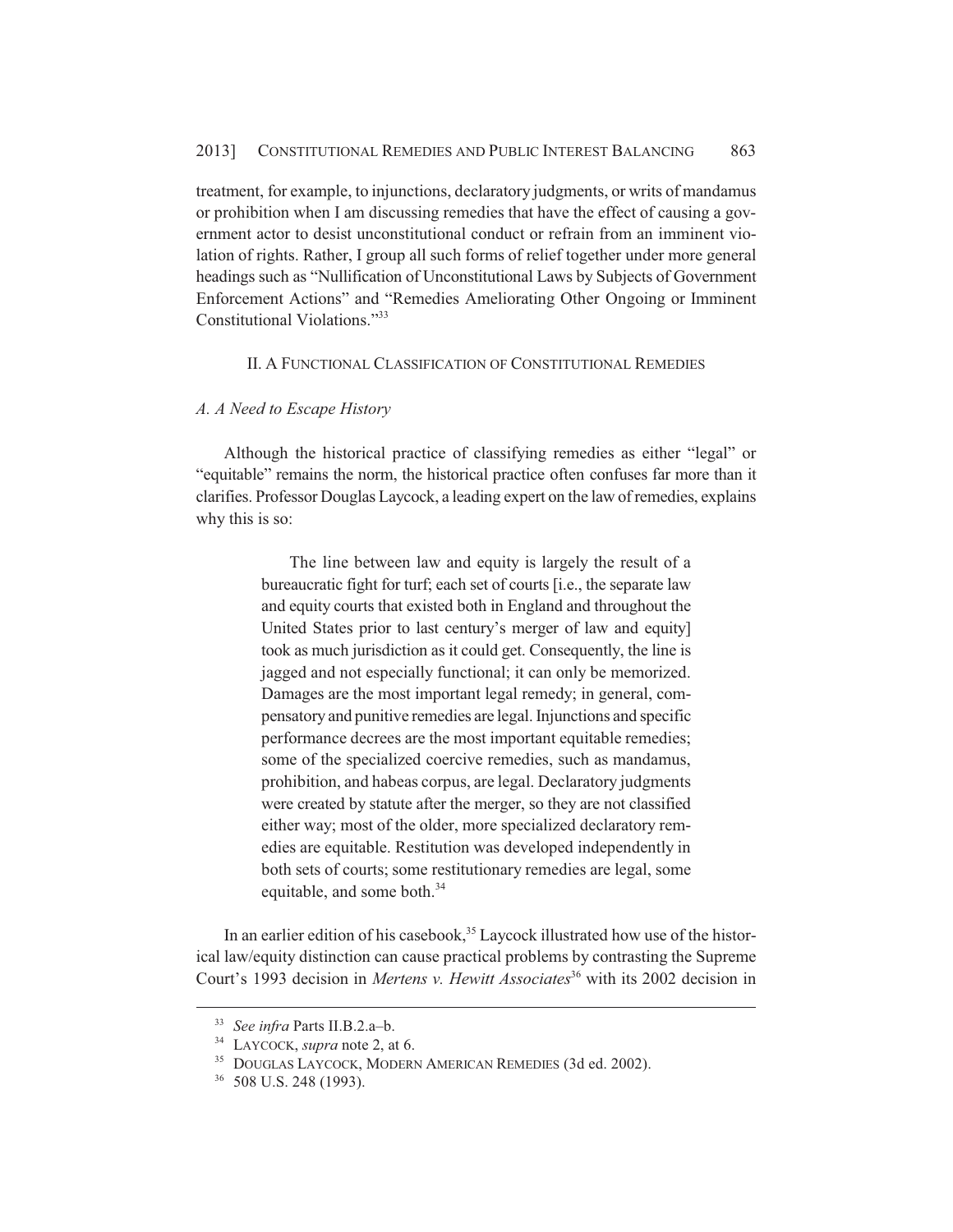*Great-West Life & Annuity Co. v. Knudson*. 37 In *Mertens*, the Court by a 5–4 vote construed Congress's use of the phrase "equitable relief" in Section 502(a)(3) of the Employee Retirement Income Security Act of 1974  $(ERISA)^{38}$  to encompass only remedies "that are *typically* available in equity," and not all remedies actually available in an equity court prior to the merger.<sup>39</sup> But in *Great-West*, Laycock persuasively demonstrates, the Court (again, in a 5–4 split) effectively adopted the latter, more technical meaning of the very same statutory provision.<sup>40</sup>

Laycock uses this discussion of *Mertens* and *Great-West* to illustrate two broader themes that pervade his work. First, it often would be far more useful if Congress, judges, and commentators were to use functional, rather than historical, law/equity language when classifying constitutional remedies.41 Second, functionally speaking, "[t]he most fundamental remedial choice is between substitutionary and specific remedies."42 I agree. Therefore, in order to lay the groundwork for the analysis and arguments that follow, I start by classifying recognized constitutional remedies in functional terms, as either substitutionary or specific. Hopefully, the utility of this functional classification scheme will become apparent as readers proceed through the rest of the paper.

<sup>38</sup> Pub. L. No. 93-406, 88 Stat. 829 (codified as amended at 29 U.S.C. § 1001 et seq. (2006)). Section 502(a)(3) of ERISA may be found at 29 U.S.C. § 1132(a)(3) (2006).

<sup>39</sup> *Mertens*, 508 U.S. at 256 (noting that "[a]s memories of the divided bench, and familiarity with its technical refinements, recede further into the past," it is less likely that Congress intended that the phrase "equitable remedies" be construed with historical precision).

<sup>40</sup> *See* LAYCOCK, *supra* note 2, at 568–69. I emphasize that this is Laycock's characterization of *Great-West* because the majority's opinion acknowledges no departure from *Mertens*. Indeed, Justice Scalia authored the majority opinions in both *Mertens* and *Great-West*, and sought throughout the latter to emphasize its consistency with the former. *See Great-West*, 534 U.S. at 209–20.

<sup>41</sup> *See* LAYCOCK, *supra* note 2, at 3.

<sup>42</sup> *Id.* at 5 (quoting LAYCOCK, *supra* note 2, at 12–13). Of course, remedies may also be classified as either prospective or retrospective, depending on how they operate. *Edelman v. Jordan*, 415 U.S. 651 (1974), employed this distinction to differentiate between those injunctions requiring the expenditure of state funds that may lawfully be entered against state officials under the doctrine recognized in *Ex parte Young*, 209 U.S. 123 (1908), and those that are effectively suits against the State and therefore barred by the Eleventh Amendment. *Edelman* concluded that the Eleventh Amendment permits prospective injunctions of this sort but bars injunctions that operate retrospectively. *See* 415 U.S. at 664–70. The distinction between prospective and retrospective remedies has proved to be quite difficult to draw and rationalize in practice. *See generally* LAYCOCK, *supra* note 2, at 475 ("The line between prospective and retrospective remedies is neither self-evident nor self-executing."); Amar, *supra* note 14, at 1480 (describing the Supreme Court's cases in the area as "incoherent"); Vicki C. Jackson, *The Supreme Court, the Eleventh Amendment, and State Sovereign Immunity*, 98 YALE L.J. 1, 88 & n.353 (1988) (noting the "numerous grounds" on which the distinction has been criticized); Carlos Manuel Vázquez, *Night and Day:* Coeur d'Alene*,* Breard*, and the Unraveling of the Prospective-Retrospective Distinction in Eleventh Amendment Doctrine*, 87 GEO. L.J. 1, 3 (1998) (noting the distinction's "inadequacies").

<sup>37</sup> 534 U.S. 204 (2002).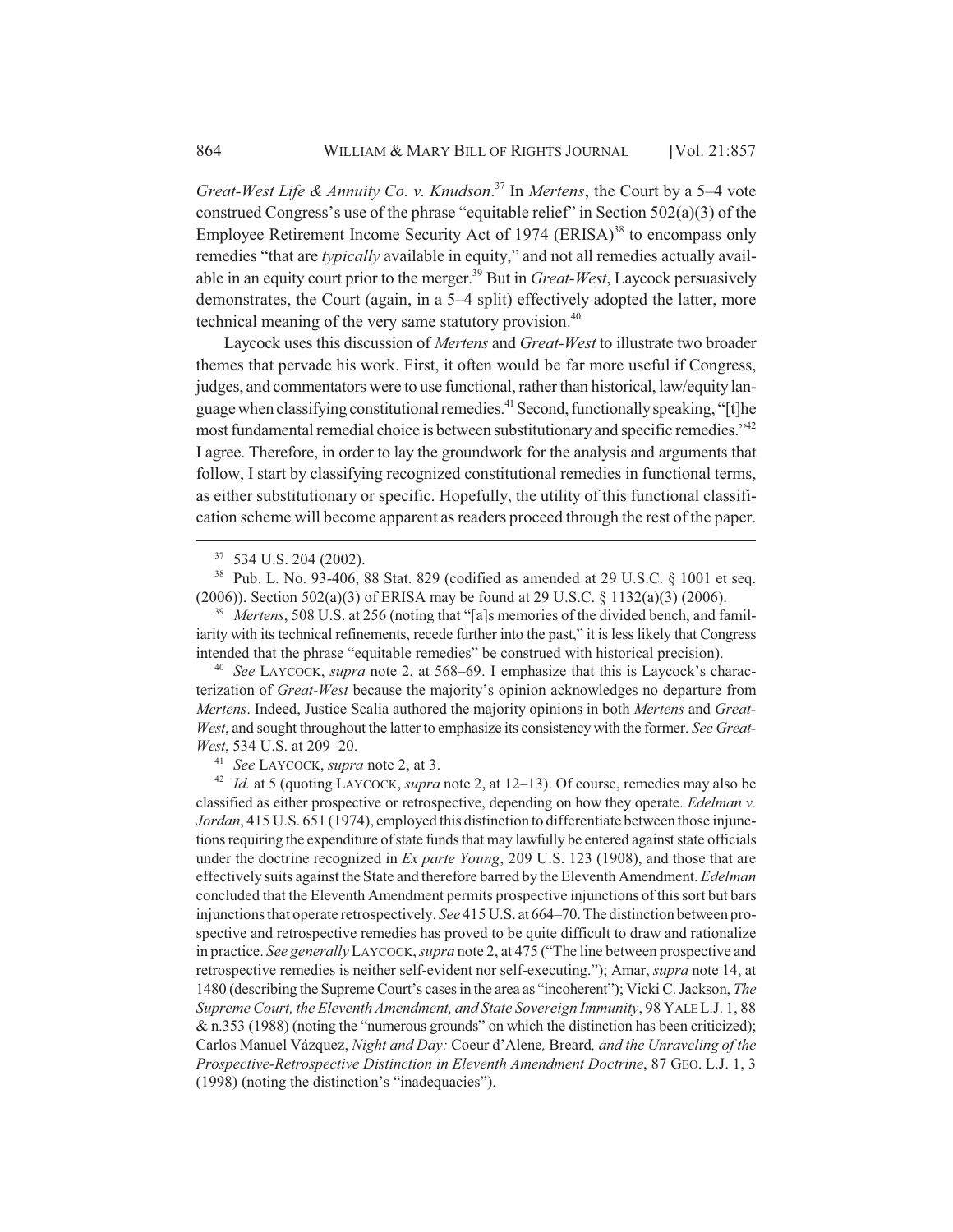#### *B. Substitutionary and Specific Constitutional Remedies*

There is an initial need to define terms. Laycock describes the difference between substitutionary and specific remedies as follows:

> With substitutionary remedies, plaintiff suffers harm and receives a sum of money. Specific remedies seek to avoid this exchange. They aspire to prevent harm, or undo it, rather than let it happen and compensate for it. They seek to prevent harm to plaintiff, repair the harm in kind, or restore the specific thing that plaintiff lost. Substitutionary remedies include compensatory damages, attorneys' fees, restitution of the money value of defendant's gain, and punitive damages. Specific remedies include injunctions, specific performance of contracts, restitution of specific property, and restitution of a specific sum of money.<sup>43</sup>

Laycock's descriptive definitions of substitutionary and specific remedies are typical, $44$  and they are helpful as far as they go. But typical definitions of substitutionary and specific remedies such as these are incomplete and inadequate for wholesale application in the unique context of *constitutional* remedies. For example, typical definitions may be taken to suggest that money is the only substitutionary remedy.<sup>45</sup> Yet this is inaccurate. Non-monetary substitutionary injunctions are sometimes available,<sup>46</sup> and there are other substitutionary constitutional remedies that are non-monetary.<sup>47</sup> In addition, substitutionary remedies are not inevitably compensatory, as typical definitions

<sup>45</sup> *See* LAYCOCK, *supra* note 2, at 6; *see also* Murphy, *supra* note 44, at 124 & n.22 (citing JAMES M. FISCHER, UNDERSTANDING REMEDIES § 2[b], at 4 (1999)) (noting that Fischer gives only damages as an example of a substitutionary remedy); *id.* (citing ROBERT N. LEAVELL ET AL., EQUITABLE REMEDIES, RESTITUTION AND DAMAGES 1 (7th ed. 2005)) (stating that substitutionary relief substitutes money for specific relief ).

<sup>46</sup> *See* E. ALLAN FARNSWORTH, FARNSWORTH ON CONTRACTS § 12.4, at 850 n.2 (2d ed. 1990) ("[S]ubstitutional relief could, in theory, be in kind rather than in money."); Murphy, *supra* note 44, at 124 & n.25 (providing as an example a nonmonetary substitutionary injunction ordering that a person unlawfully denied a promotion be placed in a different position because the position she sought had since been filled); *see also infra* Part II.B.1.d (discussing structural reform injunctions rooted in constitutional violations that exceed the scope of the violation that justified judicial intervention).

<sup>47</sup> *See infra* Parts II.B.1.b–c (discussing the exclusion of evidence at trial and reversal of judgments tainted by constitutional error).

<sup>43</sup> LAYCOCK, *supra* note 1, at 12–13.

<sup>44</sup> *See* Colleen P. Murphy, *Money as a "Specific" Remedy*, 58 ALA.L.REV. 119, 122–23 & nn.14–15 (2006) (collecting common definitions); *see also id.* at 122–23 ("The difference between specific and substitutionary remedies can be further understood in terms of the plaintiff's rightful position—the position the plaintiff would hold if the defendant did not violate the plaintiff's legal rights. Specific relief achieves the plaintiff's rightful position exactly; substitutionary relief achieves only a rough approximation.").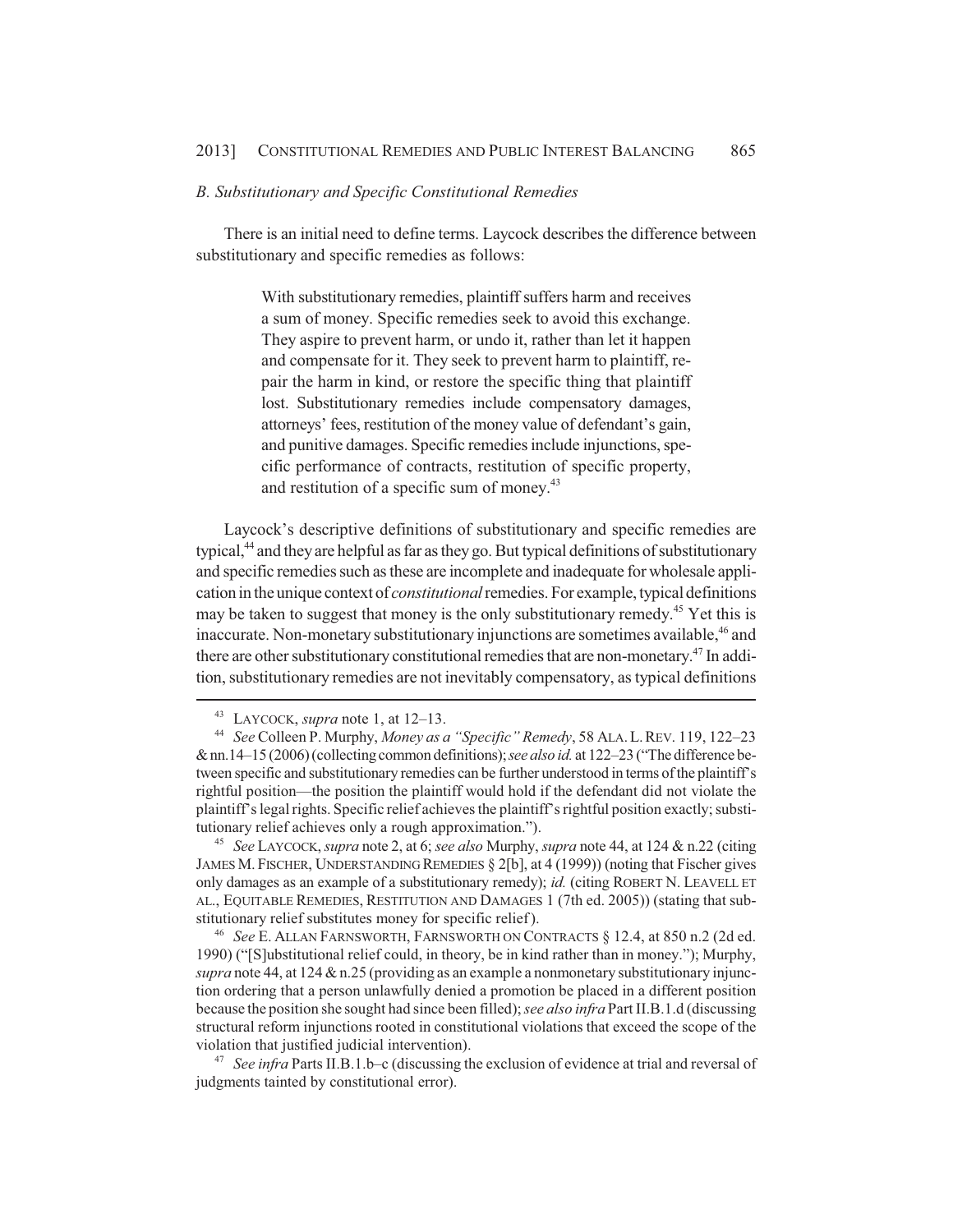can be read to imply; they may be justified entirely by public policy goals unrelated to harm suffered by the right-holder, as is the case with the Fourth Amendment's exclusionary rule.<sup>48</sup>

For purposes of understanding the classification scheme that follows, an instrumental definition that focuses on the difference between substitutionary and specific remedies will be more useful. Borrowing from Professor Colleen Murphy, I adopt the following as my working definition: "[S]pecific remedies provide the original thing or condition to which the [claimant] was entitled, while substitutionary remedies provide something else."<sup>49</sup> Under this definition, specific constitutional remedies permit a rightholder to halt an ongoing, or avoid an imminent, unconstitutional deprivation of life, liberty, or property; in other words, they provide or restore to the right-holder the very freedom, interest, or thing that the Constitution promises. Substitutionary constitutional remedies, by contrast, provide "something else" to victims of constitutional violations usually (although not always<sup>50</sup>) because the violation is wholly realized by the time it is raised in court and therefore cannot be headed off, halted, or undone.<sup>51</sup>

1. Substitutionary Constitutional Remedies

## *a. Damages*

Even though a judgment ordering the defendant to pay money to the plaintiff is not the only substitutionary constitutional remedy, it is the prototypical example of substitutionary relief. Victims of constitutional violations are sometimes entitled to seek damage awards from federal actors under the *Bivens* doctrine<sup>52</sup> and more frequently

<sup>48</sup> *See* United States v. Calandra, 414 U.S. 338, 347–48 (1974) (rejecting the theory that Fourth Amendment exclusion is a "personal constitutional right of the party aggrieved" and emphasizing that the exclusionary rule's purpose is to deter police misconduct "to safeguard Fourth Amendment rights generally").

<sup>49</sup> Murphy, *supra* note 44, at 126; *see also* FISCHER, *supra* note 45, at § 2.2 ("A substitutional remedy is something other than a specific remedy.").

<sup>50</sup> *See infra* note 139 and accompanying text.

<sup>51</sup> *See* Murphy, *supra* note 44, at 137–38 & n.11 (explaining that remedies for harms that have accrued prior to the date of a judgment are usually substitutionary).

<sup>52</sup> *See* Bivens v. Six Unknown Named Agents, 403 U.S. 388 (1971) (authorizing plaintiffs to vindicate certain constitutionally protected rights by means of a damages action against federal officials sued in their individual capacities). A *Bivens* claim lies directly under the constitutional provision in question and 28 U.S.C. § 1331 (2006), which confers on the federal courts jurisdiction over claims "arising under the Constitution." *See, e.g.*, Carlson v. Green, 446 U.S. 14, 16 (1980). Since 1980, the Supreme Court has repeatedly refused to permit the assertion of *Bivens* claims in any context other than the three that were authorized between 1971 and 1980: Fourth Amendment violations, *see Bivens*, 403 U.S. at 389, gender discrimination, *see* Davis v. Passman, 442 U.S. 228, 248–49 (1979); and deliberate indifference to medical needs in violation of the Eighth Amendment, *see Carlson*, 446 U.S. at 16–18 (1980). *See* Minneci v. Pollard, 132 S. Ct. 617, 622–23 (2012) (detailing five cases from 1983 to 2012 in which the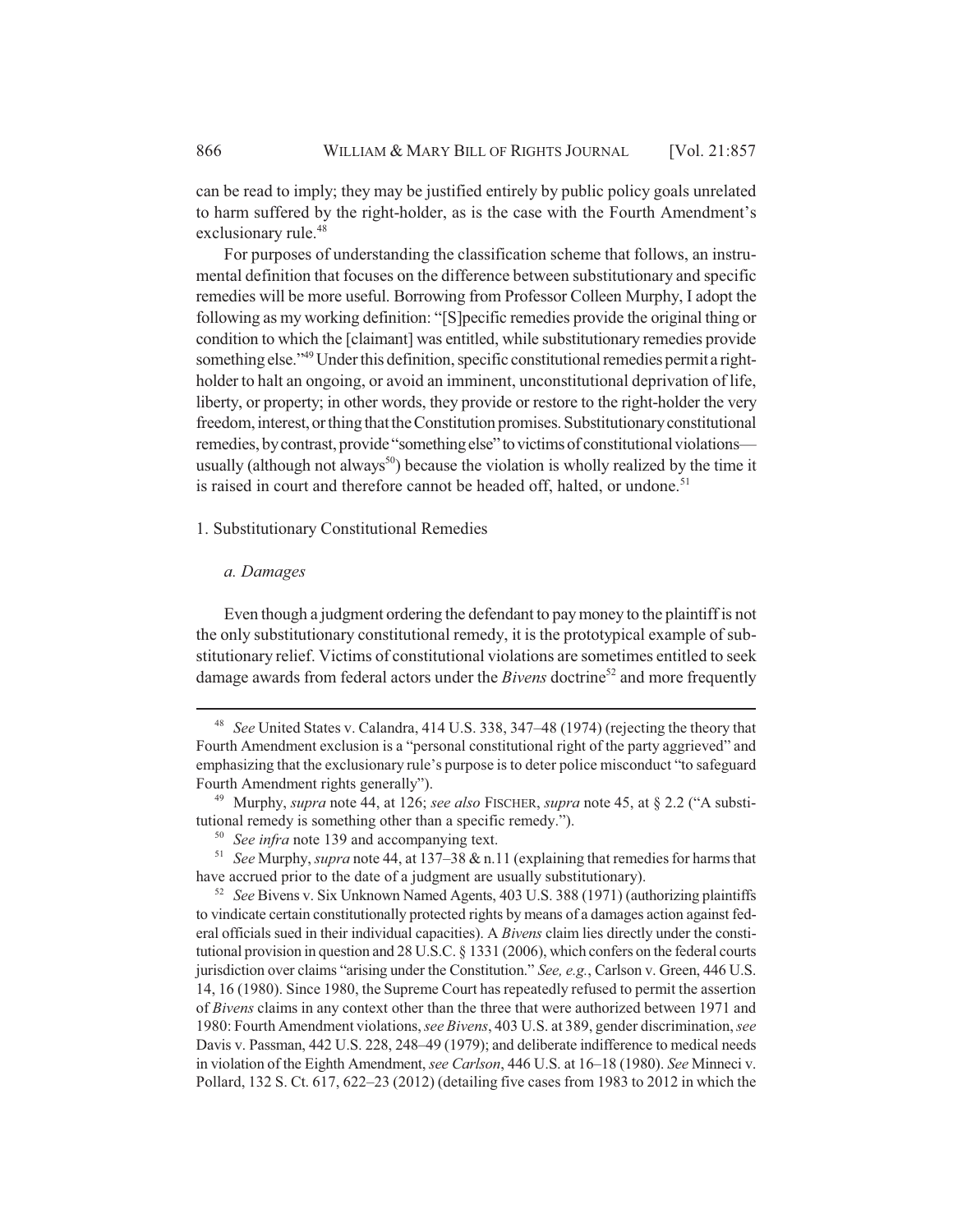entitled to do so from state actors under  $42$  U.S.C. § 1983.<sup>53</sup> Such suits, which may initially be filed in either federal or state court, usually name as defendants the individual government actor who was the agent through whom the federal, state, or local government visited constitutional harm on the plaintiff.<sup>54</sup> Such "individual capacity" actions are pervasive because sovereign immunity shields the federal government from damages claims under *Bivens*<sup>55</sup> and because states and their subdivisions are not "persons" subject to suit within the meaning of Section 1983.<sup>56</sup> In fact, the *only* type of government entity subject to a suit for money damages for an alleged constitutional violation is a unit of local government such as a municipality.<sup>57</sup> But local government units are not liable for the conduct of their employees under a theory of respondeat superior.<sup>58</sup> Rather, they are subject to Section 1983 liability only when the plaintiff's injuries have been caused by an unlawful "policy or custom"59—a concept that has been narrowly defined and is therefore quite difficult to prove.<sup>60</sup> Thus, as already noted, most constitutional claims for money name individual defendants.<sup>61</sup>

Court refused to recognize a *Bivens* claim and rejecting the petitioner's Eighth Amendment claim). It has cautioned that judicial implication of a damages remedy for constitutional violations should not proceed if there exist alternative processes for protecting the constitutionally recognized interest, including state tort law. *See id.* at 621 (applying analysis prescribed in *Wilkie v. Robbins*, 551 U.S. 537, 550 (2007)). And even where such alternative processes do not exist, courts should heed any special factors that counsel hesitation on the part of a common law tribunal to authorize a new kind of federal litigation. *See id.* For an excellent overview of recent developments in *Bivens* jurisprudence, and for an intriguing proposal to set this body of jurisprudence on a straighter course, see James E. Pfander & David Baltmanis, *Rethinking* Bivens*: Legitimacy and Constitutional Adjudication*, 98 GEO. L.J. 117 (2009).

<sup>53</sup> In relevant part, 42 U.S.C. § 1983 (2006) states:

Every person who, under color of any statute, ordinance, regulation, custom, or usage, of any State or Territory or the District of Columbia, subjects, or causes to be subjected, any citizen of the United States or other person within the jurisdiction thereof to the deprivation of any rights, privileges, or immunities secured by the Constitution and laws, shall be liable to the party injured in an action at law, suit in equity, or other proper proceeding for redress . . . .

<sup>54</sup> *See, e.g.*, Smith v. Wade, 461 U.S. 30 (1983) (considering a suit brought under 42 U.S.C. § 1983 against a prison correctional officer in federal court).

<sup>55</sup> *See* FDIC v. Meyer, 510 U.S. 471, 485 (1994).

<sup>56</sup> *See* Will v. Michigan Dep't of State Police, 491 U.S. 58, 64 (1989).

<sup>57</sup> *See* Monell v. Dep't of Soc. Servs., 436 U.S. 658, 690, 700 (1978) (overruling *Monroe v. Pape*, 365 U.S. 167, 187–91 (1961), and holding that municipalities are "persons" subject to suit under Section 1983).

<sup>58</sup> *See id.* at 691.

<sup>59</sup> *See id.* at 694–95.

<sup>60</sup> *See, e.g.*, Richard H. Fallon, Jr., *The "Conservative" Paths of the Rehnquist Court's Federalism Decisions*, 69 U.CHI. L.REV. 429, 463–64 & n.226 (2002); John C. Jeffries, Jr., Essay, *The Right-Remedy Gap in Constitutional Law*, 109 YALE L.J. 87, 93 (1999).

 $61$  Although constitutionally based money judgments tend to run nominally against individual defendants, the government agency that employs the individual will almost invariably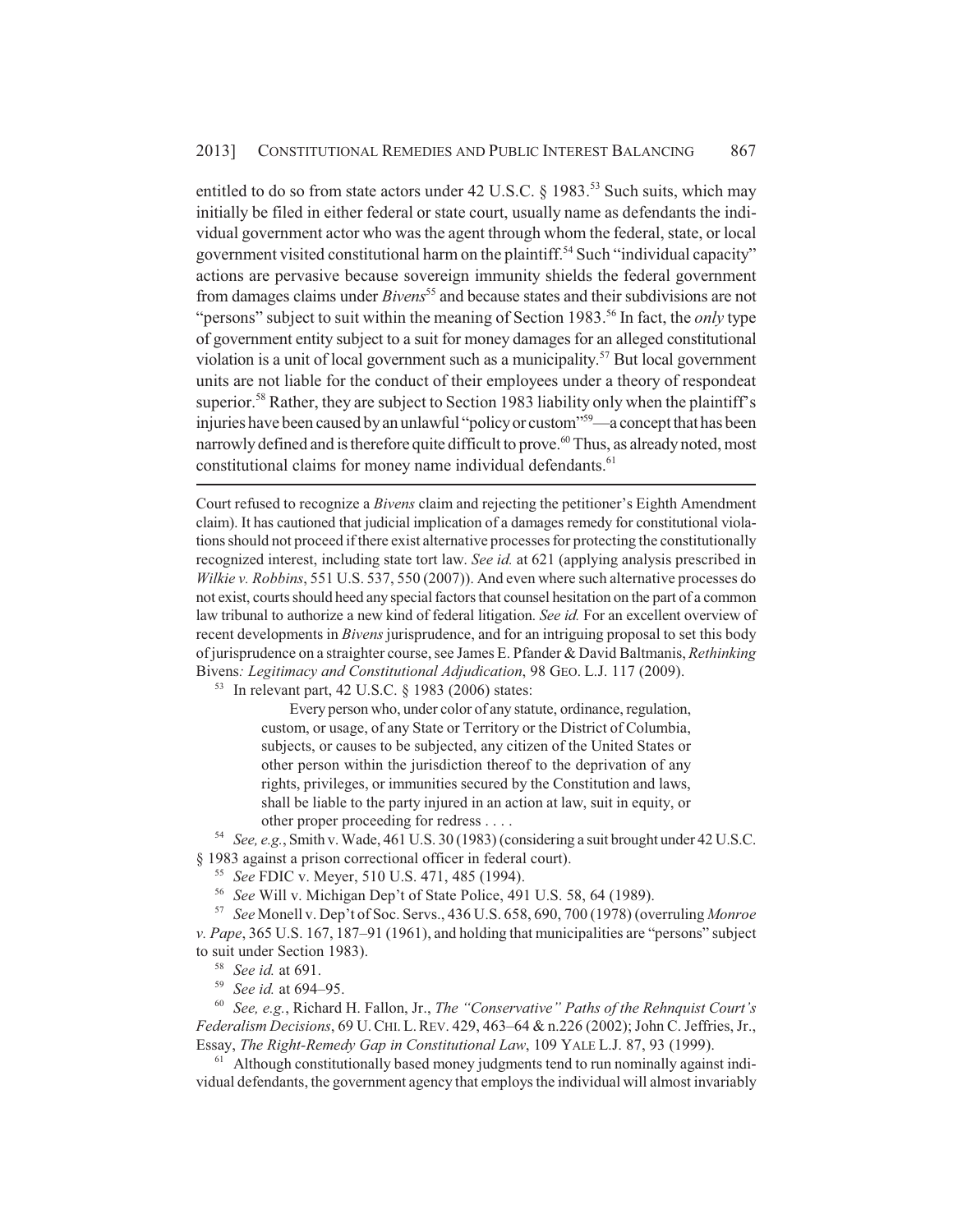Civil rights plaintiffs are entitled to seek compensatory and punitive damages under *Bivens*<sup>62</sup> and Section 1983,<sup>63</sup> except that punitive damages are unavailable in a claim against a municipality.<sup>64</sup> Civil rights plaintiffs may also recover attorney's fees for a successful claim under Section 1983,<sup>65</sup> but not for a successful claim under *Bivens*.<sup>66</sup>

*b. The Exclusion of Evidence Obtained as a Result of a Wholly Realized Constitutional Violation*

The exclusion of evidence at trial in either federal or state court can either constitute a remedy for a wholly realized constitutional wrong or work to head off an imminent constitutional violation. Professor Arnold Loewy provides a succinct explanation of why this is so:

> The exclusion of police-obtained evidence at a criminal trial can be justified by one of two theories. Under one theory, evidence is excluded because the police have unconstitutionally obtained the evidence and exclusion is thought desirable to deter such police behavior in the future by precluding a substantial benefit from such misconduct. Under the other theory, the evidence is excluded because the Constitution guarantees the defendant a procedural right to exclude the evidence. The former theory focuses on the constitutional impropriety of obtaining the evidence, while the latter theory's focus is on the constitutional impropriety of using that evidence at trial.<sup>67</sup>

supply the defendant with a defense, and will commonly foot the bill for an adverse judgment. State agencies and municipalities commonly take out insurance policies that oblige the insurer to defend and indemnify state and municipal employees against such claims. *See* John M. Greabe, Iqbal*,* al-Kidd*, and Pleading Past Qualified Immunity: What the Cases Mean and How They Demonstrate a Need to Eliminate the Immunity Doctrines from Constitutional Tort* Law, 20 WM. & MARY BILL RTS. J. 1, 31 n.187 (2011). The federal government, in contrast, typically supplies a federal government attorney to defend individual employees sued under *Bivens*. *See id.* (citing 28 C.F.R. § 50.15(a) (2010)). But there are opt-out provisions that can lead to the government supplying private counsel for *Bivens* defendants if a conflict arises between the defendant's interests and the interests of the United States. *See id.* (citing 28 C.F.R. §§ 50.15(a)(8), 50.15(a)(11)(ii–iii), 50.16(a) (2010)).

- <sup>62</sup> *See* Carlson v. Green, 446 U.S. 14, 21–22 (1980).
- <sup>63</sup> *See* Smith v. Wade, 461 U.S. 30, 56 (1983).
- <sup>64</sup> *See* City of Newport v. Fact Concerts, Inc., 453 U.S. 247, 271 (1981).
- <sup>65</sup> *See* 42 U.S.C. § 1988(b) (2006).
- <sup>66</sup> *See, e.g.*, Kreines v. United States, 33 F.3d 1105 (9th Cir. 1994).

<sup>67</sup> Arnold H. Loewy, *Police-Obtained Evidence and the Constitution: Distinguishing Unconstitutionally Obtained Evidence from Unconstitutionally Used Evidence*, 87 MICH.L. REV. 907, 907 (1989) (footnote omitted).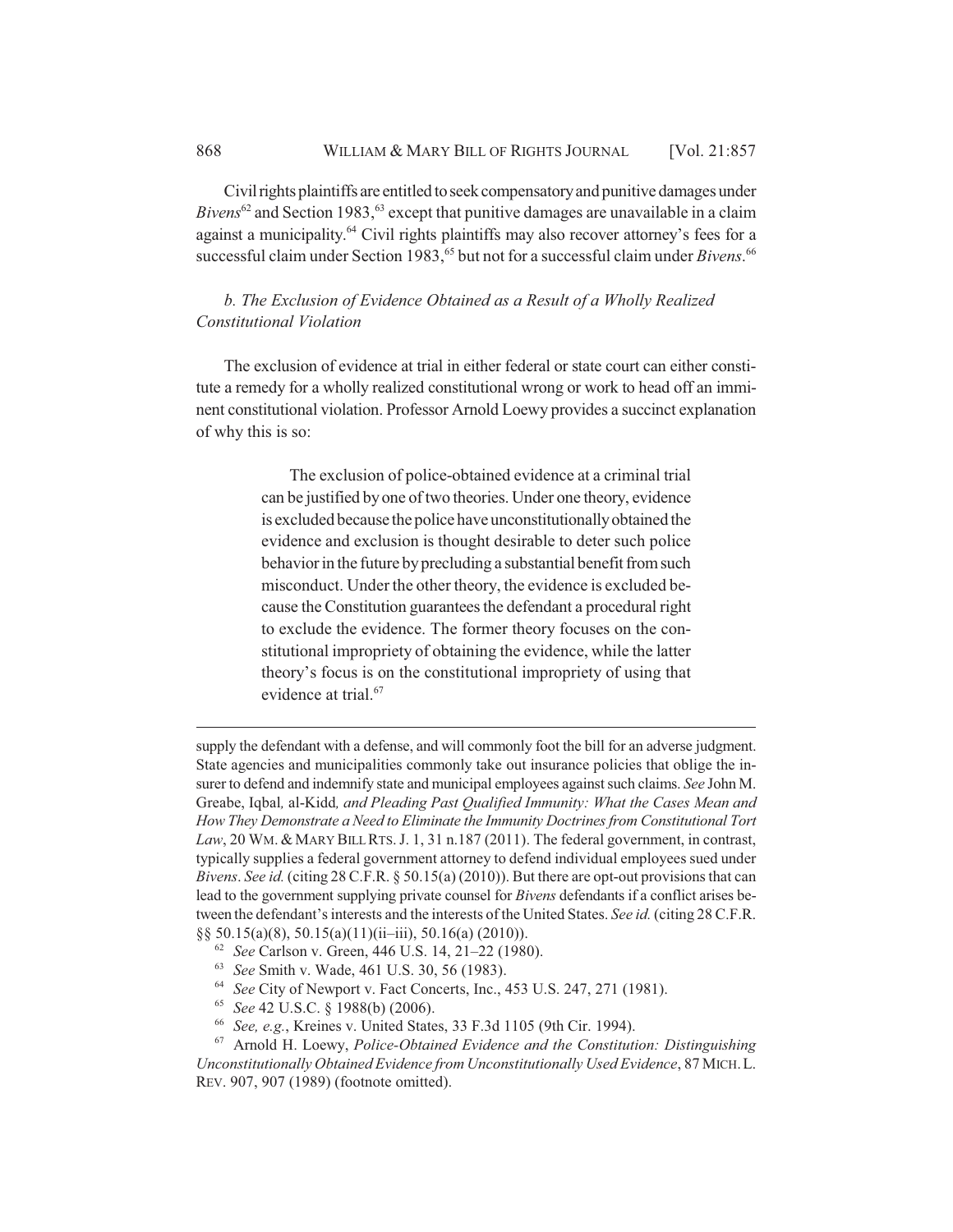Put in remedial terms, the act of exclusion under the former theory constitutes substitutionary relief for a wholly realized constitutional violation committed at the time the evidence was obtained.<sup>68</sup> But the act of exclusion under the latter theory permits the moving party to receive that to which she is specifically entitled under the Constitution: avoidance of the procedural constitutional violation that would occur upon admission of the evidence.<sup>69</sup>

The exclusion of evidence at trial has long been recognized in connection with violations of the Fourth,<sup>70</sup> Fifth,<sup>71</sup> and Sixth Amendments,<sup>72</sup> and the Due Process Clauses of the Fifth and Fourteenth Amendments.<sup>73</sup> For example, the exclusion of evidence obtained by federal agents in violation of the Fourth Amendment was first required nearly a century ago in *Weeks v. United States*74 and was extended by the Warren Court to evidence obtained in violation of the Fourth Amendment by state agents in *Mapp v. Ohio*. 75 The exclusion of evidence obtained in violation of the constitutional rule announced in *Miranda v. Arizona*, 76 fashioned to protect Fifth- and Sixth-Amendment rights,77 was authorized in *Miranda* itself.78 The exclusion of evidence otherwise obtained in violation of the Fifth and Sixth Amendments also is well established.<sup>79</sup> as

<sup>68</sup> Of course, the erroneous admission of evidence obtained as a consequence of the earlier constitutional violation could establish or contribute to a second constitutional violation—a deprivation of the right to a fair trial. *See* Delaware v. Van Arsdall, 475 U.S. 673, 681 (1986) ("[T]he Constitution entitles a criminal defendant to a fair trial, not a perfect one."). Such a wholly realized second constitutional violation can also only be remedied post hoc through the provision of a substitutionary remedy—reversal of any judgment of conviction that might follow the erroneous admission of evidence—on direct or collateral review. *See infra* Part II.B.1.c.

 $69$  It seems odd to classify such an act of exclusion as a "remedy" because no constitutional violation has occurred and the situation is not analogous to a claim for pre-enforcement review of an unconstitutional statute that a government official has declared an intention to enforce. *See infra* Parts II.B.1.a–b.

 $70\,$  U.S. CONST. amend. IV ("The right of the people to be secure in their persons, houses, papers, and effects, against unreasonable searches and seizures, shall not be violated . . . .").

<sup>&</sup>lt;sup>71</sup> U.S. CONST. amend. V ("No person  $\dots$  shall be compelled in any criminal case to be a witness against himself . . . .").

<sup>&</sup>lt;sup>72</sup> U.S. CONST. amend. VI ("In all criminal prosecutions, the accused shall enjoy the right... to be confronted with the witnesses against him . . . and to have the Assistance of Counsel for his defence.").

<sup>&</sup>lt;sup>73</sup> U.S. CONST. amend. V,  $\S$  1 (guaranteeing an accused "due process of law"); U.S. CONST. amend. XIV, § 1 (same).

<sup>74</sup> *See* 232 U.S. 383 (1914).

<sup>75</sup> *See* 367 U.S. 643 (1961).

<sup>76</sup> *See* 384 U.S. 436 (1966). The Supreme Court made clear that *Miranda* is a constitutional rule in *Dickerson v. United States*, 530 U.S. 428, 444 (2000).

<sup>77</sup> *See Miranda*, 384 U.S. at 442–44.

<sup>78</sup> *See id.* at 476–77.

<sup>79</sup> *See, e.g.*, Maine v. Moulton, 474 U.S. 159, 170–74 (1985) (excluding evidence obtained through interrogation by state officials in violation of the right to assistance of counsel); Mincey v. Arizona, 437 U.S. 385, 398–99 (1978) (excluding incriminating statements unlawfully coerced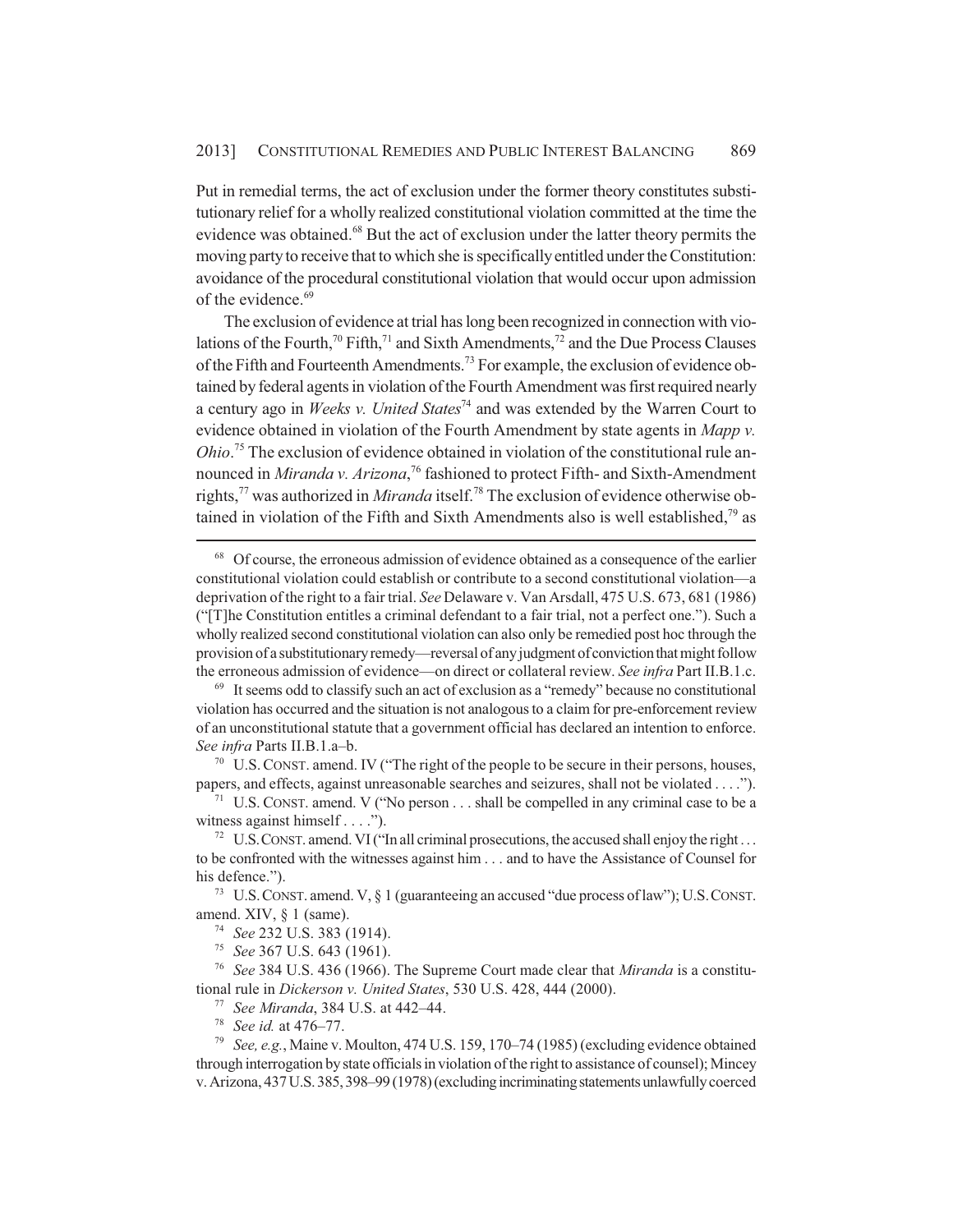is the exclusion under the Due Process Clauses of unreliable eyewitness evidence obtained through police misconduct.<sup>80</sup>

A violation of the Fourth Amendment is wholly realized at the time the unlawful search or seizure is conducted.<sup>81</sup> So is a violation of the Sixth Amendment right to counsel under the rule recognized in *Massiah v. United States*. 82 Some coerced confessions—for example, those whose brutality stands as an independent constitutional violation, irrespective of whether evidence obtained as a consequence of the episode is subsequently admitted at trial—likely fall into this same category; others likely do not.83 Thus, judicial orders excluding evidence obtained in violation of either the Fourth Amendment or the Sixth Amendment rule protected by *Massiah*, or excluding confessions obtained in consequence of interrogations that violate the Constitution, provide substitutionary relief.

By contrast, if only the *admission* of evidence obtained in violation of the *Miranda* rule constitutes a constitutional violation, $84$  a judicial order excluding such evidence would avoid the violation.<sup>85</sup> This is clearly the case with, for example, a ruling, order, or instruction protecting a criminal defendant's Sixth Amendment confrontation rights under the rule established in *Crawford v. Washington*. 86 The same is true with a ruling, order, or instruction protecting a criminal defendant's Fifth Amendment privilege against self-incrimination under the rules established in *Griffin v. California*. 87 Note

<sup>82</sup> 377 U.S. at 206. The Supreme Court held that a *Massiah* violation is completed at the time of the unlawful interrogation in *Kansas v. Ventris*, 129 S. Ct. 1841, 1846 (2009).

<sup>83</sup> *See* Loewy, *supra* note 67, at 933–37.

<sup>84</sup> The Supreme Court has not decided whether a constitutional *Miranda* violation is complete at the time of the unlawful police conduct, or whether it becomes complete only with the admission at trial of evidence secured in violation of the required warnings. A plurality of the Court has taken the latter view, but the proposition has yet to garner majority support. *See* Chavez v. Martinez, 538 U.S. 760, 767, 772–73 (2003) (plurality opinion).

<sup>85</sup> *See supra* note 68 and accompanying text.

<sup>86</sup> *See* 541 U.S. 36, 68–69 (2004) (finding out-of-court, testimonial witness statements inadmissible unless the witness is unavailable and the accused had a prior opportunity to crossexamine the witness). Imagine here a judicial order barring the prosecution from using such a statement or instructing the jury to ignore any evidence of such a statement that might have been presented to it.

<sup>87</sup> *See* 380 U.S. 609, 615 (1965) (barring a prosecutor from asking the jury to draw an adverse inference from a criminal defendant's refusal to testify and barring a judge from instructing the jury that an adverse inference may be drawn from such silence). Imagine here

by state officials); United States v. Wade, 388 U.S. 218, 239–41 (1967) (excluding identification secured at post-indictment lineup at which counsel was not present); Massiah v. United States, 377 U.S. 201, 206 (1964) (excluding evidence obtained through interrogation by federal officials in violation of the right to assistance of counsel); Bram v. United States, 168 U.S. 532, 542–43 (1897) (excluding incriminating statements unlawfully coerced by federal officials).

<sup>80</sup> *See, e.g.*, Perry v. New Hampshire, 132 S. Ct. 716, 723–25 (2012) (summarizing Supreme Court cases involving unreliable eyewitness testimony secured through police misconduct).

<sup>81</sup> *See* Loewy, *supra* note 67, at 908–16.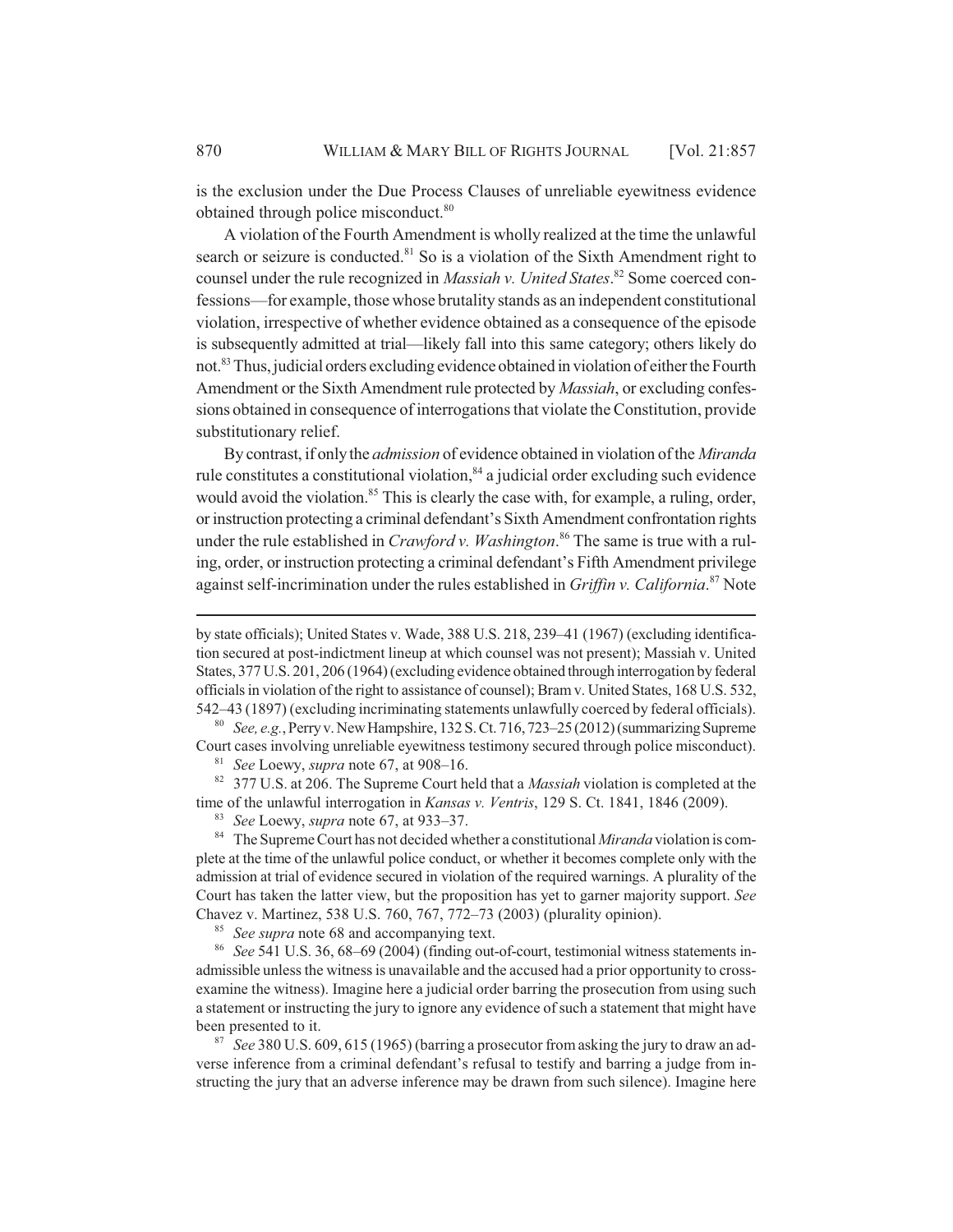also that the issue does not arise only in the criminal law context. To take a final example, a ruling, order, or instruction that works to protect the defendant from a jury award that would work a denial of due process under the rule announced in *Philip Morris USA v. Williams*<sup>88</sup> also avoids a procedural constitutional violation.<sup>89</sup>

The foregoing examples serve only to illustrate; they do not provide an exhaustive account of the range of possible scenarios in which requests for the exclusion of evidence or for the preclusion of argument or instruction raise issues of constitutional dimension.

## *c. Reversal of a Judgment Infected by Constitutional Error*

As discussed in the preceding subsection, litigants often ask federal and state trial judges to provide substitutionary constitutional remedies and to issue rulings that enforce procedural guarantees that are based in the Constitution.<sup>90</sup> But what if a trial judge errs by admitting evidence that she should not have admitted and then subsequently enters a judgment that is adverse to the right-holder? Or what if a prosecutor or a criminal defense attorney acts to deprive a right-holder of procedural guarantees based in the Constitution, $91$  and (again) a judgment subsequently enters that is adverse to the rightholder? Or what if the trial itself is marred by a constitutional error such as, to take only one of many possible examples, a jury instruction that effectively relieves the prosecution of its burden of proving each element of the crime beyond a reasonable doubt?<sup>92</sup>

Whenever one of these things happens, a "constitutional" wrong has been committed.<sup>93</sup> In such circumstances, there is a wide array of procedural mechanisms that

a judicial order instructing the jury to disregard a comment by the prosecutor that violated the rule established in *Griffin*.

<sup>90</sup> *See supra* Part II.B.1.b.

<sup>91</sup> *See, e.g.*, Wiggins v. Smith, 539 U.S. 510, 523–34 (2003) (finding that failure of defense counsel in a capital case to investigate the defendant's life history for mitigating evidence beyond that discovered by government agencies constituted ineffective assistance of counsel in violation of the Sixth Amendment); Brady v. Maryland, 373 U.S. 83, 87 (1963) (finding that a prosecutor's withholding of evidence material to the guilt or innocence of the accused is a violation of due process).

<sup>92</sup> *See* Sandstrom v. Montana, 442 U.S. 510, 520–24 (1979) (stating that jury instruction may not use evidentiary presumptions that relieve the government of its burden under *Winship*); *In re* Winship, 397 U.S. 358, 364 (1970) (holding that the government must prove each element of a criminal offense beyond a reasonable doubt).

<sup>93</sup> The erroneous admission of evidence previously obtained in violation of the Fourth Amendment does not itself comprise a second constitutional violation. *See, e.g.*, United States

<sup>88</sup> 549 U.S. 346 (2007).

<sup>89</sup> *See id.* at 353–55 (finding that a damage award punishing a defendant for injuring nonparties constitutes a taking of property without due process). Imagine here an instruction informing a jury presented with evidence that defendant's conduct harmed non-parties that it cannot punish the defendant for harm done to non-parties. *Cf.* Reynoldsville Casket Co. v. Hyde, 514 U.S. 749 (1995) (holding that petitioner was not subject to a state law tolling provision that was struck down on constitutional grounds while a lawsuit against petitioner was pending).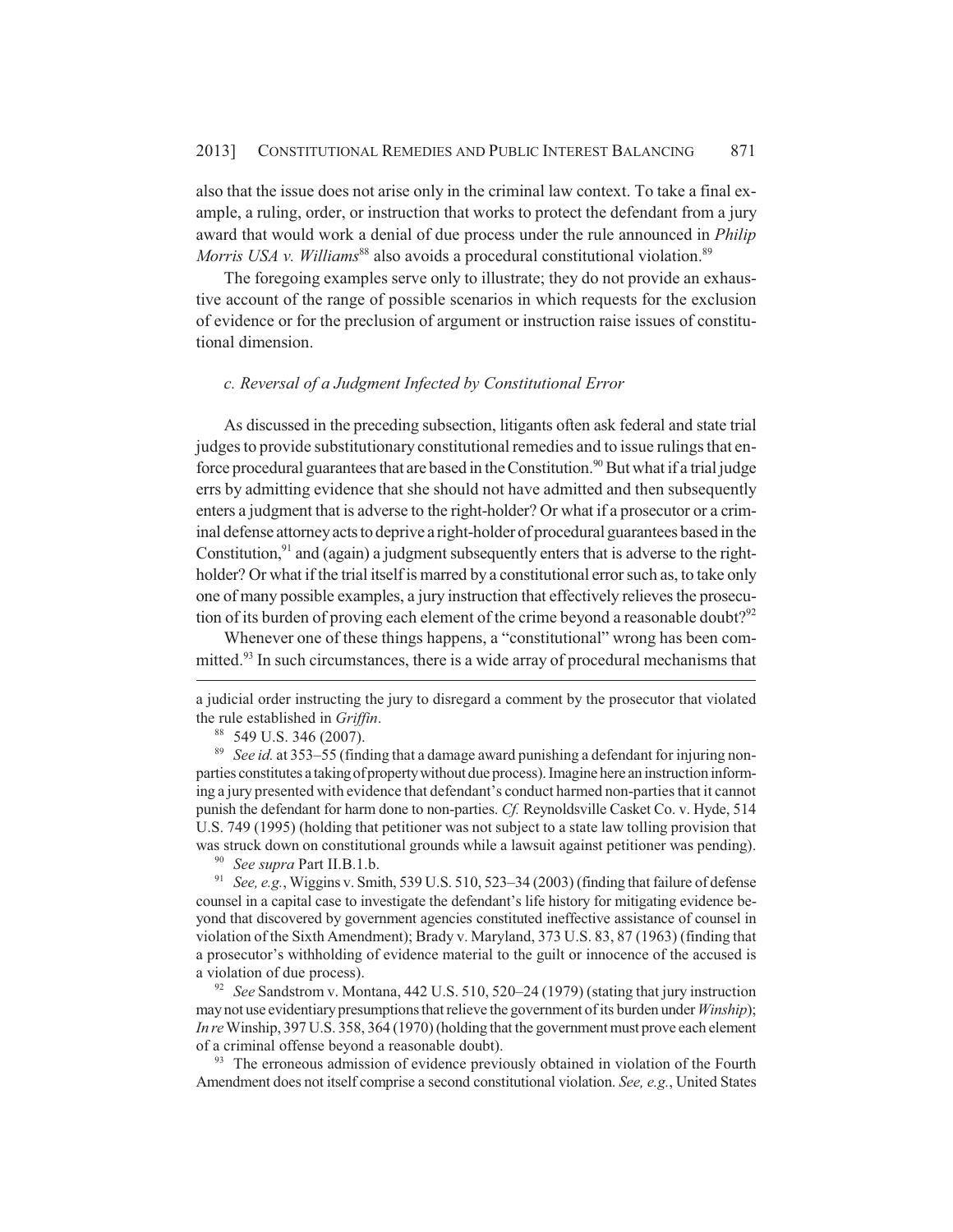the right-holder may use to request reversal of the tainted judgment if she has preserved her claim for review. $94$  The right-holder may, for example, seek relief from the trial court itself. $95$  Or the right-holder may directly appeal the judgment and request reversal from an appellate court.<sup>96</sup> And in the case of a criminal judgment, the rightholder may also seek relief by means of a collateral attack on the tainted judgment.<sup>97</sup> Any relief obtained pursuant to such a procedural mechanism is substitutionary because the constitutional violation being challenged is concluded at the time of the post hoc challenge and because trials are not fungible.<sup>98</sup> Any new trial (or decision not to initiate a second trial) following an order reversing the judgment thus functions as a substitute for the wholly realized constitutional wrong.

# *d. Provisions of Structural Reform Injunctions That Are Unnecessary to Prevent or Undo a Constitutional Violation*

In the decades since the Supreme Court's merits decision and remedial ruling in *Brown v. Board of Education*,<sup>99</sup> the Court has upheld a number of lower court structural reform injunctions that have been based on findings that the conditions prevalent in state and local institutions such as school districts, prisons, mental hospitals, and

<sup>95</sup> To avoid unnecessary prolixity, I confine my exemplary citations in this footnote and the next two to federal mechanisms available to seek reversal of a judgment infected by constitutional error. *See, e.g.*, FED.R.CIV. P. 59 (new trial or alteration or amendment of a judgment); FED. R. CIV. P. 60 (relief from judgment or order); FED. R. CRIM. P. 29 (acquittal); FED. R. CRIM. P. 33 (new trial). Obviously, parallel procedural mechanisms are available in each state.

<sup>96</sup> *See, e.g.*, 28 U.S.C. § 1291 (2006) (authorizing appeals from final decisions of federal district courts); 28 U.S.C. § 1292 (2006) (authorizing appeals from some interlocutory decisions of the federal district courts). Federal appeals are governed by the Federal Rules of Appellate Procedure, FED. R. APP. P.  $1(a)(1)$ , and, in the event further review is sought in the U.S. Supreme Court, by the Rules of the Supreme Court of the United States, SUP. CT. R. 48(2).

<sup>97</sup> *See* 28 U.S.C. § 2254 (2006) (authorizing collateral attack on state judgments); 28 U.S.C. § 2255 (2006) (authorizing collateral attack on federal judgments).

<sup>98</sup> *Cf. infra* Part II.B.2.e (describing how a restitutionary tax refund, owed as a matter of due process, constitutes specific relief ameliorating the ongoing wrongful denial of a postdeprivation remedy for the imposition of an unconstitutional tax).

<sup>99</sup> *See* Brown v. Board of Education (*Brown II*) 349 U.S. 294 (1955); Brown v. Board of Education (*Brown I*), 347 U.S. 483 (1954).

v. Leon, 468 U.S. 897, 906 (1984) (noting that the Constitution does not require the exclusion of evidence obtained in violation of the Fourth Amendment). But the Supreme Court analyzes such an error as "constitutional" for purposes of harmless error review. *See* Arizona v. Fulminante, 499 U.S. 279, 306–07 (1991) (citing Chambers v. Maroney, 399 U.S. 42, 52–53 (1970)) (affirming the use of a constitutional harmless-error analysis).

<sup>&</sup>lt;sup>94</sup> If she has not preserved her claim, she may still argue that the error was plain and therefore susceptible to being noticed notwithstanding her procedural default. *See* FED.R.CIV. P. 51(d)(2); FED.R.CRIM. P. 52(b). *See generally* United States v. Olano, 507 U.S. 725 (1993) (elaborating on the unforgiving "plain error" standard).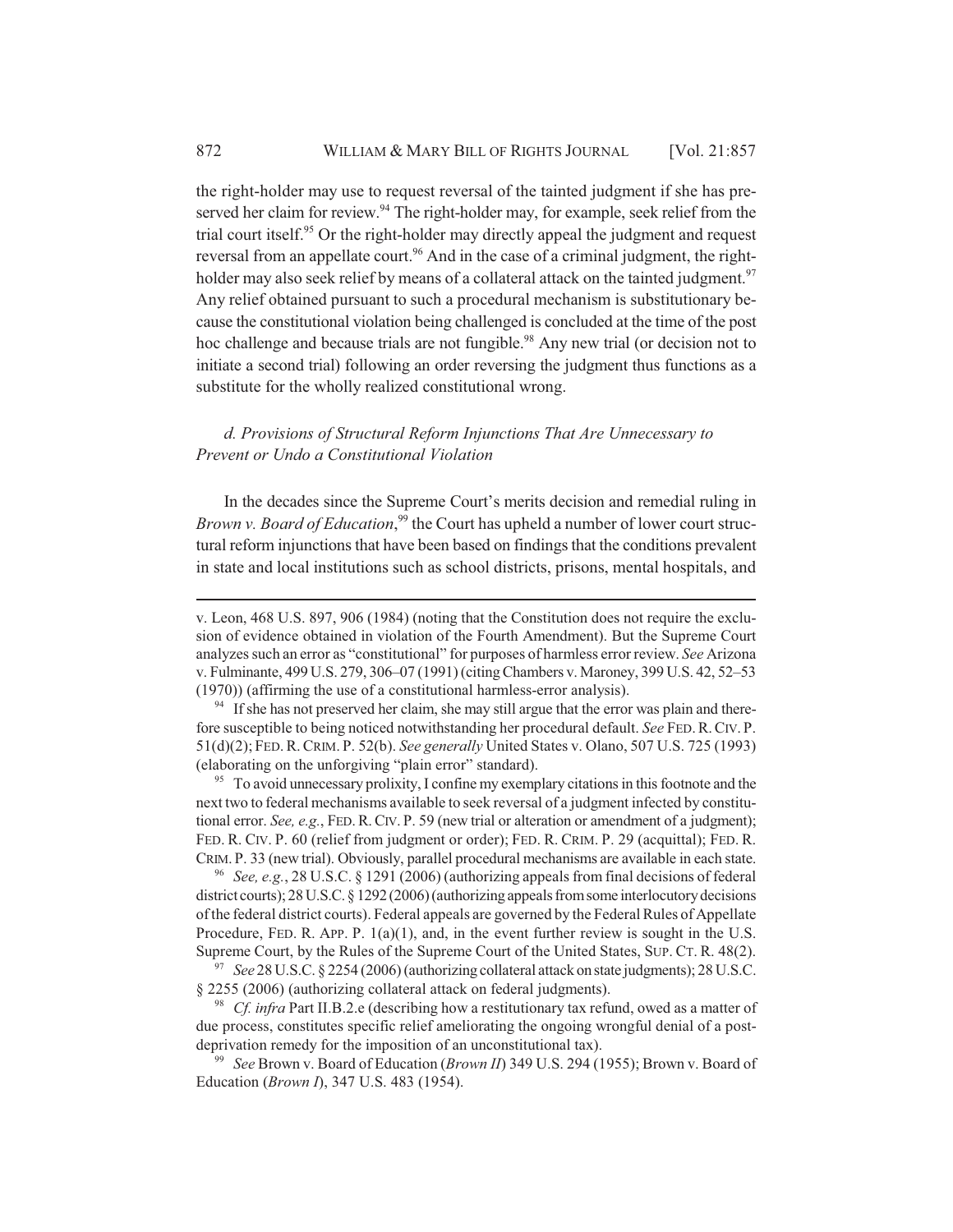housing authorities have violated the individual constitutional rights of the plaintiffs and, in the case of class actions, of the plaintiff class.<sup>100</sup> These injunctions have required comprehensive changes to the defendant institutions.<sup>101</sup> Many provisions of the structural decrees that the Court has upheld, at least in the decades immediately following *Brown*, required relief that went well beyond preventing or undoing the underlying constitutional violation that justified judicial intervention.<sup>102</sup> Whether such provisions remain lawful today is, at best, an open question. In recent years, the Court has repeatedly emphasized that structural reform injunctions should be restorative in that they should seek only to place victims in the position they rightfully would have held but for the identified violation of the Constitution.<sup>103</sup> In any event, to the extent that injunctions may still lawfully contain provisions that outrun the scope of the underlying constitutional violation, such provisions are "substitutionary" in the sense that they provide the plaintiffs with something other than that to which the Constitution specifically entitles them.104

<sup>102</sup> *See, e.g.*, LAYCOCK, *supra* note 2, at 311 (observing that *Swann* contained provisions that far exceeded the underlying constitutional violation); *id.* at 330 (discussing a provision of the injunction upheld in *Hutto v. Finney*, 437 U.S. 678 (1978), which prohibited Arkansas prisons from placing inmates into punitive isolation for more than 30 days); Chayes, *supra* note 10, at 1302; *see also* Jeffries & Rutherglen, *supra* note 10, at 1387; Paul J. Mishkin, *Federal Courts as State Reformers*, 35 WASH. & LEE. L. REV. 949, 955–58 (1978).

<sup>103</sup> *See* LAYCOCK, *supra* note 2, at 310–36 (discussing how the law evolved in this direction in cases such as *Milliken v. Bradley*, 418 U.S. 717 (1974) (striking down an injunction that ordered a multi-district desegregation remedy when only one school district had been adjudged a constitutional violator); *Missouri v. Jenkins*, 515 U.S. 70 (1995) (striking down injunction that contained provisions that went far beyond restoring victims of unlawful segregation to the position they would have occupied absent such conduct); and *Lewis v. Casey*, 518 U.S. 343 (1996) (similar, with respect to an injunction that ordered significant upgrades to prison law libraries in Arizona)). Even in the Court's recent decision upholding an injunction requiring California to reduce its prison population, the rhetoric of necessity and narrow tailoring permeates the majority's analysis. *See, e.g.*, Brown v. Plata, 131 S. Ct. 1910, 1929 (2011) (noting that "courts may enter orders placing limits on a prison's population" when doing so is "necessary to ensure compliance with a constitutional mandate"); *id.* at 1940 (noting that the Court has "rejected remedial orders that unnecessarily reach out to improve prison conditions other than those that violate the Constitution"); *id.* at 1944 ("Of course, courts must not confuse professional standards with constitutional requirements.").

<sup>104</sup> *See supra* note 49 and accompanying text; *see also* Murphy, *supra* note 44, at 124–26  $&$  n.26 (characterizing as substitutionary a structural reform injunction ordering the building

<sup>100</sup> The paradigmatic cases from the school desegregation context are *Swann v. Charlotte-Mecklenberg Bd. of Educ.*, 402 U.S. 1, 28–31 (1971), and *Green v. Cnty. Sch. Bd.*, 391 U.S. 430, 437–38 (1968). Examples of cases from the other contexts mentioned may be found in Charles F. Sabel & William H. Simon, *Destabilization Rights: How Public Law Litigation Succeeds*, 117 HARV. L. REV. 1015, 1029–52 (2004).

<sup>101</sup> *See* Sabel & Simon, *supra* note 100, at 1022–52. In the areas of police abuse, however, the changes have come mostly from congressional mandates and public disapprobation. *See id.* at 1043–47; *cf.* LAYCOCK, *supra* note 2, at 329 ("[T]he federal courts supervised the reform . . . in nearly every state.").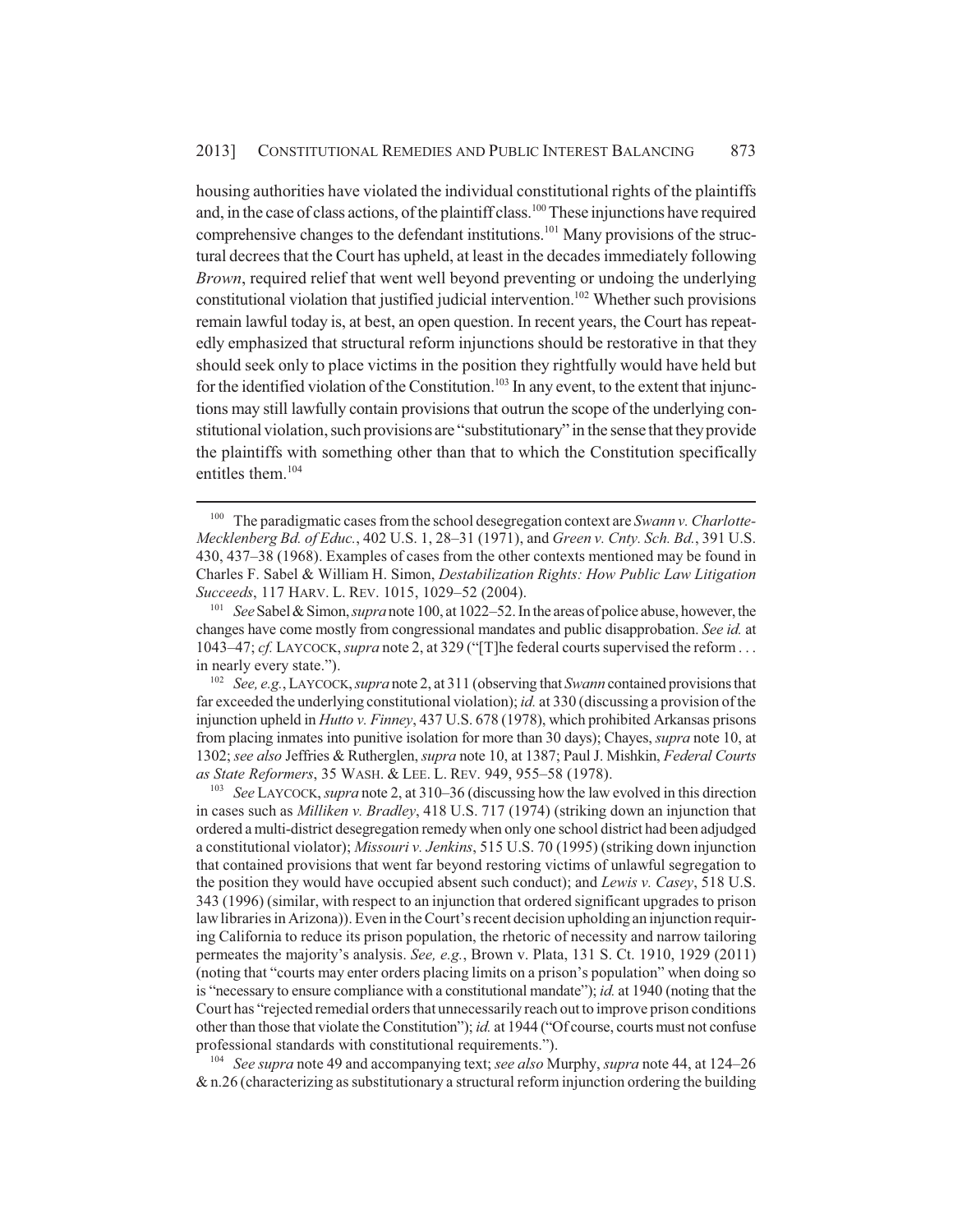## 2. Specific Constitutional Remedies

# *a. Nullification of Unconstitutional Laws by Subjects of Government Enforcement Actions*

There is no more basic and essential remedy for the violation of a constitutional right than a holding in favor of the subject of a government enforcement action that the federal or state law by which the government proceeds is unconstitutional, either on its face or as applied to the subject.<sup>105</sup> In the paradigmatic case, the subject is charged with a crime or subjected to a coercive civil enforcement action and asserts defensively the unconstitutionality of the law (again, facially or as applied) by which the government proceeds.106 Famous examples of such cases include *United States v. Lopez*107 and Brandenburg v. Ohio.<sup>108</sup> Alternatively, the subject of an imminent enforcement action sometimes may, without facing a sovereign immunity bar (in the case of a claim against a federal official)<sup>109</sup> or an Eleventh Amendment bar (in the case of a claim against a

of recreational facilities at a prison as a remedy for past unlawful overcrowding in violation of the Eighth Amendment).

<sup>105</sup> *See* FALLON ET AL., HART AND WECHSLER, *supra* note 10, at 718; Jeffries & Rutherglen, *supra* note 10, at 1391–92.

<sup>106</sup> *See* Jeffries & Rutherglen, *supra* note 10, at 1391–92.

<sup>107</sup> 514 U.S. 549 (1995) (overturning a conviction under the federal Gun-Free School Zones Act because the Commerce Clause did not authorize Congress to pass the Act).

<sup>108</sup> 395 U.S. 444 (1969) (overturning a conviction under Ohio's Criminal Syndicalism Statute because the Statute violated the First Amendment on its face).

<sup>109</sup> The second sentence of Section 702 of the Administrative Procedure Act, 5 U.S.C. § 702 (2006) (APA), has been widely read to waive sovereign immunity with respect to official capacity claims against federal officials. Section 702 provides:

> A person suffering legal wrong because of agency action, or adversely affected or aggrieved by agency action within the meaning of a relevant statute, is entitled to judicial review thereof. An action in a court of the United States seeking relief other than money damages and stating a claim that an agency or an officer or employee thereof acted or failed to act in an official capacity or under color of legal authority shall not be dismissed nor relief therein be denied on the ground that it is against the United States or that the United States is an indispensable party.

*Id.* That said, it is not *entirely* settled whether Section 702 of the APA waives sovereign immunity broadly, or only with respect to actions against federal officials that are brought under other provisions of the APA. But the recent and consistent trend in the federal courts of appeals has been to read the second sentence of Section 702 as a broad waiver of immunity and not one limited solely to actions brought under the APA. *See, e.g.*, Treasurer of N.J. v. U.S. Dep't of the Treasury, 684 F.3d 382 (3d Cir. 2012) (holding that APA waivers are not limited to actions brought under the Act); Michigan v. U.S. Army Corps of Eng'rs, 667 F.3d 765, 775 (7th Cir. 2011) (subjecting federal officials to state common law through the APA), *cert. denied*, 132 S. Ct. 1635 (2012); Delano Farms Co. v. Cal. Table Grape Comm'n, 655 F.3d 1337, 1344 (Fed. Cir. 2011) (allowing sovereign immunity to apply in patent law claims); Veterans for Common Sense v. Shinseki, 644 F.3d 845, 866 (9th Cir. 2011) (finding the Veterans Administration unable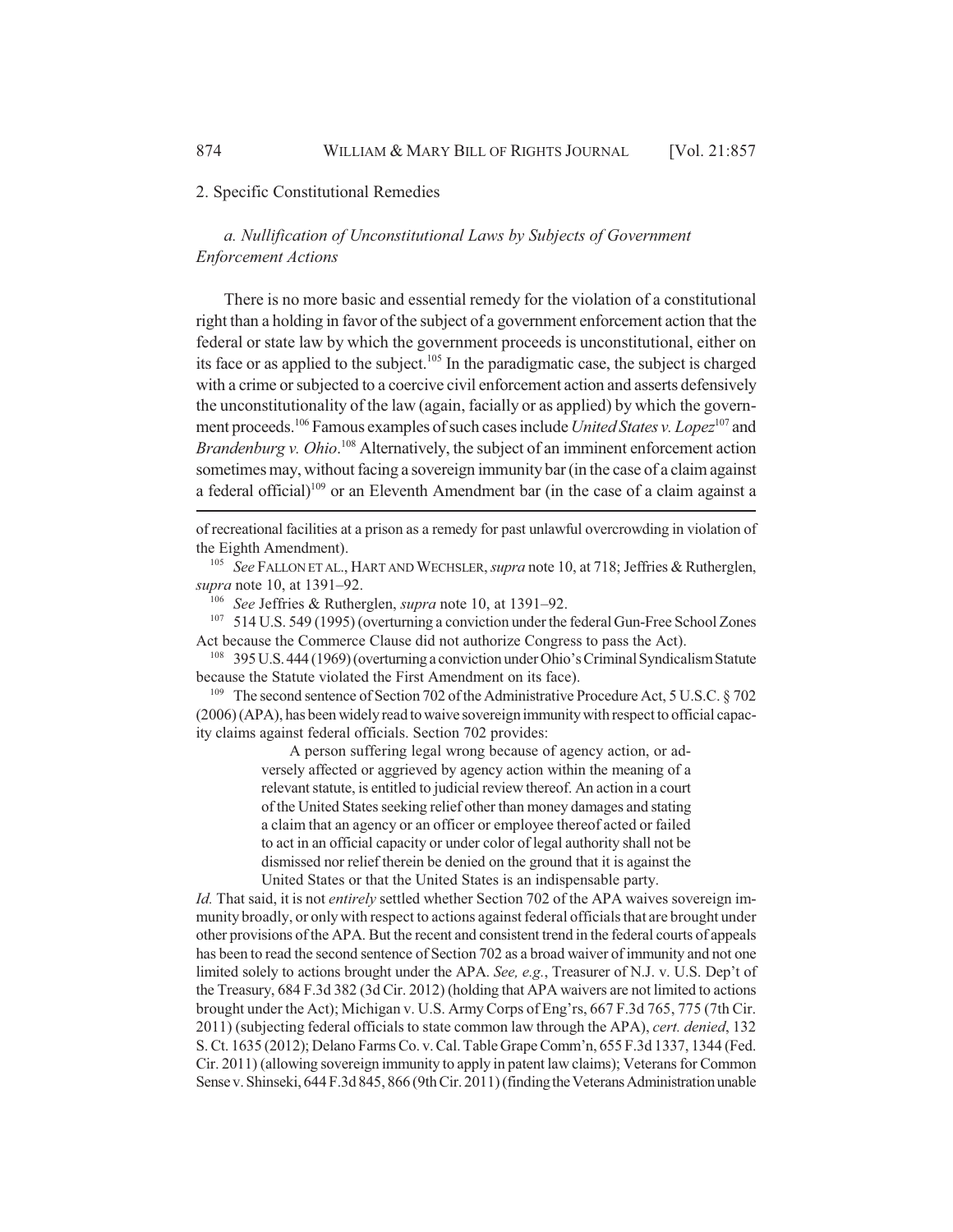state official),<sup>110</sup> seek pre-enforcement review by means of a prospective federal action against the government official(s) poised to enforce the allegedly unconstitutional law. Such actions may proceed under the Declaratory Judgment  $Act^{111}$  so long as they are otherwise justiciable and proper.<sup>112</sup> When asserting one's rights in this way, either defensively or offensively, the subject of the enforcement action seeks the specific remedy of freedom from the unconstitutional constraint or coercion that would be worked by the challenged statute if it were enforced against the right-holder.<sup>113</sup>

# *b. Remedies Ameliorating Other Ongoing or Imminent Constitutional Violations*

Victims of unconstitutional conduct may also seek prospective relief against government officials acting in their official capacities to ameliorate other ongoing or imminent violations of individual constitutional rights<sup>114</sup> (i.e., ongoing or imminent violations

<sup>111</sup> 28 U.S.C. § 2201 (2006). The Act provides that, in a case of actual controversy within its jurisdiction, and subject to listed exceptions, "any court of the United States, upon the filing of an appropriate pleading, may declare the rights and other legal relations of any interested party seeking such declaration, whether or not further relief is or could be sought." *Id.*

<sup>112</sup> See Aetna Life Ins. Co. v. Haworth, 300 U.S. 227, 239–40 (1937) (requiring an "actual" controversy). Such actions typically face substantial hurdles under doctrines such as standing, ripeness, and abstention, and they are not common. But they do exist and are not impossible to win. *Cf.* FALLON ET AL., HART AND WECHSLER, *supra* note 10, at 725 (acknowledging there is "little clear authority for a general right to obtain anticipatory relief"). *Compare, e.g.*, Seegars v. Gonzalez, 396 F.3d 1248 (D.C. Cir. 2005) (rejecting on justiciability grounds a pre-enforcement challenge to the constitutionality of District of Columbia firearms regulatory statutes), *cert. denied*, 546 U.S. 1157 (2006), *with* Nat'l Rifle Ass'n v. Magaw, 132 F.3d 272 (6th Cir. 1997) (permitting portions of such a challenge to the constitutionality of provisions of the federal Violent Crime Control and Law Enforcement Act of 1994 to proceed).

<sup>113</sup> If the trial court denies the remedy, the subject may challenge the ruling on appeal or collateral review under procedural mechanisms such as those described in Part II.B.1.c. Obviously, an appeal or collateral attack on the judgment that succeeds in arguing for facial or as-applied nullification of the statute authorizing the underlying enforcement action provides the specific relief that the trial court should have provided. Therefore, such a successful appeal or collateral attack on the judgment differs qualitatively from the successful appeals and collateral attacks that yield substitutionary relief and are described in Part II.B.1.c.

<sup>114</sup> I emphasize that the entitlement is to ameliorate violations of individual constitutional rights because the current Supreme Court has recently evinced a reluctance to recognize such

to invoke sovereign immunity against a constitutional claim), *aff'd in part, rev'd in part*, 678 F.3d 1013 (9th Cir. 2012); Puerto Rico v. United States, 490 F.3d 50, 57–58 (1st Cir. 2007) (applying waiver to any official action), *cert. denied*, 552 U.S. 1295 (2008).

<sup>110</sup> *See Ex parte* Young, 209 U.S. 123 (1908) (holding that the Eleventh Amendment does not bar injunctive relief against state officials who act, or will act imminently, in violation of the Constitution, and authorizing shareholders of a railroad subject to an imminent enforcement proceeding to enjoin by way of derivative suit the state official who was poised to enforce allegedly unconstitutional rate regulations).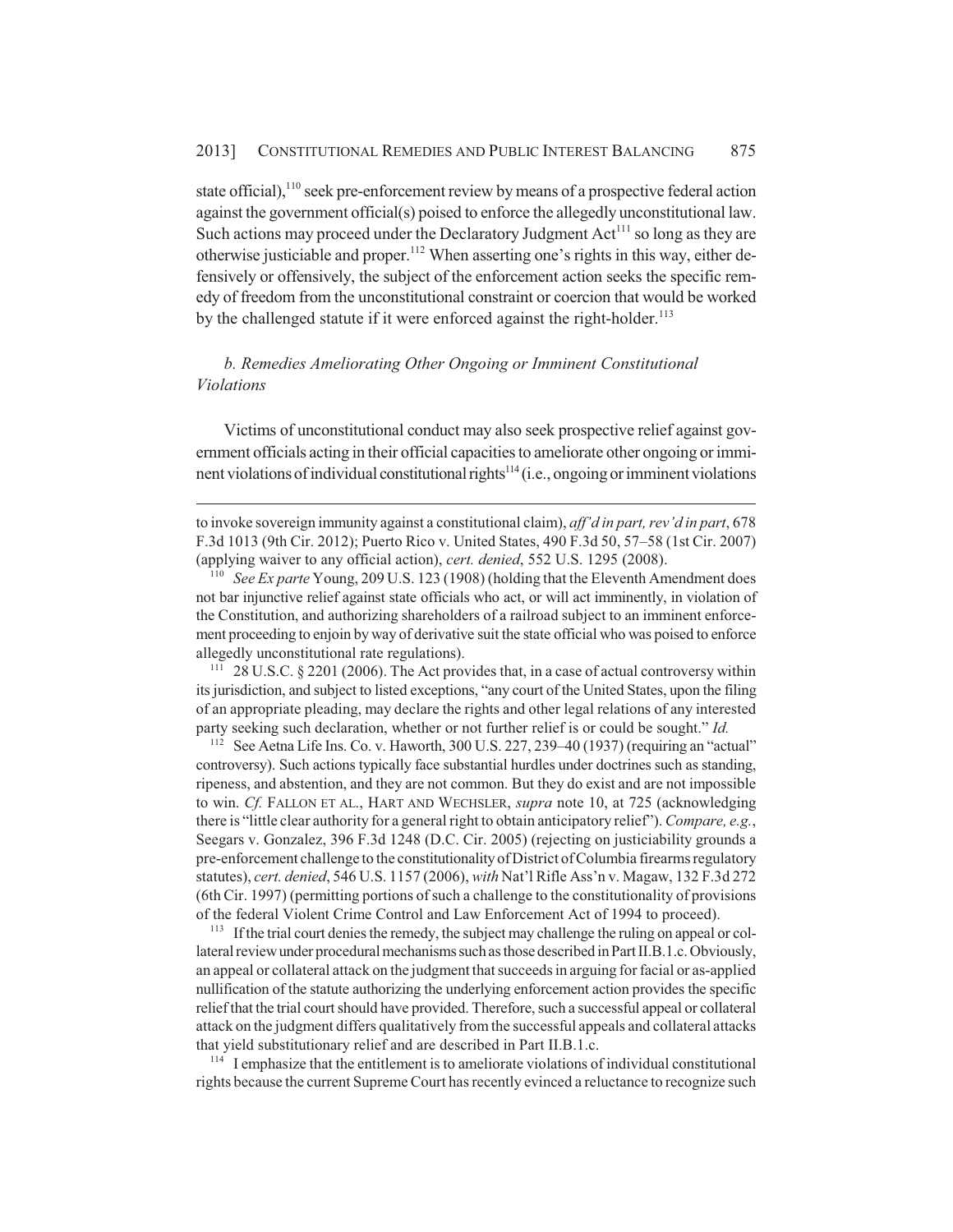other than the initiation or imminent initiation of an enforcement action under an unconstitutional law).115 As with a damages claim under *Bivens*, this type of action lies under the constitutional provision in question and 28 U.S.C. § 1331 when it is brought against a federal agent.<sup>116</sup> When a state agent is the target, 42 U.S.C. § 1983 authorizes the filing of such a claim. $117$ 

Here again, plaintiffs may avoid any sovereign or Eleventh Amendment immunity bar so long as they seek truly prospective relief against government officials acting in their official capacities.<sup>118</sup> *Webster v. Doe*<sup>119</sup> constitutes a paradigmatic example of such a claim against federal officials.<sup>120</sup> The lawsuits demanding the structural reform of state and local public institutions, discussed above,<sup>121</sup> constitute paradigmatic examples of such claims against state officials under Section 1983. Of course, as already mentioned, the remedial decrees in this latter group of cases sometimes contained provisions that went beyond undoing or preventing the constitutional violation that warranted judicial intervention in the first instance.<sup>122</sup> But to the extent that the decrees also caused the responsible local officials to ameliorate the condition or conditions constituting the ongoing or imminent constitutional violation, whether by refraining from unconstitutional conduct or affirmatively undertaking constitutionally required action, they provided the plaintiffs (or the plaintiff class) with specific relief. Such relief is properly regarded as specific because it has the effect of freeing the plaintiffs from the effects of the ongoing or imminent invasion of their constitutional rights and restoring them to the position they rightfully would have held but for the constitutional violation.

actions to enforce *structural* constitutional provisions such as the Supremacy Clause. *See* Stephen I. Vladeck, Douglas *and the Fate of* Ex Parte Young, 122 YALE L.J.ONLINE 13 (2012), http://www.yalelawjournal.org/images/pdfs/1077.pdf (discussing the implications of Chief Justice Roberts's dissenting opinion in *Douglas v. Indep. Living Ctr. of S. Cal., Inc.*, 132 S. Ct. 1204 (2012), which would have denied the plaintiffs the right to bring an action to enjoin state Medicaid laws that were alleged to have been preempted by the federal Medicaid statute).

<sup>115</sup> *See supra* Part II.B.2.a.

<sup>116</sup> *See supra* note 52 and accompanying text; *see also* Simmat v. U.S. Bureau of Prisons, 413 F.3d 1225, 1230–33 (10th Cir. 2005) (explaining in detail how and why plaintiffs may seek prospective relief against federal officials for violations of constitutional rights directly under the Constitution pursuant to Section 1331).

<sup>&</sup>lt;sup>117</sup> *See supra* note 53 and accompanying text. Even prior to the revivification of 42 U.S.C. § 1983 worked by *Monroe v. Pape*, 365 U.S. 167 (1961), it was understood that actions for prospective relief against state officers to halt ongoing or imminent constitutional violations were available in federal court, *see Ex parte* Young, 209 U.S. 123 (1908), and in state court, *see* General Oil Co. v. Crain, 209 U.S. 211 (1908).

<sup>118</sup> *See supra* notes 42 & 109–10 and accompanying text.

<sup>119</sup> 486 U.S. 592 (1988).

<sup>&</sup>lt;sup>120</sup> *See id.* at 596, 601–05 (seeking specific remedy of reinstatement to employment by federal agency for claimed unconstitutional discrimination on the basis of sexual orientation by federal officials).

<sup>121</sup> *See supra* Part II.B.1.d.

<sup>122</sup> *See id.*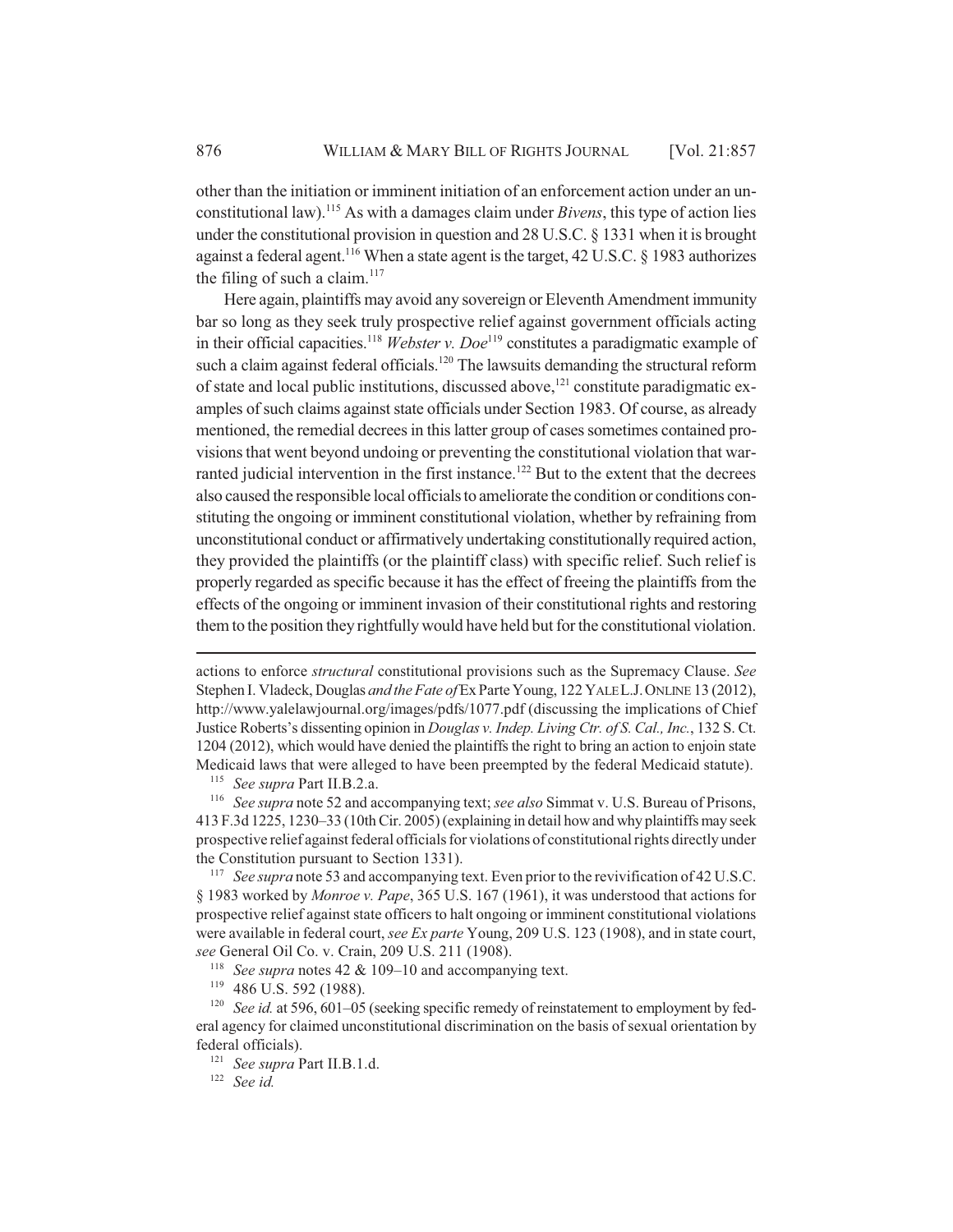#### *c. Habeas Corpus*

The specific remedy of nullification of unconstitutional laws by subjects of government enforcement actions, discussed above, $123$  is available when the government has either formally commenced enforcement proceedings or, if the subject files suit in anticipation of enforcement proceedings, is sufficiently likely to do so to render an anticipatory action justiciable.<sup>124</sup> But what if the government simply detains an individual without filing charges or providing the individual with access to a judicial officer? In such a situation, the detained individual is constitutionally entitled to access to a judicial officer to contest the detention by means of a petition for a writ of habeas corpus (or any effectual substitute Congress devises).<sup>125</sup> Habeas corpus is available in such circumstances as a matter of constitutional right so long as (1) Congress has not lawfully suspended its availability, and (2) the petitioner would have had access to the writ under the same or similar circumstances in  $1789$ .<sup>126</sup> The availability of access to a judicial officer through the writ of habeas corpus<sup>127</sup> is therefore a specific remedy authorized by the Constitution—one of two such remedies that the Constitution explicitly mentions.

## *d. "Just Compensation" for Takings*

The other specific remedy that the Constitution explicitly mentions is found in the Just Compensation Clause of the Fifth Amendment.<sup>128</sup> The Fifth Amendment's Just

<sup>126</sup> *See* Boumediene v. Bush, 128 S. Ct. 2229, 2246–48 (2008) (explaining "'at the absolute minimum' the [Suspension] Clause protects the writ as it existed when the Constitution was drafted and ratified" (quoting INS v. St. Cyr, 533 U.S. 289, 301 (2001))).

<sup>127</sup> This constitutionally contemplated form of habeas corpus, available under 28 U.S.C. § 2241 (2006), should be distinguished from collateral review habeas corpus under 28 U.S.C. § 2254 (2006) (collateral review of state judgments) and 28 U.S.C. § 2255 (2006) (collateral review of federal judgments). These latter forms of habeas corpus are statutory creations and, as discussed above, usually serve as vehicles for the delivery of *substitutionary* relief. *See supra* Part II.B.1.c.

<sup>123</sup> *See supra* Part II.B.2.a.

<sup>124</sup> *See* Abbott Labs. v. Gardner, 387 U.S. 136, 148 (1967) (adopting a ripeness standard for evaluating the justiciability of a claim seeking pre-enforcement review).

<sup>125</sup> *See* U.S.CONST. art. I, § 9, cl. 2 ("The privilege of the Writ of Habeas Corpus shall not be suspended, unless when in Cases of Rebellion or Invasion the public Safety may require it."); 28 U.S.C. § 2241(a) (2006) (authorizing federal Justices and judges to issue writs of habeas corpus).

<sup>128</sup> *See* FALLON ET AL., HART AND WECHSLER, *supra* note 10, at 719 ("The text [of the Constitution] refers explicitly to remedies in only two instances. First, the remedy of habeas corpus is safeguarded against 'suspension' by Congress. Second, the Just Compensation Clause of the Fifth Amendment 'dictates the remedy for interference with property rights amounting to a taking'—compensation for the impairment of value." (citation omitted) (quoting First English Evangelican Lutheran Church v. Cnty. of L.A., 482 U.S. 304, 316 n.9 (1987))).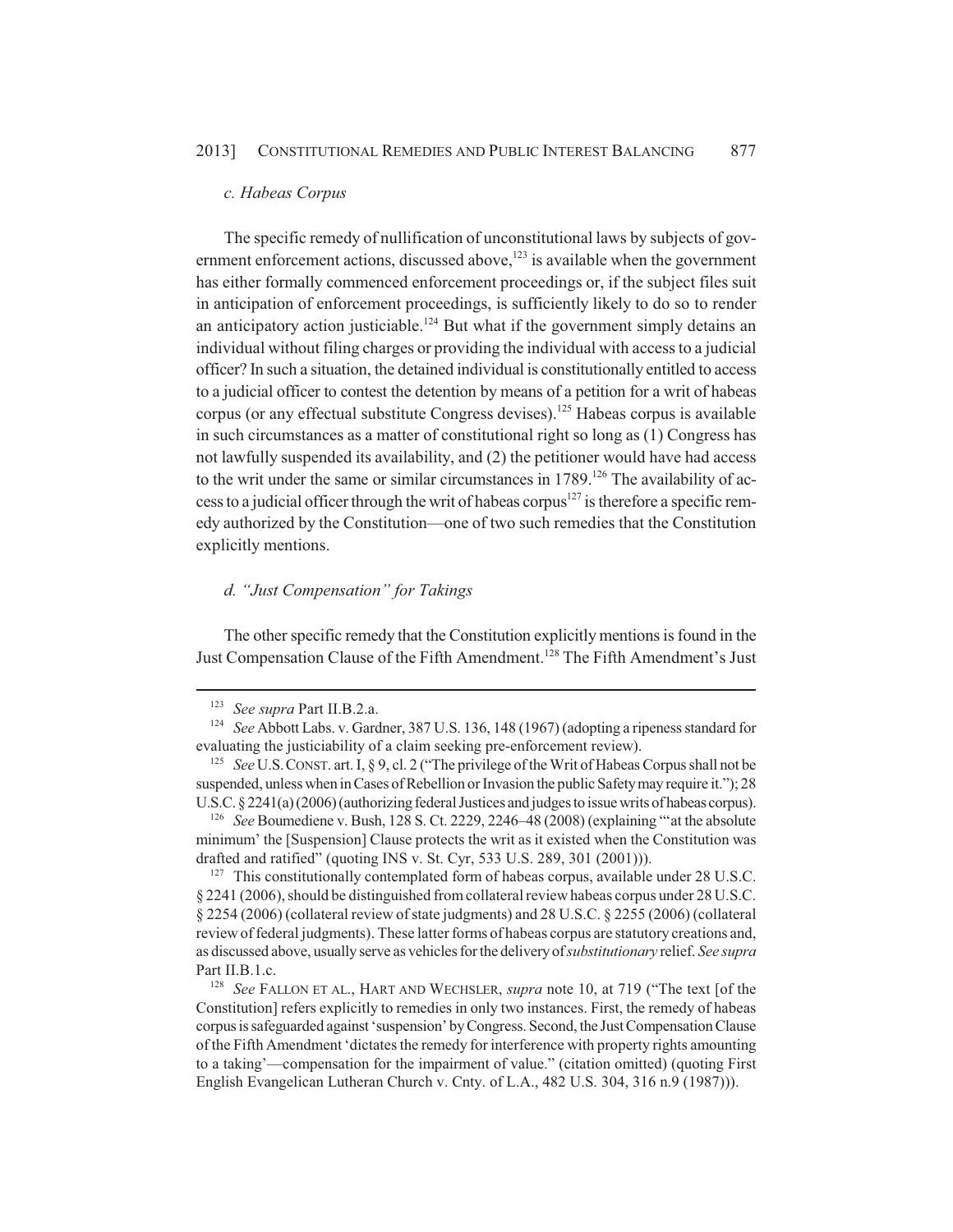Compensation Clause is set forth within its broader Takings Clause, which states that "private property [shall not] be taken for public use, without just compensation."<sup>129</sup> It is important to bear in mind that the just compensation mandated by the Takings Clause is not a substitutionary remedy for an earlier, wholly realized constitutional violation. It is, rather, a specific remedy that the government must supply whenever it has "taken" property for public use.<sup>130</sup> Put another way, the constitutional violation does not occur upon the alleged taking; it takes place only if and when the government fails to provide the "just compensation" that the Constitution mandates in the event of a taking. Thus, a takings claim is in fact a claim for the specific constitutional remedy of "just compensation."

## *e. A Post-Deprivation Remedy for the Prior Coercive Collection of an Unconstitutional Tax, Custom, or Duty*

There is a distinct class of cases that involve claims for the provision of a postdeprivation remedy for the prior collection of unconstitutional taxes or assessments. The most common such remedy is a tax refund, such as that ordered in *Ward v. Love County*. 131 Another remedy, potentially available in cases where a tax is held to violate equal protection or dormant commerce clause principles by treating plaintiffs unfairly vis-à-vis another class of taxpayers, is the retroactive imposition of an equalizing tax on the previously favored taxpayers, such as that discussed in *McKesson Corp. v. Division of Alcoholic Beverages & Tobacco*. 132 Some combination of the two also is permissible. $133$ 

Claims for the provision of a post-deprivation tax remedy should be distinguished from claims in which a taxpayer seeks the specific remedy of nullification of an unconstitutional tax or the specific remedy of injunctive or declaratory relief invalidating the unconstitutional tax itself.<sup>134</sup> Claims for post-deprivation relief of the sort

<sup>&</sup>lt;sup>129</sup> U.S. CONST. amend. V.

<sup>130</sup> *See* Williamson Cnty. Reg'l Planning Comm'n v. Hamilton Bank, 473 U.S. 172, 194 (1985) (observing that the Takings Clause "does not proscribe the taking of property; it proscribes taking without just compensation").

<sup>131</sup> *See* 253 U.S. 17 (1920) (ordering a county to refund monies paid under a tax that the county commissioners lacked the constitutional power to enforce).

<sup>&</sup>lt;sup>132</sup> *See* 496 U.S. 18 (1990) (holding that the remedy for such a tax should be either a refund of the constitutionally excessive portion of the taxes paid or, to the extent otherwise consistent with the Constitution, the assessment and collection of back taxes on the previously favored class).

<sup>133</sup> *See id.* at 39–41.

<sup>134</sup> *See supra* Parts II.B.2.a–b. Such claims are often precluded by statute. State law frequently requires taxpayers who object to a tax on constitutional grounds to pay first and to litigate later, *see* FALLON ET AL., HART AND WECHSLER, *supra* note 10, at 1043, and the federal Tax Injunction Act prohibits federal courts from interfering with such state schemes, *see* 28 U.S.C. § 1341 (2006) (limiting federal court jurisdiction to enjoin the collection of state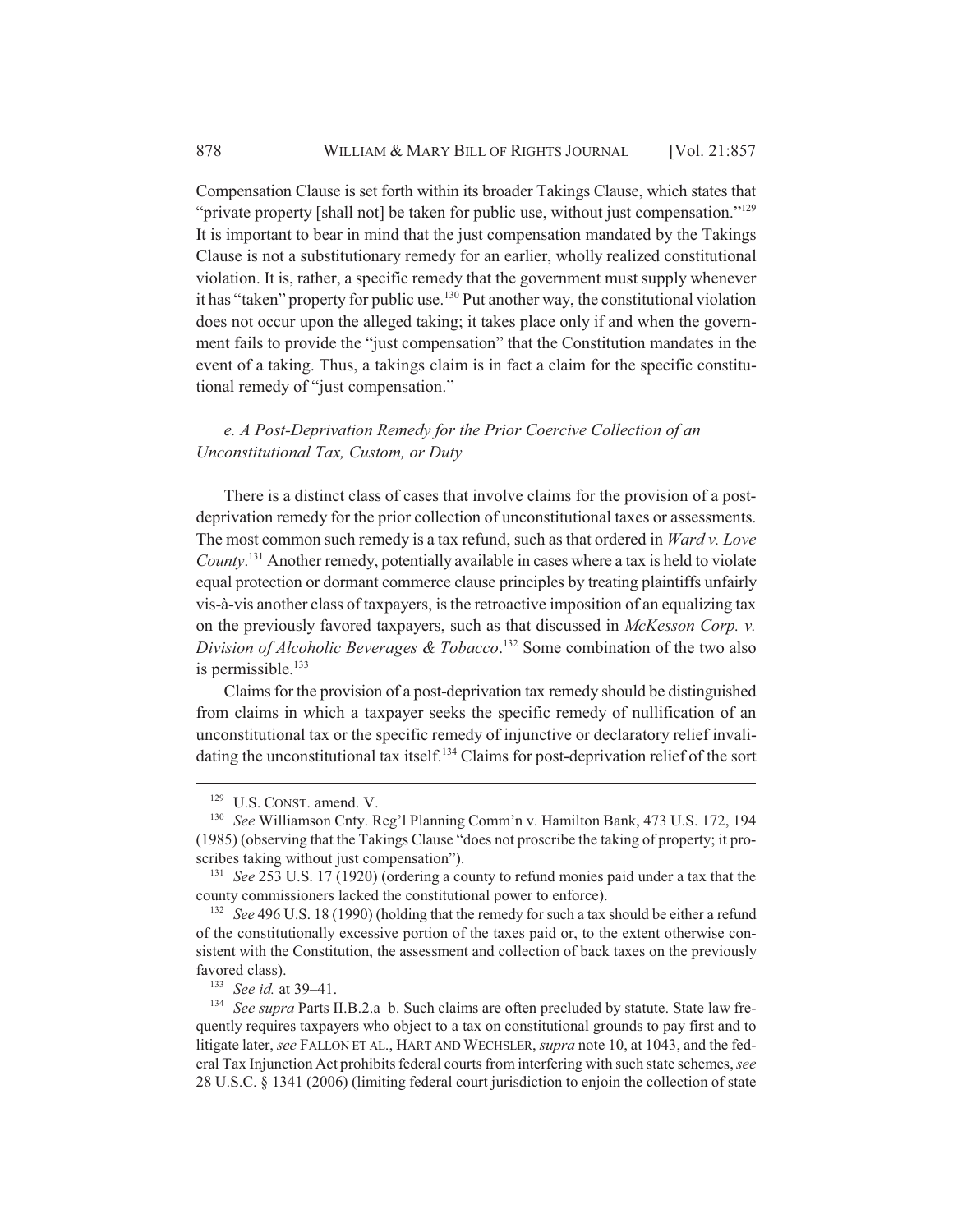described in this subsection can of course be joined with claims attacking the constitutionality of the tax itself (when such claims are permitted).<sup>135</sup> But the claims themselves are separate and distinct, and a claimant's entitlement to a means for obtaining a remedy, notwithstanding sovereign immunity, is separately rooted in the constitutional guarantee of due process. $136$ 

Why should a claim seeking a post-deprivation remedy for the prior coercive collection of an unconstitutional tax be regarded as seeking specific rather than substitutionary relief, given that the unlawful assessment and coercive collection are wholly concluded at the time the taxpayer seeks a post hoc remedy? The answer lies in the fact that the Supreme Court has identified the due process guarantee, and not the constitutional provision that the unlawful tax violated, as the source of the taxpayer's entitlement to a remedy.<sup>137</sup> A taxpayer who has paid an unconstitutional tax and is seeking a post-deprivation remedy as a matter of constitutional right—because the taxing entity has not provided her with a positive law mechanism for obtaining post-deprivation

taxes); *see also infra* Part III.B.1. Moreover, the federal tax Anti-Injunction Act, 26 U.S.C. § 7421(a) (2006), prohibits *any* "suit for the purpose of restraining the assessment or collection of any tax" unless the suit falls within one of fourteen specified exceptions.

<sup>135</sup> *See, e.g.*, Iowa-Des Moines Nat'l Bank v. Bennett, 284 U.S. 239 (1931) (involving (1) a claim that a tax on stock violated the Equal Protection Clause because it was higher than the tax imposed on the stock of competing domestic corporations, and (2) a separate request for a refund of the unconstitutionally excessive portion of the tax).

<sup>136</sup> *See* Reich v. Collins, 513 U.S. 106, 109–10 (1994) (observing that "a denial by a state court of a recovery of taxes exacted in violation of the laws or Constitution of the United States by compulsion is itself in contravention of the Fourteenth Amendment, the sovereign immunity States traditionally enjoy in their own courts notwithstanding" (citation omitted) (internal quotation marks omitted)); *see also id.* at 110 (noting that "the sovereign immunity States enjoy in *federal* court, under the Eleventh Amendment, does generally bar tax refund claims from being brought in that forum" (citing Ford Motor Co. v. Dep't of Treasury of Ind., 323 U.S. 459 (1945))).

In *Alden v. Maine*, 527 U.S. 706 (1999), which held that Congress may not subject states to suit in their own courts absent their consent, the majority gave the recently and unanimously decided *Reich* a mysteriously narrow reading. The majority characterized the case as having held only that,

> [D]espite its immunity from suit in federal court, a State which holds out what plainly appears to be "a clear and certain" postdeprivation remedy for taxes collected in violation of federal law may not declare, after disputed taxes have been paid in reliance on this remedy, that the remedy does not in fact exist.

*Id.* at 740. For a discussion of how to read *Reich* in light of *Alden*, see FALLON ET AL., HART AND WECHSLER, *supra* note 10, at 721.

<sup>137</sup> Litigation has focused on the constitutionality of state rather than federal schemes because federal law provides a refund remedy pursuant to the Tucker Act, 28 U.S.C. § 1491(a)(1) (2006). *See* United States v. Clintwood Elkhorn Mining Co., 128 S. Ct. 1511, 1514–15 (2008) (detailing how a taxpayer forced to pay an unlawful federal tax must seek a refund administratively before suing the government for a refund under the Tucker Act).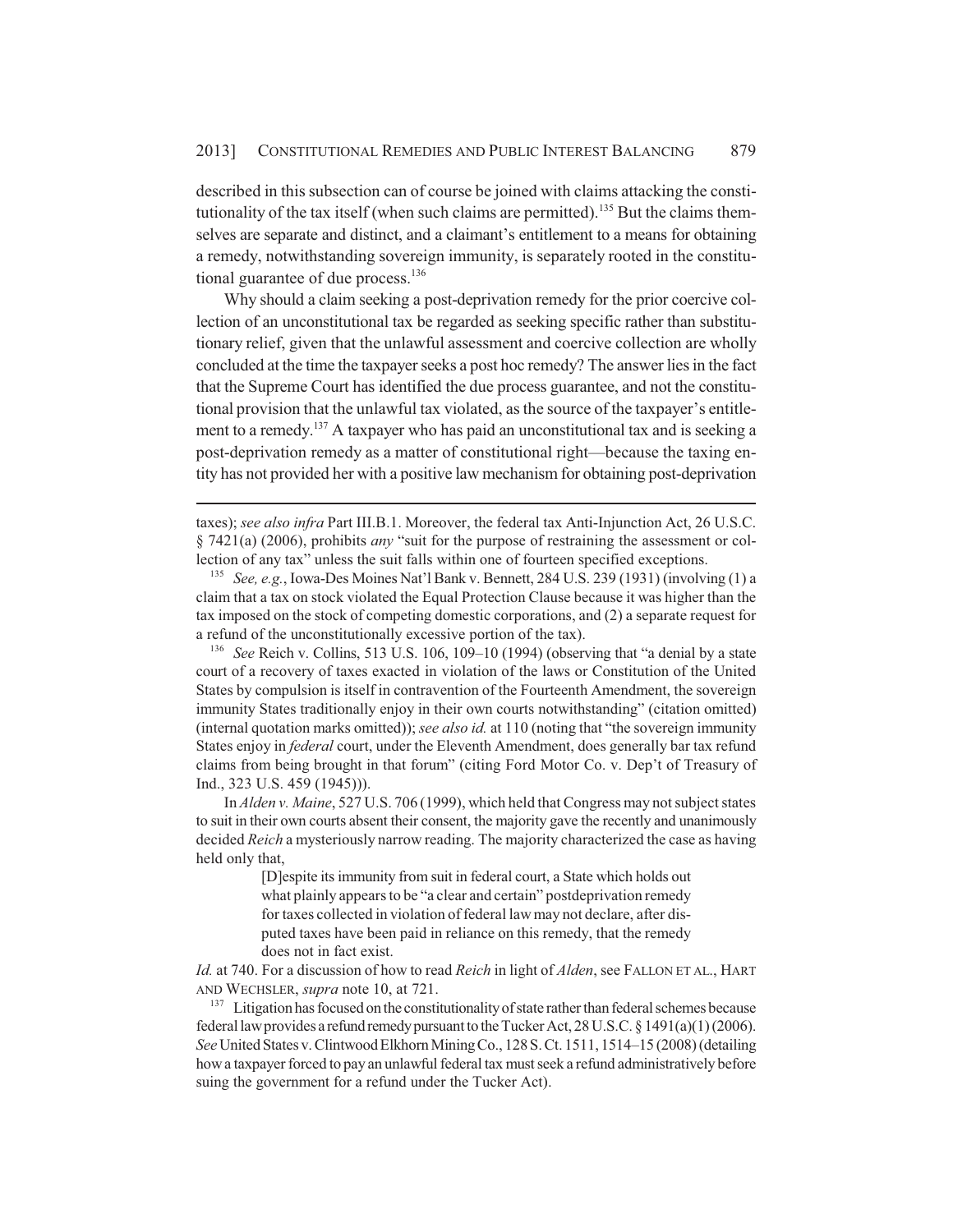relief on its own—is *not* making a direct claim for a substitutionary remedy for the effects of the unconstitutional tax under *Bivens* or Section 1983. She is, rather, seeking a constitutional entitlement that is being withheld as an ongoing matter: the due process guarantee of an effective post-deprivation remedy for persons in her position. And as we have seen, a request for a constitutional entitlement that is being withheld as an ongoing matter is a request for a specific constitutional remedy.

## *C. Summary*

From the discussion above, we see that there is a strong correlation between the discretionary acts of individual government agents who violate the Constitution and substitutionary constitutional remedies. Because such discretionary acts usually cannot be challenged in real time or in advance of their occurrence,<sup>138</sup> the violation is typically wholly realized by the time the affected party challenges it in court. And remedies for wholly realized constitutional violations are by their nature substitutionary.<sup>139</sup>

By contrast, we see a nearly perfect identity between ongoing unconstitutional governmental policies and customs—governmental positions taken in statutes, regulations, informal policy, and through the modus operandi of those who function as government policymakers—and specific constitutional remedies. Specific constitutional remedies are by their nature available to address only ongoing or imminent violations, and not violations that are wholly concluded. In the constitutional law context, such ongoing or imminent violations are almost invariably worked by policies and customs rising to the level of unconstitutional "law," and not the discretionary unconstitutional "conduct" of government agents. Thus, we may generalize that specific constitutional remedies are the typical means by which courts *directly*140 halt ongoing or imminent

<sup>&</sup>lt;sup>138</sup> Limitations on the standing doctrine make anticipatory challenges of this sort nearly impossible. *See* City of L.A. v. Lyons, 461 U.S. 95 (1983) (denying standing to a victim of an allegedly unconstitutional chokehold to bring a prospective challenge against the legality of the practice).

<sup>&</sup>lt;sup>139</sup> There are exceptions to the generalization that claims for substitutionary relief target wholly realized wrongs. For example, a suit for money damages against a municipality under Section 1983 is a claim for substitutionary relief to compensate for harm caused not by the wholly realized discretionary act of a government agent, but for the harm caused by an unconstitutional custom or policy that may well be causing ongoing harm to the right-holder. *See supra* notes 52–60 and accompanying text. So too may a claim for substitutionary relief target an unconstitutional law and not discretionary conduct. *See, e.g.*, United States v. Booker, 543 U.S. 220 (2005) (authorizing reversals of criminal convictions affected by unconstitutional provisions of the U.S. Sentencing Guidelines).

<sup>&</sup>lt;sup>140</sup> I say "directly" because a substitutionary remedy can indirectly cause government authorities to cease and desist in enforcing an unconstitutional policy or custom. For example, a damage award that compensates a plaintiff for harm done by an unconstitutional municipal custom or policy, *see, e.g.*, *supra* note 139, would doubtless lead to a cessation of the policy in question, even in the absence of a concomitant injunction striking down the custom or policy.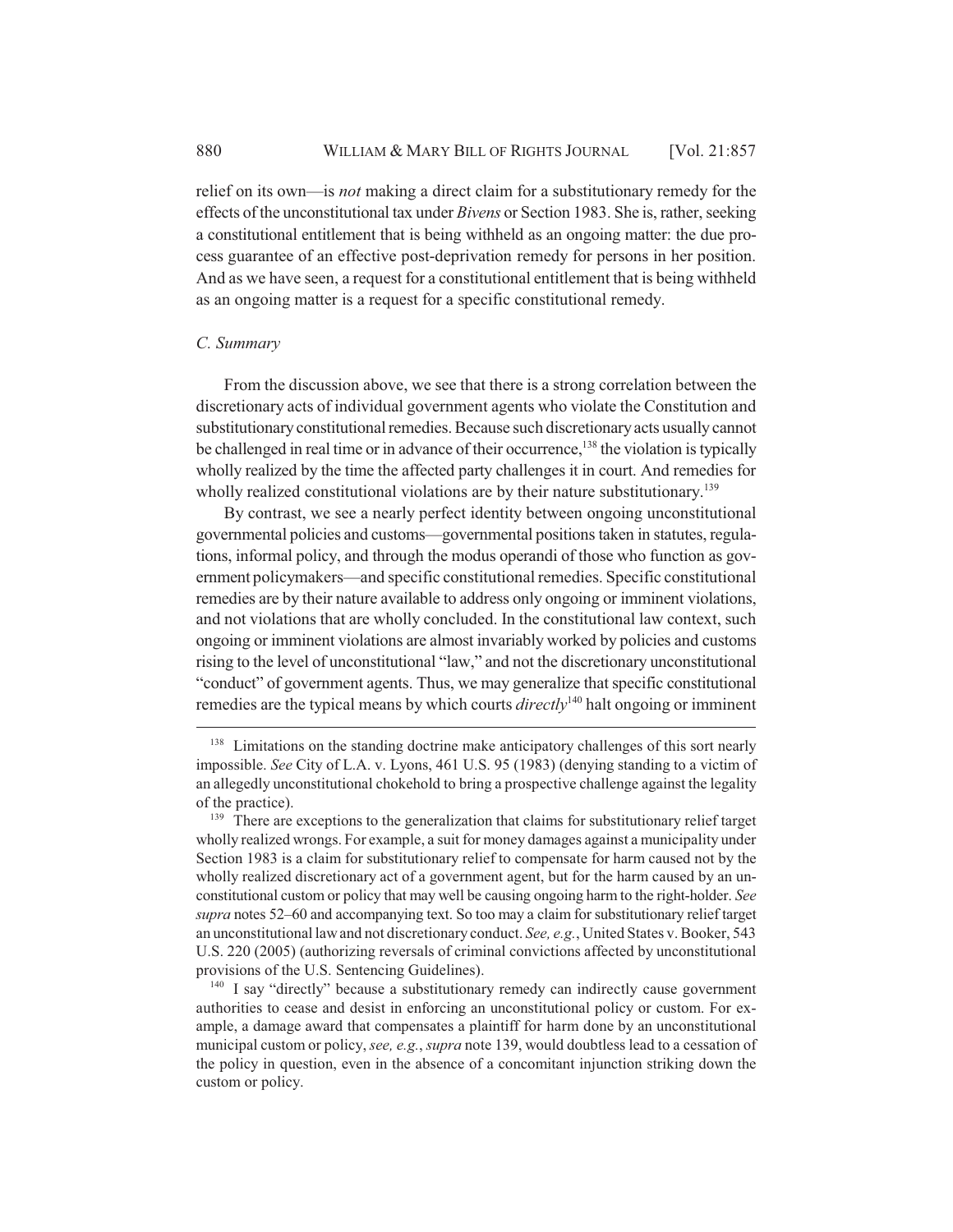violations of constitutional rights, which usually take place in the form of some sort of unconstitutional law (broadly defined) affecting the liberty or property interests of the right-holder.

## III. THE WITHHOLDING OF CONSTITUTIONAL REMEDIES

### *A. Doctrines Limiting the Availability of Substitutionary Constitutional Remedies*

For each type of substitutionary constitutional remedy available to ameliorate a wholly realized constitutional wrong, the Supreme Court has developed one or more doctrines that require courts to withhold remedies in circumstances where there has been a violation of rights. And in each case, the Court has been clear that the limits it is imposing are rooted in public interest balancing.<sup>141</sup>

## 1. Individual Immunity Doctrines

It is well known that the availability of damages remedies from agents of the federal government under *Bivens*,<sup>142</sup> and from agents of state and local governments pursuant to 42 U.S.C.  $\hat{\zeta}$  1983, <sup>143</sup> is significantly circumscribed.<sup>144</sup> As an initial matter, a number of public officials simply do not qualify as persons subject to a claim for damages under *Bivens* or Section 1983; they are said be cloaked in absolute immunity.<sup>145</sup> As matters presently stand, absolute immunity protects legislators acting in a legislative capacity,146 judges acting in a judicial capacity,147 prosecutors acting in a prosecutorial capacity, $148$  grand jurors, $149$  and witnesses.<sup>150</sup>

- <sup>146</sup> *See* Tenney v. Brandhove, 341 U.S. 367, 379 (1951).
- <sup>147</sup> *See* Pierson v. Ray, 386 U.S. 547, 554–55 (1967).
- <sup>148</sup> *See* Imbler v. Pachtman, 424 U.S. 409, 417–20 (1976).
- <sup>149</sup> *See id.* at 423 n.20.

<sup>&</sup>lt;sup>141</sup> Obviously, by definition, provisions of structural reform injunctions that are unnecessary to prevent or undo a constitutional violation do not themselves "remedy" a violation of rights, at least directly. Thus, they differ qualitatively from the other substitutionary constitutional remedies discussed above. But such provisions, if permissible at all under modern doctrine, are certainly also subject to public interest balancing. *See infra* Part III.A.5. So in this respect, they are like their substitutionary remedial counterparts.

<sup>142</sup> *See supra* Part II.B.1.a.

<sup>143</sup> *See supra* Part II.B.1.a.

<sup>&</sup>lt;sup>144</sup> In this subsection, I focus on doctrines that limit the availability of a damages remedy even where a *Bivens* claim is authorized. But as noted above, since 1980, the Supreme Court has put a number of additional restrictions on the availability of the *Bivens* damages remedy. *See supra* note 52.

<sup>145</sup> *See* Greabe, *supra* note 61, at 36–37.

<sup>150</sup> *See* Rehberg v. Paulk, 132 S. Ct. 1497 (2012) (grand jury witness); Briscoe v. LaHue, 460 U.S. 325, 335 (1983) (trial witness).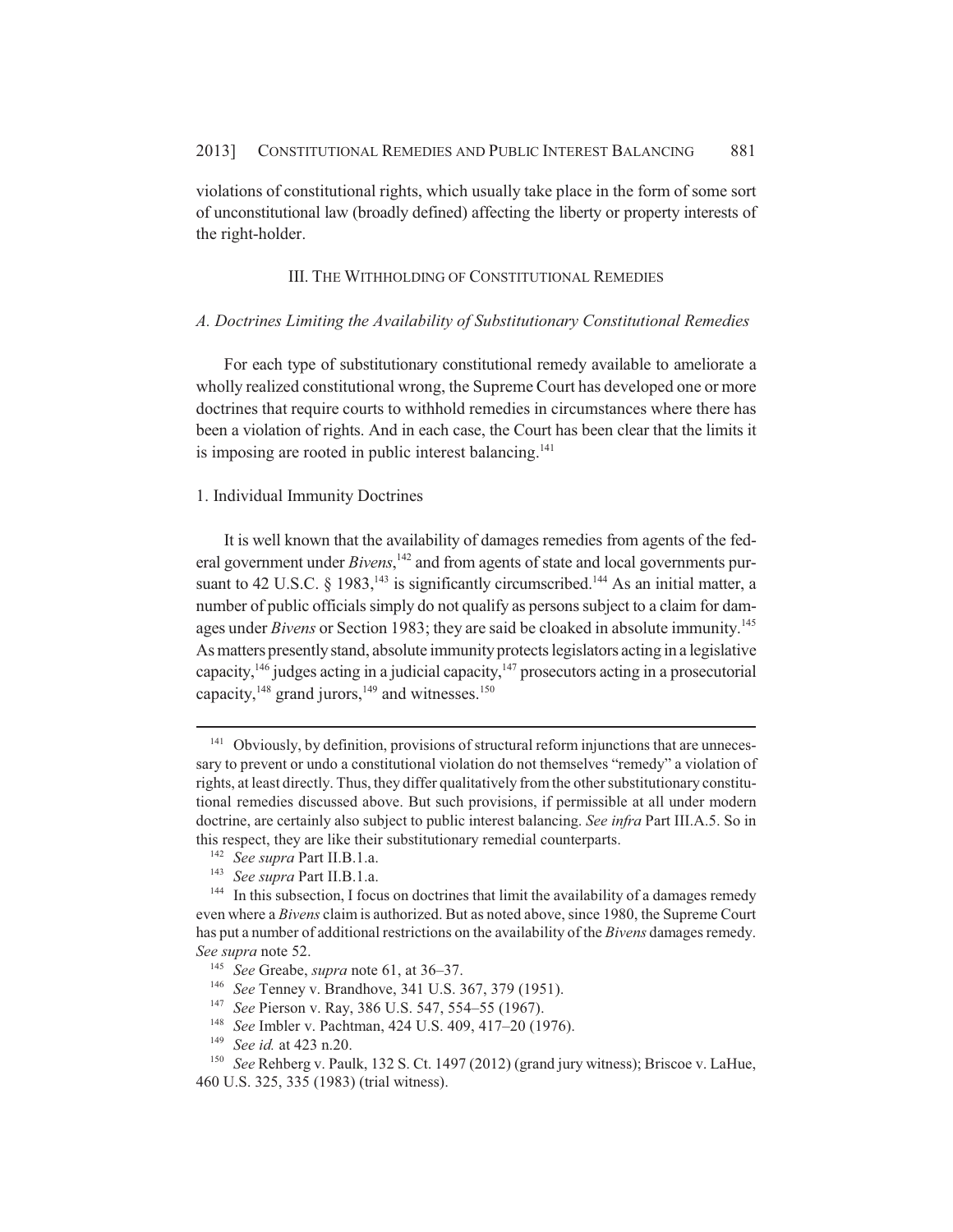In addition, those government actors who are not protected by absolute immunity are entitled to a qualified immunity from suit and damages liability under *Bivens* and Section 1983. Qualified immunity was originally formulated as a doctrine that protected individual government actors from liability when their conduct, although in violation of the Constitution, met two relatively demanding requirements: (1) there existed objectively reasonable grounds for the defendant to conclude that the challenged action was lawful "at the time and in light of all the circumstances,"<sup>151</sup> and (2) the defendant acted in "good faith" and with a sincere belief that he was doing right.<sup>152</sup> But in 1982, the Supreme Court decided *Harlow v. Fitzgerald*, 153 which eliminated the requirement of subjective good faith and transformed the doctrine into one that protects all defendants whose conduct was objectively reasonable in light of "clearly established" law at the time that it was undertaken.154 The *Harlow* Court was candid in explaining that it was changing the law because of an overriding policy consideration: a perceived need to secure quicker dismissals of civil rights claims so that government actors would not be over-deterred in performing their duties by the threats of burdensome discovery and having to face unmeritorious claims at trial.<sup>155</sup> In subsequent years, the Court expanded the reach of the doctrine by emphasizing its broad scope<sup>156</sup> and insisting that courts define rights at a very high level of specificity in determining whether they are "clearly established."157

Finally, the Court has also strongly suggested, although it has not held, that private parties who are not government actors, but who nonetheless stand accused of unconstitutionally exercising government power under the state action doctrine, may be entitled to avoid liability through a "good faith" defense.<sup>158</sup> Private parties are *not* entitled to assert the specialized qualified immunity defense available to government

<sup>151</sup> Gomez v. Toledo, 446 U.S. 635, 641 (1980) (quoting Scheuer v. Rhodes, 416 U.S. 232, 247–48 (1974)).

<sup>152</sup> *Id.*

<sup>&</sup>lt;sup>153</sup> 457 U.S. 800 (1982).

<sup>&</sup>lt;sup>154</sup> *See id.* at 814–19 (explaining that immunity should extend to all "government officials" performing discretionary functions . . . insofar as their conduct does not violate clearly established . . . constitutional rights of which a reasonable person would have known").

<sup>155</sup> *See id.*

<sup>156</sup> *See* Malley v. Briggs, 475 U.S. 335, 341 (1986) (stating that qualified immunity "provides ample protection to all but the plainly incompetent or those who knowingly violate the law").

<sup>&</sup>lt;sup>157</sup> See Anderson v. Creighton, 483 U.S. 635, 639–40 (1987) (emphasizing that, for a right to be clearly established, its contours "must be sufficiently clear that a reasonable official would understand that what he is doing violates that right"). As Professor Alan Chen has shown, the Court's initial justification for the immunity doctrines—avoiding the over-deterrence of public officials—has in recent years morphed into a more general concern about the social costs of civil rights litigation. *See* Alan K. Chen, *The Facts About Qualified Immunity*, 55 EMORY L.J. 229, 236–37 (2006).

<sup>158</sup> *See* Richardson v. McKnight, 521 U.S. 399, 413–14 (1997); Wyatt v. Cole, 504 U.S. 158, 163–69 (1992).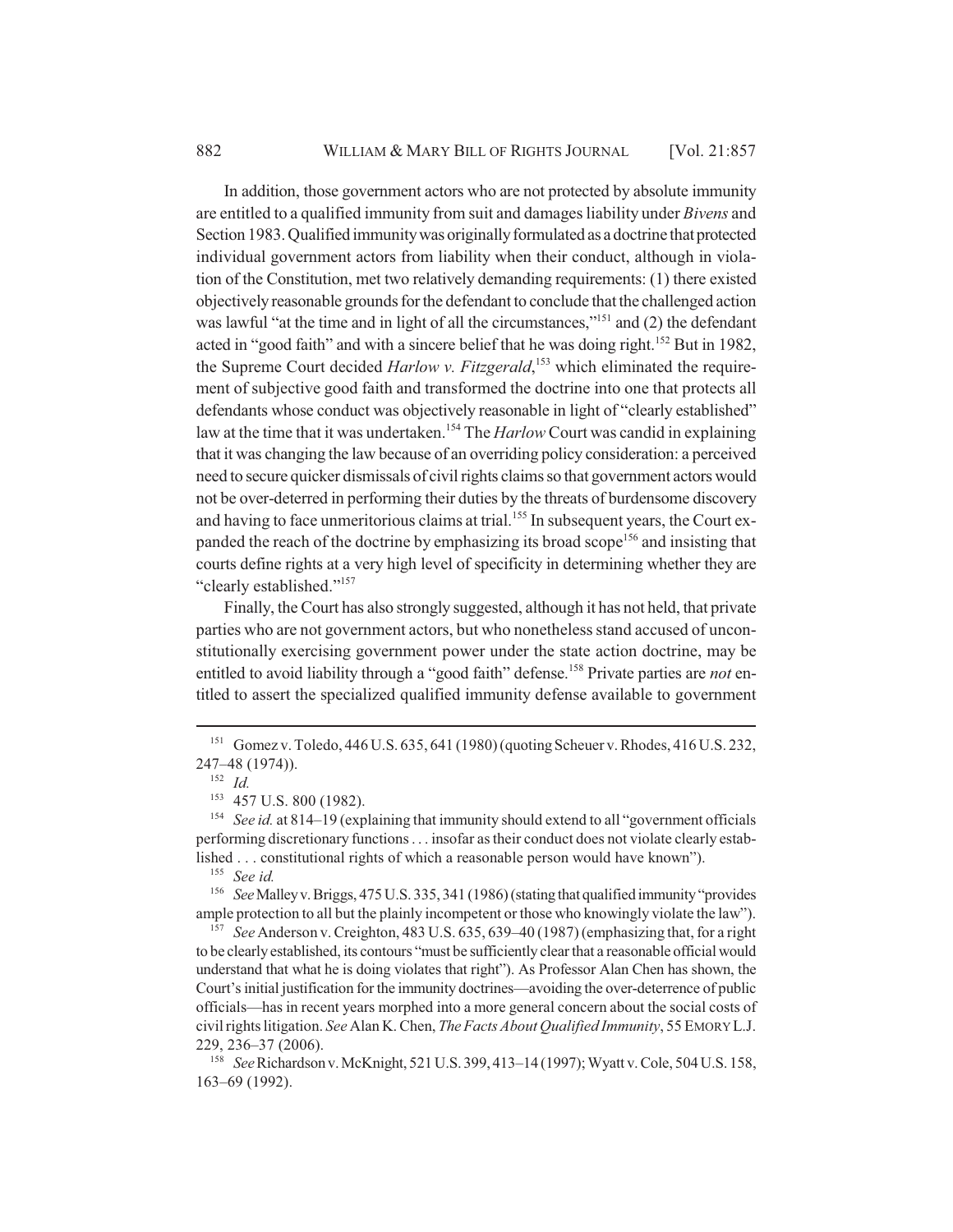actors.159 But such a good faith defense would likely overlap substantially, and perhaps be coextensive with, the qualified immunity defense.<sup>160</sup>

Because many of the cases in which these immunity doctrines were identified involved claims under Section 1983, $^{161}$  one might question whether it is appropriate to label the resultant doctrines as products of judicial lawmaking rooted in public interest balancing and not liability limits evident in, or inferable from, the text of the statute itself. But these doctrines cannot plausibly be seen as interpretations of Section 1983. First, many of the most important doctrinal developments in individual immunity law have occurred in the non-statutory *Bivens* context and then simply been applied to damages claims under Section 1983.<sup>162</sup> Second, the Court has itself acknowledged that Section 1983 "creates a species of tort liability that on its face admits of no immunities,"<sup>163</sup> and it has explained its immunity doctrines in terms that heavily emphasize the vital role played by public interest concerns: "[W]e have accorded certain government officials . . . immunity . . . if the 'tradition of immunity was so firmly rooted in the common law *and was supported by such strong policy reasons* that Congress would have specifically so provided had it wished to abolish the doctrine.'"164 Third, and most importantly, the Court has been clear that, in elaborating the scope of these immunities, it sees itself as free to advance the perceived public interest; it is *not* constrained by the dictates of history and the traditions on which the immunities are loosely based.<sup>165</sup> The individual immunity doctrines that limit the recovery of damages

<sup>163</sup> *Wyatt*, 504 U.S. at 163 (quoting Imbler v. Pachtman, 424 U.S. 409, 417 (1976)).

<sup>164</sup> *Id.* at 163–64 (emphasis added) (quoting Owen v. City of Independence, 445 U.S. 622, 637 (1980)) (internal quotation marks omitted).

<sup>159</sup> *See Wyatt*, 504 U.S. at 166–69; *see also* Filarsky v. Delia, 132 S. Ct. 1657, 1666–68 (2012) (noting the distinction between those who work for the government and "private" individuals subject to liability under *Bivens* and Section 1983, and applying an expansive interpretation of the former category).

<sup>160</sup> *See Wyatt*, 504 U.S. at 168–69.

<sup>161</sup> *See, e.g.*, *Richardson*, 521 U.S. 399; *Wyatt*, 504 U.S. 158.

<sup>&</sup>lt;sup>162</sup> For example, *Harlow*'s reformulation of qualified immunity into a wholly objective inquiry took place in the context of a *Bivens* claim. *See* Harlow v. Fitzgerald, 457 U.S. 800, 805 (1982). Also, the de facto (although unexplained) transformation of qualified immunity from an affirmative defense into a doctrine whose inapplicability must be established as an element of a civil rights damages claim was accomplished in a pair of recent, high profile *Bivens* actions: *Ashcroft v. Iqbal*, 129 S. Ct. 1937 (2009), and *Ashcroft v. al-Kidd*, 131 S. Ct. 2074 (2011). For an explanation of how *Iqbal* and *al-Kidd* worked this transformation, see Greabe, *supra* note 61, at 7–22.

<sup>165</sup> *See* Anderson v. Creighton, 483 U.S. 635, 644–45 (1987) ("Although it is true that we have observed that our determinations as to the scope of official immunity are made in the light of the 'common-law tradition,' we have never suggested that the precise contours of official immunity can and should be slavishly derived from the often arcane rules of the common law. That notion is plainly contradicted by *Harlow*, where the Court completely reformulated qualified immunity along principles not at all embodied in the common law . . . ." (citation omitted)).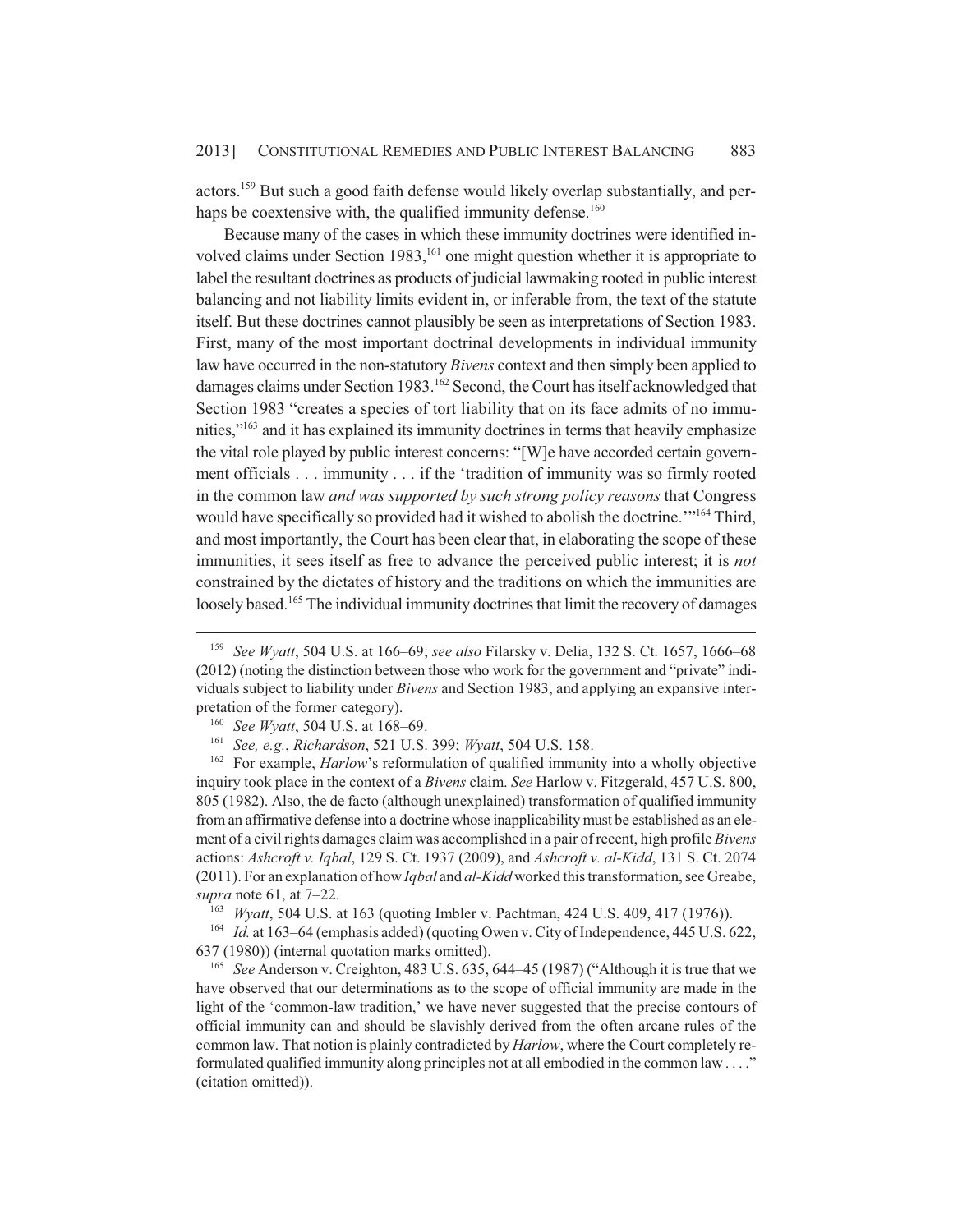in *Bivens* and Section 1983 actions are thus clearly the product of judicial lawmaking rooted in public interest balancing.

## 2. Exceptions to the Exclusionary Rule

As discussed above, the Supreme Court has developed an exclusionary rule that presumptively requires the suppression of evidence that was obtained in violation of the Fourth Amendment's ban on unreasonable searches and seizures.<sup>166</sup> The purpose of the rule is, of course, to deter government officials from disregarding Fourth Amendment rights.<sup>167</sup> But the Court also has held that exclusion pursuant to the rule is not a personal constitutional right of the accused and is not inevitably warranted.168 The Court has repeatedly invoked this latter proposition to justify a number of "exceptions" to the rule: the "good faith" exceptions recognized in *United States v. Leon*, <sup>169</sup> *Illinois* v. *Krull*,<sup>170</sup> *Arizona v. Evans*,<sup>171</sup> and *Davis v. United States*;<sup>172</sup> the broader good-faith principle recently recognized in *Herring v. United States*; 173 and the exception for violations of the "knock-and-announce" rule recognized in *Hudson v. Michigan*. 174

<sup>166</sup> *See supra* notes 70 & 74–75 and accompanying text. I focus in this subsection on exceptions to the Fourth Amendment's exclusionary rule because the withholding of the substitutionary constitutional remedy of exclusion has occurred most frequently in the Fourth Amendment context. I note, however, that the Supreme Court also recently authorized an exception to the rule requiring the exclusion of evidence obtained in violation of the Sixth Amendment right to counsel recognized in *Massiah v. United States*, 377 U.S. 201 (1964), *see supra* notes 76 & 79 and accompanying text, when such evidence is used for impeachment purposes at trial. *See* Kansas v. Ventris, 556 U.S. 586, 593–94 (2009).

<sup>167</sup> *See* United States v. Calandra, 414 U.S. 338, 347–48 (1974) (emphasizing that the exclusionary rule's purpose is to deter police misconduct).

<sup>168</sup> *See id.*

<sup>&</sup>lt;sup>169</sup> 468 U.S. 897 (1984) (authorizing the admission of evidence obtained by police officers who reasonably rely on a faulty warrant).

 $170$  480 U.S. 340 (1987) (authorizing the admission of evidence obtained pursuant to searches conducted in reasonable reliance on subsequently invalidated statutes).

 $171 \quad 514 \text{ U.S.}$  1 (1995) (authorizing the admission of evidence obtained in circumstances where police reasonably relied on erroneous information concerning an arrest warrant in a database maintained by judicial employees).

<sup>&</sup>lt;sup>172</sup> 131 S. Ct. 2419 (2011) (authorizing admission of evidence obtained where police reasonably relied on binding judicial precedent).

<sup>&</sup>lt;sup>173</sup> 129 S. Ct. 695 (2009) (authorizing the admission of evidence obtained through a merely negligent disregard of Fourth Amendment rights, and holding that exclusion should follow only police conduct that can be described as deliberate, reckless, or grossly negligent—or that can be traced to recurring or systemic negligence—with respect to Fourth Amendment rights).

<sup>&</sup>lt;sup>174</sup> 547 U.S. 586 (2006) (holding that a violation of the Fourth Amendment's "knock-andannounce" rule does not require exclusion of the evidence found in the search that followed the violation).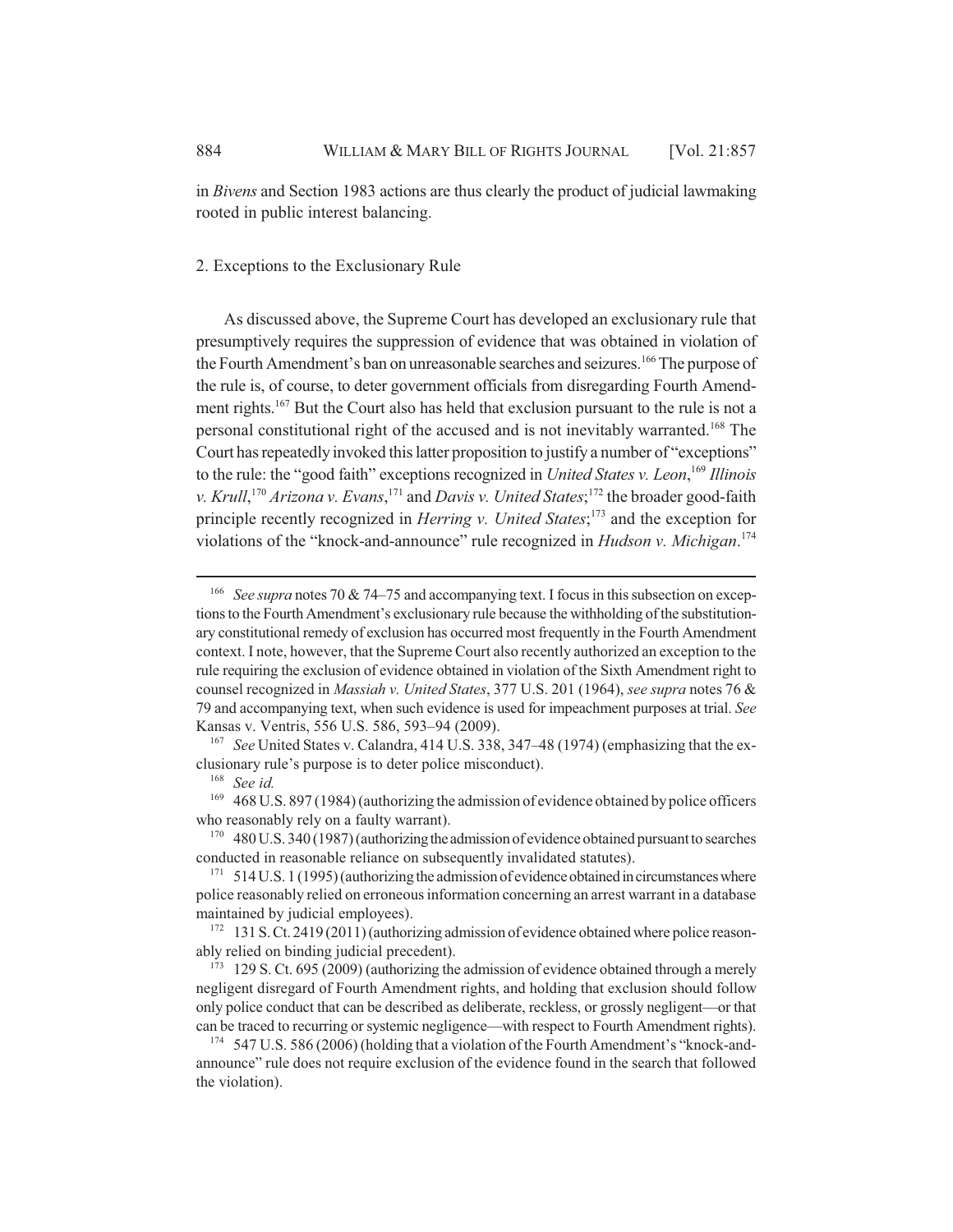Moreover, in *Stone v. Powell*,<sup>175</sup> the Court held that Fourth Amendment violations cannot ground the reversal of a state criminal judgment under 28 U.S.C. § 2254 if the petitioner had a full and fair opportunity to litigate the Fourth Amendment claim in state court. $176$ 

In each instance, the Court explained that its decision to withhold a remedy for the underlying Fourth Amendment violation was the product of cost-benefit policy analysis. In *Leon*, for example, the Court stated that its decision was grounded in a conclusion that the "substantial costs of exclusion" would outweigh the "marginal or nonexistent benefits produced by suppressing evidence obtained in objectively reasonable reliance on a subsequently invalidated search warrant."<sup>177</sup> Similar explanations, all involving conclusions that the costs of exclusion would outweigh its likely deterrent effect, may be found in *Krull*, <sup>178</sup> *Evans*, <sup>179</sup> *Herring*, <sup>180</sup> *Hudson*, 181 and *Davis*. 182 The same is so with *Stone*, which held that the utility of exclusion did not outweigh the costs of extending it to collateral review.<sup>183</sup> Thus, doctrines carving out exceptions to the exclusionary rule also involve the withholding of substitutionary constitutional remedies under public interest balancing.

## 3. Harmless Error Doctrines

The Supreme Court has developed two harmless error rules that regulate the availability of relief to those who seek reversal of a judgment affected by constitutional trial error on direct or collateral review.<sup>184</sup> On direct review, under the rule adopted in *Chapman v. California*, a constitutional trial error requires reversal unless "the

<sup>184</sup> In this context, constitutional trial error must be differentiated from structural constitutional error. *See* Arizona v. Fulminante, 499 U.S. 279, 306–10 (1991) (dividing constitutional errors into these two classes); *see also* United States v. Gonzalez-Lopez, 548 U.S. 140, 149 (2006) (listing as recognized structural errors the denial of counsel (citing Gideon v. Wainwright, 372 U.S. 335 (1963)), the denial of the right of self-representation (citing McKaskle v. Wiggins, 465 U.S. 168, 177–78, n.8 (1984)), the denial of the right to public trial (citing Waller v. Georgia, 467 U.S. 39, 49, n.9 (1984)), and the denial of the right to trial by jury by the giving of a defective reasonable-doubt instruction (citing Sullivan v. Louisiana, 508 U.S. 275 (1993))); *id.* at 150 (adding denial of the right of counsel of choice to the list of recognized structural errors). A judgment infected by such structural error is not subject to harmless error review. *See Fulminante*, 499 U.S. at 309–10.

<sup>&</sup>lt;sup>175</sup> 428 U.S. 465 (1976).

<sup>176</sup> *Id.*

<sup>&</sup>lt;sup>177</sup> United States v. Leon, 468 U.S. 897, 922 (1984).

<sup>178</sup> Illinois v. Krull, 480 U.S. 340, 352–53 (1987).

<sup>179</sup> Arizona v. Evans, 514 U.S. 1, 14–16 (1995).

<sup>&</sup>lt;sup>180</sup> Herring v. United States, 129 S. Ct. 695, 699-701 (2009).

<sup>181</sup> Hudson v. Michigan, 547 U.S. 586, 591–94 (2006).

<sup>&</sup>lt;sup>182</sup> Davis v. United States, 131 S. Ct. 2319, 2426–27 (2011).<br><sup>183</sup> Stone v. Powell, 428 U.S. 465, 489–95 (1976).

Stone v. Powell, 428 U.S. 465, 489–95 (1976).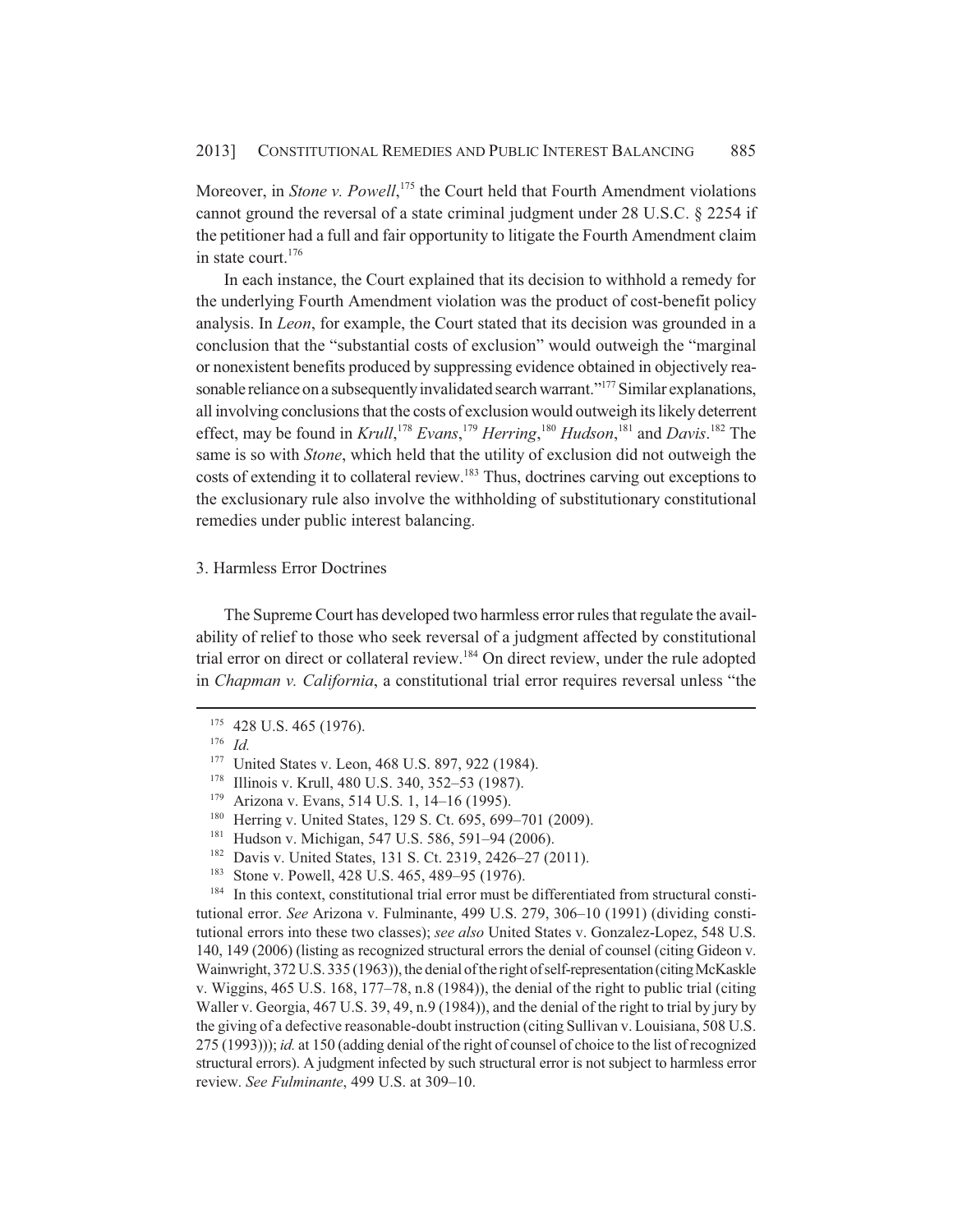beneficiary of [the] error [proves] beyond a reasonable doubt that the error complained of did not contribute to the verdict obtained."185 On collateral review, under the rule adopted in *Brecht v. Abrahamson*,<sup>186</sup> such an error requires reversal only if the petitioner establishes that it had a "substantial and injurious effect or influence in determining the jury's verdict."<sup>187</sup>

The Court developed both rules as *limits* on the availability of the substitutionary constitutional remedy of reversal of a conviction tainted by constitutional error. Prior to the time the Court handed down *Chapman*, it was generally understood that constitutional trial errors required automatic reversal.<sup>188</sup> Prior to *Brecht*, it was understood that the *Chapman* rule should govern the availability of collateral relief for constitutional trial errors.<sup>189</sup>

*Chapman* and *Brecht* both used cost-benefit policy analysis to explain the limitations on the availability of substitutionary relief that they imposed. In *Chapman*, the Court quite briefly justified its adoption of a harmless error rule for constitutional errors by stating that harmless error rules "serve a very useful purpose insofar as they block setting aside convictions for small errors or defects that have little, if any, likelihood of having changed the result of the trial."190 In *Brecht*, the Court candidly acknowledged that its choice of the more forgiving *Kotteakos* harmless error standard<sup>191</sup> was a consequence of its having concluded that there was an "imbalance of . . . costs and benefits" in applying the *Chapman* rule on collateral review.<sup>192</sup> Accordingly, both rules stand

<sup>188</sup> *See* Charles J. Ogletree, Jr., Comment, Arizona v. Fulminante*: The Harm of Applying Harmless Error to Coerced Confessions*, 105 HARV.L.REV. 152, 157 & n.43 (1991) (collecting cases); *see also* Goldblatt, *supra* note 26, at 995; John M. Greabe, *Spelling Guilt Out of a Record? Harmless-Error Review of Conclusive Mandatory Presumptions and Elemental Misdescriptions*, 74 B.U. L. REV. 819, 825 (1994); Sam Kamin, *Harmless Error and the Rights/Remedies Split*, 88 VA. L. REV. 1, 10–11 (2002).

<sup>185</sup> 386 U.S. 18, 24 (1967). The *Chapman* rule only applies to those who have preserved their appellate rights. Otherwise, an unforgiving "plain error" standard applies. *See supra* note 94. <sup>186</sup> 507 U.S. 619 (1993).

<sup>187</sup> *Id.* at 637 (quoting Kotteakos v. United States, 328 U.S. 750, 776 (1946)). *Brecht* adopted the harmless error standard prescribed in *Kotteakos* for review of constitutional trial errors on collateral review which elaborated on the meaning of a federal harmless error statute applicable to non-constitutional trial errors. *Id.* That statute, now codified at 28 U.S.C. § 2111 (2006), directs courts to disregard errors or defects "which do not affect the substantial right of the parties." *See* Goldblatt, *supra* note 26, at 998–99 (explaining why Section 2111 does not apply to constitutional trial errors).

<sup>189</sup> *See* Greabe, *supra* note 188, at 829 & n.69 (collecting cases).

<sup>190</sup> 386 U.S. at 22; *see also id.* at 22–24 (explaining the adoption of the "beyond a reasonable doubt" standard in policy terms).

<sup>191</sup> *See supra* note 186.

<sup>192</sup> *Brecht*, 507 U.S. at 637; *see also id.* at 635–36 (emphasizing that "the State's interest in the finality of convictions that have survived direct review," comity, federalism, and the interest in maintaining the prominence of the trial itself all militate in favor of a more lenient harmless error rule on collateral review than the rule that applies on direct review).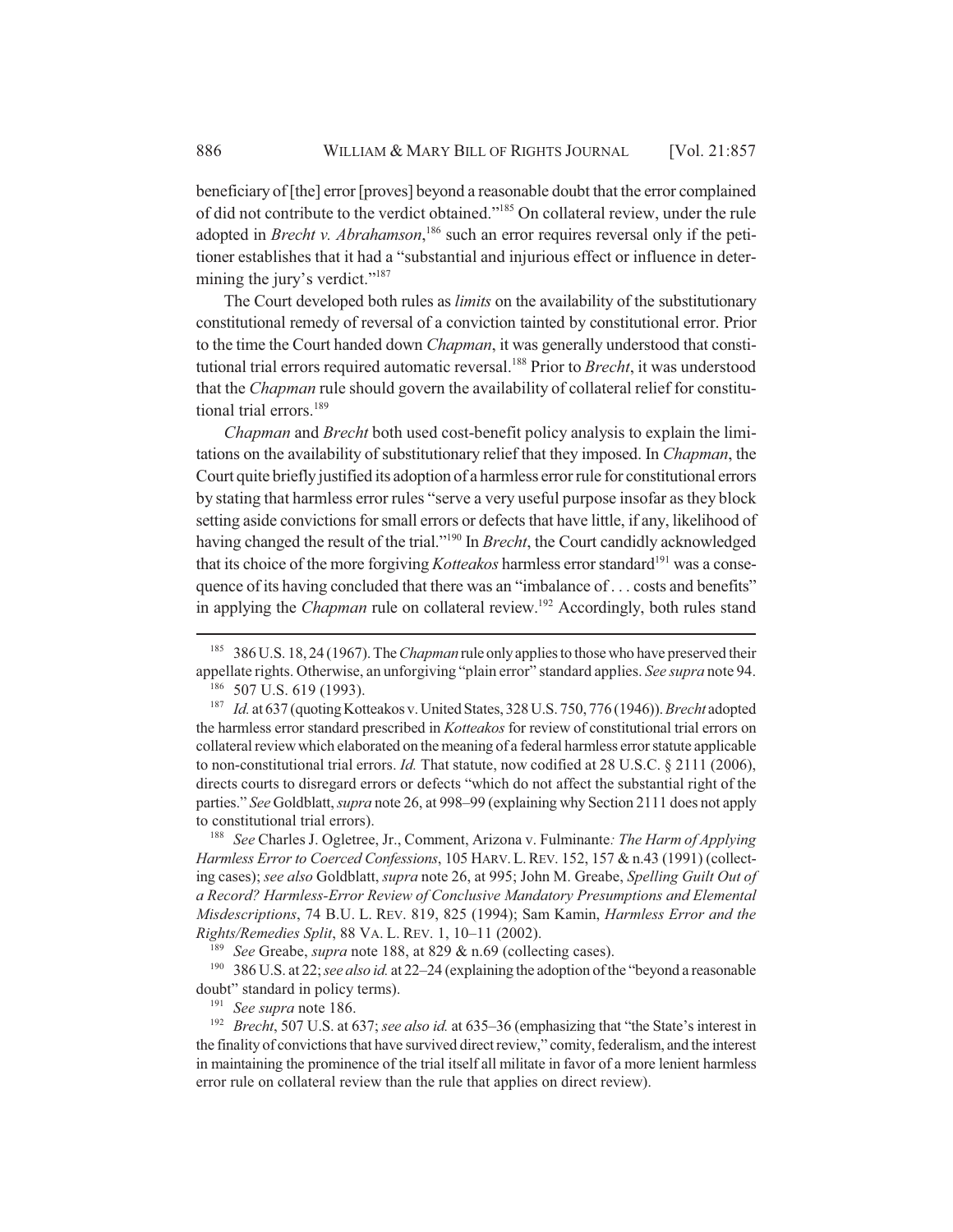as additional examples of the Court fashioning doctrines that withhold substitutionary constitutional remedies under reasoning rooted in public interest balancing.

# 4. The Non-Retroactivity Principle of *Teague v. Lane*

The non-retroactivity principle of *Teague v. Lane*<sup>193</sup> is much the same. The *Teague* principle is best understood in the context of the development of the law of retroactivity in criminal procedure. Traditionally, judicial decisions creating new law were applied retroactively to the parties and to other litigants in pending cases that had not yet become "final."194 The Warren Court, however, developed criminal procedure doctrines that permitted it to render constitutional decisions that would not apply retroactively in certain circumstances.<sup>195</sup> Justice Harlan strongly criticized these doctrines<sup>196</sup> and argued that courts should apply *all* decisions retroactively on direct review.<sup>197</sup> He conceded, however, that a state's policy interest in finality almost always trumps this imperative on collateral review.<sup>198</sup> He thus engaged in a form of cost-benefit analysis to suggest that new decisions should apply retroactively on collateral review only where the decision (1) holds "previously punishable conduct to be constitutionally protected," or (2) recognizes a right of procedure that is "so fundamental as to be 'implicit in the concept of ordered liberty.""<sup>199</sup>

Justice Harlan's position ultimately prevailed. In *Griffith v. Kentucky*, 200 the Court held that all new rules of criminal procedure should be fully retroactive on direct review.<sup>201</sup> And in *Teague*, the Court effectively accepted the Justice's policy

<sup>196</sup> *See id.* at 1241–42 (discussing Justice Harlan's separate opinions in *Desist v. United States*, 394 U.S. 244, 256–69 (1969), and *Mackey v. United States*, 401 U.S. 667, 675–702 (1971)).

<sup>193</sup> 489 U.S. 288 (1989).

<sup>194</sup> FALLON ET AL., HART AND WECHSLER, *supra* note 10, at 1241 (explaining that "'final' means that certiorari has been denied or that the time for seeking [additional direct] appellate review has expired").

<sup>195</sup> *See id.* (discussing *Linkletter v. Walker*, 381 U.S. 618 (1965), which declined to apply the *Mapp* rule to convictions that became final before *Mapp* was decided; *Johnson v. New Jersey*, 384 U.S. 719 (1966), which declined to apply the *Miranda* rules to trials that commenced before *Miranda* was decided; and *Stovall v. Denno*, 388 U.S. 293 (1967), *overruled on other grounds*, 479 U.S. 314 (1987), which developed a retroactivity test that looked to "the purpose of the new rule, the extent of reliance on the old rule, and the effect on the administration of justice of retroactive application of the new rule").

<sup>197</sup> *See id.* at 1242.

<sup>198</sup> *See id.*

<sup>&</sup>lt;sup>199</sup> *See id.* Note that the first of these exceptions preserves the right to seek the one form of specific relief available on collateral review. *See supra* note 113 and accompanying text; *see also infra* Part IV (hypothesizing that specific constitutional relief is at least presumptively mandatory).

<sup>200</sup> 479 U.S. 314 (1987).

<sup>201</sup> *See id.* at 320–28; *see also* FALLON ET AL., HART AND WECHSLER, *supra* note 10, at 1242. A retroactivity principle analogous to that announced in *Griffith* has been recognized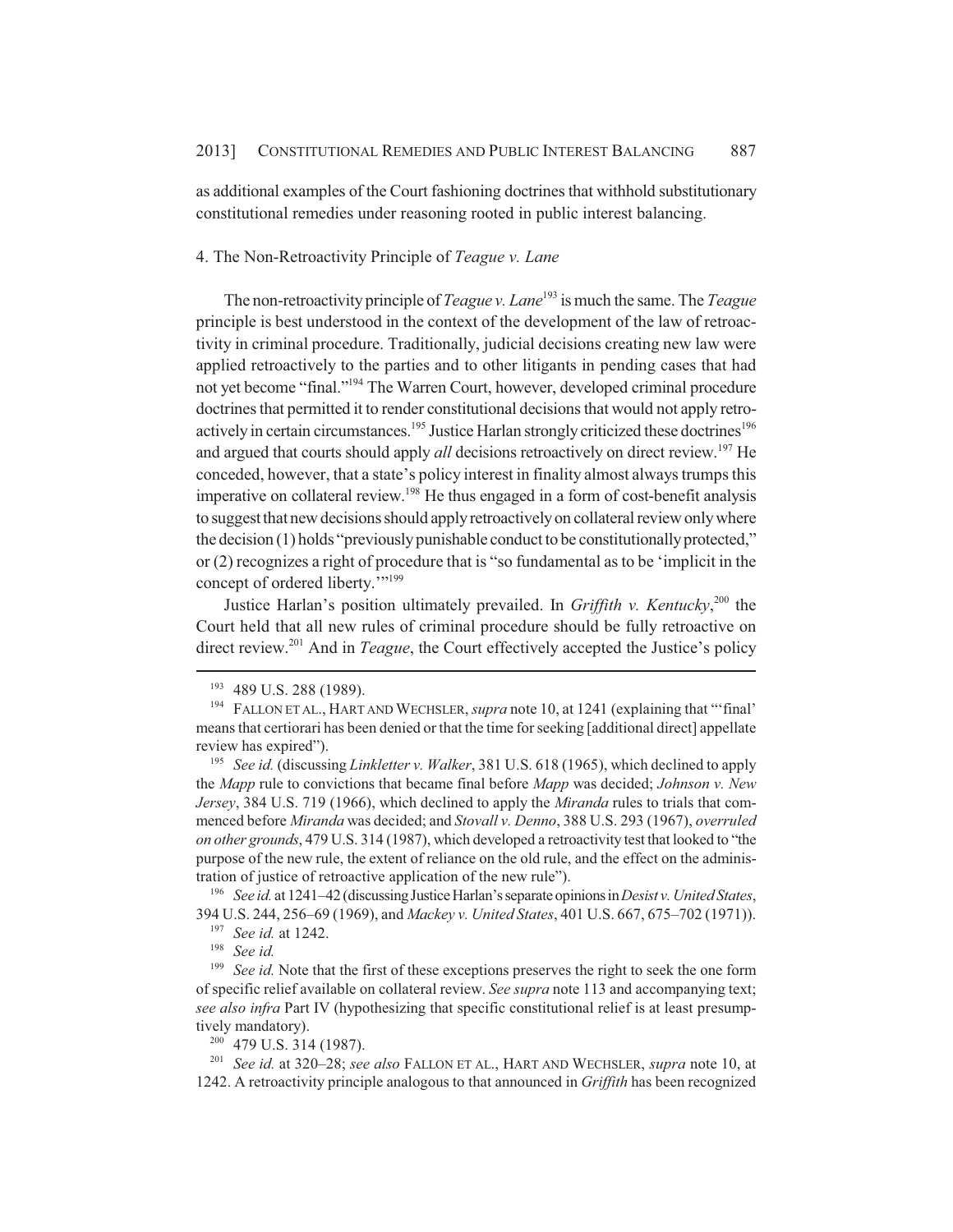judgment with respect to collateral review.<sup>202</sup> *Teague* thus stands as yet another example of judicial lawmaking rooted in public interest balancing that limits the availability of substitutionary constitutional remedies. $203$ 

5. Constraints on Provisions of Structural Reform Injunctions That Are Unnecessary to Prevent or Undo a Constitutional Violation

As discussed above, it is at best debatable under recent doctrine whether courts *ever* may issue structural reform injunctions that contain provisions that do more than just prevent or undo the constitutional violation that justified judicial intervention.<sup>204</sup> Thus, we may safely generalize that courts *never* should approve of such provisions in circumstances where their benefits are outweighed by their likely adverse impact on the public interest. In other words, such provisions are plainly subject to being withheld from remedial decrees under public interest balancing.

## *B. Doctrines Limiting the Availability of Specific Constitutional Remedies*

In contrast to the limits on the availability of substitutionary constitutional remedies discussed above, the Supreme Court has not authorized the withholding of specific constitutional remedies on grounds of public interest balancing.<sup>205</sup> In fact, the Court has recognized only a few legitimate limits on the availability of specific constitutional remedies for invasions of rights. And in each case, the recognized limits are rooted in structural federalism and separation of powers concerns that compete with, and sometimes

<sup>202</sup> *See* Teague v. Lane, 489 U.S. 288, 305–14 (1989) (O'Connor, J., plurality). Justice O'Connor accepted Justice Harlan's position but reformulated his second exception into one that holds that "a habeas court may apply a new rule that implicates the fundamental fairness of the trial" and is necessary to prevent a serious diminishment of the likelihood of an accurate conviction); FALLON ET AL., HART AND WECHSLER, *supra* note 10, at 1242. The Court has endorsed and followed this opinion in numerous subsequent decisions. *Id.* For a comprehensive overview of *Teague* and the questions it raises, see *id.* at 1242–48.

in the context of tax remedies as well. *See* Harper v. Virginia Dep't of Taxation, 509 U.S. 86, 89–90 (1993) (announcing that the constitutional ruling in *Davis v. Michigan Dep't of Treasury*, 489 U.S. 803 (1989), must apply retroactively). Moreover, in *Reynoldsville Casket Co. v. Hyde*, 514 U.S. 749 (1995), the Court cast doubt on the permissibility of invoking remedial discretion to deny relief for the violation of a new constitutional rule in *any* context other than one in which there is some *other* policy reason for doing so. For a summary of *Harper* and *Reynoldsville Casket*, and for a suggestion that the principle articulated in the latter case is ultimately incoherent, see FALLON ET AL., HART AND WECHSLER, *supra* note 10, at 721–23.

<sup>&</sup>lt;sup>203</sup> In 1996, Congress enacted the Antiterrorism and Effective Death Penalty Act, which imposed a relitigation bar that resembles but is distinct from the *Teague* rule. See 28 U.S.C. § 2254(d) (2006) (codifying the relitigation bar); Horn v. Banks, 536 U.S. 266 (2002) (per curiam) (clarifying that the statutory and *Teague* inquiries are distinct).

<sup>&</sup>lt;sup>204</sup> *See supra* note 103 and accompanying text.

<sup>205</sup> *See supra* notes 9–10 and accompanying text.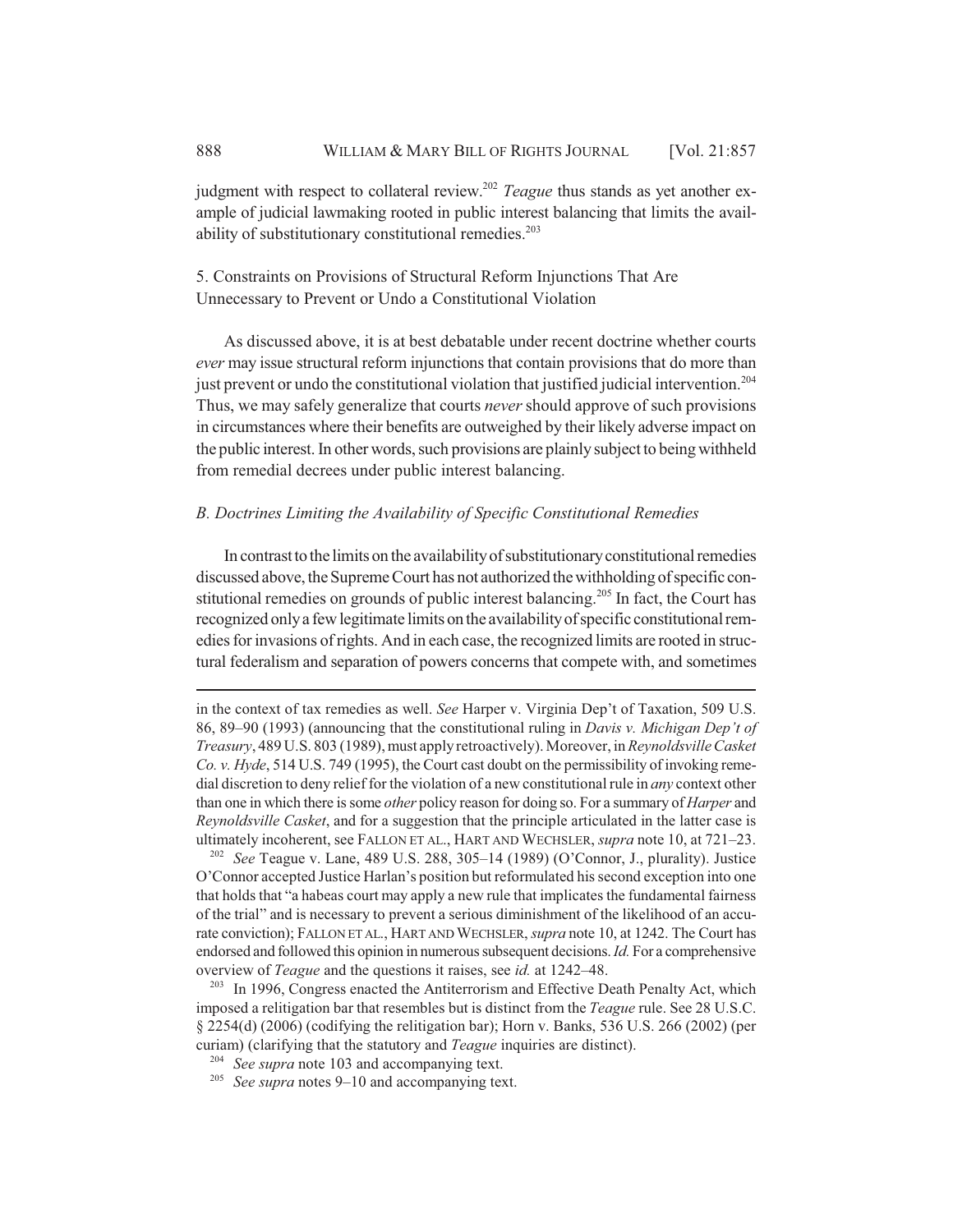trump, the powerful norm that courts should freely grant specific remedies to ameliorate ongoing or imminent violations of constitutional rights.

## 1. Judicial Federalism Doctrines

The Supreme Court has identified a number of circumstances in which lower federal courts should not provide litigants with a remedy—specific or otherwise—even if a claimant can establish an ongoing or imminent violation of her constitutional rights. Sometimes, lower federal courts must decline to proceed because Congress has imposed limitations on federal court intrusion into pending state court proceedings. Examples of such statutory limitations include the federal Anti-Injunction Act,<sup>206</sup> the Johnson Act of  $1934$ ,<sup>207</sup> and the Tax Injunction Act of  $1937$ .<sup>208</sup>

Moreover, the Court has itself developed a number of federalism doctrines that work to limit lower federal court jurisdiction over claims that fall within the literal terms of congressional grants of jurisdiction.<sup>209</sup> Some but not all of these doctrines can operate to deflect from federal court jurisdiction justiciable claims for specific relief for ongoing or imminent constitutional infringements that, absent federalism concerns, would be entirely appropriate for federal adjudication.<sup>210</sup> Examples of doctrines that

The district courts shall not enjoin, suspend or restrain the operation of, or compliance with, any order affecting rates chargeable by a public utility and made by a State administrative agency or a rate-making body of a State political subdivision, where:

- (1) Jurisdiction is based solely on diversity of citizenship or repugnance of the order to the Federal Constitution; and,
- (2) The order does not interfere with interstate commerce; and,
- (3) The order has been made after reasonable notice and hearing; and,
- (4) A plain, speedy and efficient remedy may be had in the courts of such State.

For a discussion of the Johnson Act of 1934, including an extension of its proscriptions to declaratory judgment and damages actions, see FALLON ET AL., HART AND WECHSLER, *supra* note 10, at 1042–43.

<sup>208</sup> The Tax Injunction Act of 1937, 28 U.S.C. § 1341 (2006), provides: "The district courts shall not enjoin, suspend, or restrain the assessment, levy or collection of any tax under State law where a plain, speedy, and efficient remedy may be had in the courts of such State." *See also supra* note 134. For a discussion of the scope and breadth of the Tax Injunction Act, including how its proscriptions have been extended to declaratory judgment and damages actions in both federal and state court, see FALLON ET AL., HART AND WECHSLER, *supra* note 10, at 1043–49.

<sup>209</sup> *See* FALLON ET AL., HART AND WECHSLER, *supra* note 10, at 1049–151, 1311–53.

<sup>210</sup> For example, there is a recognized doctrine that requires exhaustion of state nonjudicial remedies. *See id.* at 1050–57. But this doctrine generally does not apply to actions under 42

<sup>206</sup> The Anti-Injunction Act, 28 U.S.C. § 2283 (2006), provides: "A court of the United States may not grant an injunction to stay proceedings in a State court except as expressly authorized by Act of Congress, or where necessary in aid of its jurisdiction, or to protect or effectuate its judgments." For a comprehensive discussion of the Act, its history, and its recognized exceptions, see FALLON ET AL., HART AND WECHSLER, *supra* note 10, at 1019–41.

<sup>&</sup>lt;sup>207</sup> The Johnson Act of 1934, 28 U.S.C. § 1342 (2006), provides: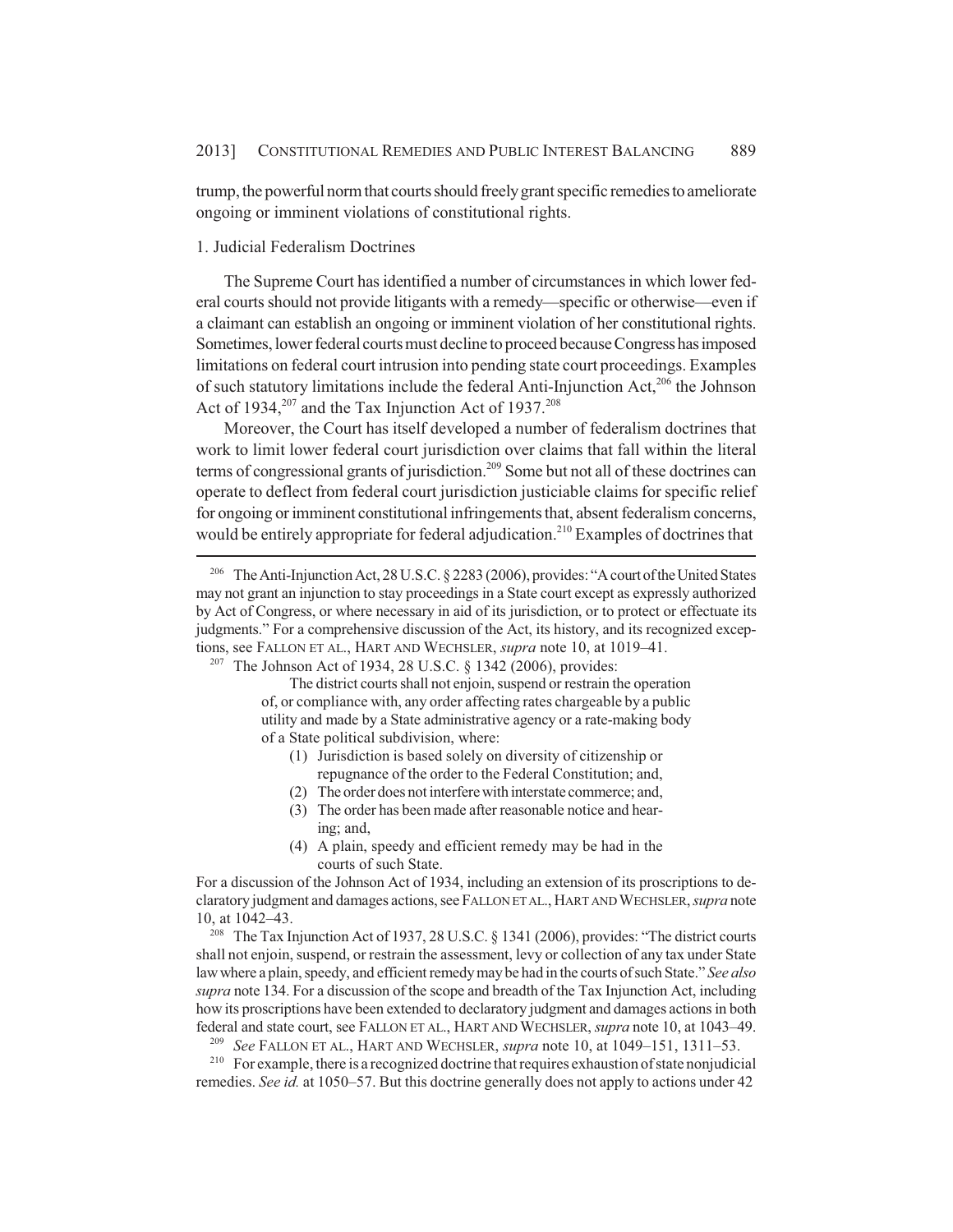can so operate include: *Pullman* abstention,<sup>211</sup> *Younger* abstention,<sup>212</sup> and the *Rooker-Feldman* doctrine.<sup>213</sup>

It bears emphasis that each of these doctrines, whether statutory or judicially created, is rooted in a constitutional imperative—federalism—that competes with the *ubi jus, ibi remedium* principle.<sup>214</sup> In other words, these doctrines are *not* grounded in concerns about any adverse effects that the specific constitutional remedy requested might have on the public interest. Moreover, and importantly, these doctrines do not authorize the withholding of relief altogether, as do the doctrines discussed above in connection with substitutionary constitutional remedies.<sup>215</sup> At most, they sometimes require that claimants forgo immediate specific remedies from a federal court and

<sup>211</sup> *See* R.R. Comm'n v. Pullman Co., 312 U.S. 496 (1941) (holding that federal courts should abstain from adjudicating the constitutionality of state enactments fairly open to interpretation until the state courts have been afforded a reasonable opportunity to pass on them). For a comprehensive discussion of *Pullman* abstention and related doctrines, including a note explaining that *Pullman* abstention applies to actions under 42 U.S.C. § 1983, and a note on abstention under *Burford v. Sun Oil Co.*, 319 U.S. 315 (1943) (authorizing abstention where a federal action challenges certain state administrative action subject to timely and adequate state court review) and *Louisiana Power & Light Co. v. City of Thibodaux*, 360 U.S. 25 (1959) (authorizing abstention where a federal action implicates difficult questions of state law bearing on important state policy problems whose import transcends the underlying case), see FALLON ET AL., HART AND WECHSLER, *supra* note 10, at 1057–83.

<sup>212</sup> *See* Younger v. Harris, 401 U.S. 37 (1971) (holding that federal courts should abstain from hearing constitutional challenges that can be raised in a pending state court criminal prosecution). For a comprehensive discussion of *Younger* and related doctrines, including the restriction of *Younger* to pending cases under the rule recognized in *Steffel v. Thompson*, 415 U.S. 452 (1974), the limitation on *Steffel* recognized in *Hicks v. Miranda*, 422 U.S. 332 (1975) (holding that the federal court should abstain if the state initiates criminal proceedings after the initiation of the federal action but before any proceedings of substance on the merits have taken place in federal court), and the extension of *Younger* to the civil context, see FALLON ET AL., HART AND WECHSLER, *supra* note 10, at 1083–128.

<sup>213</sup> The so-called *Rooker-Feldman* doctrine, named for *Rooker v. Fidelity Trust Co.*, 263 U.S. 413 (1923), and *District of Columbia Court of Appeals v. Feldman*, 460 U.S. 462 (1983), prohibits parties subject to adverse state-court judgments rendered before federal proceedings were commenced from receiving relief from those judgments in federal court other than by means of a petition for a writ of certiorari to the Supreme Court under 28 U.S.C. § 1257 (2006). *See* Exxon Mobil Corp. v. Saudi Basic Indus. Corp., 544 U.S. 280 (2005). For a discussion of the *Rooker-Feldman* doctrine, see FALLON ET AL., HART AND WECHSLER, *supra* note 10, at 1346–53.

<sup>214</sup> *See supra* note 13 and accompanying text.

<sup>215</sup> *See also id.* at 1937 (observing that a reading of the Prison Litigation Reform Act of 1995, 18 U.S.C. § 3626 (2006), that would preclude a remedy for unconstitutional prison overcrowding "would raise serious constitutional concerns" (citing Bowen v. Mich. Acad. of Family Physicians, 476 U.S. 667, 681 n.12 (1986))); *cf.* Brown v. Plata, 131 S. Ct. 1910, 1947 (2011) (observing that the ongoing constitutional violation of prison overcrowding "requires a remedy").

U.S.C. § 1983, *see id.* at 1052–53 (discussing *Patsy v. Bd. of Regents*, 457 U.S. 496 (1982)), although there are a few recognized exceptions to the *Patsy* rule. *See id.* at 1054–56.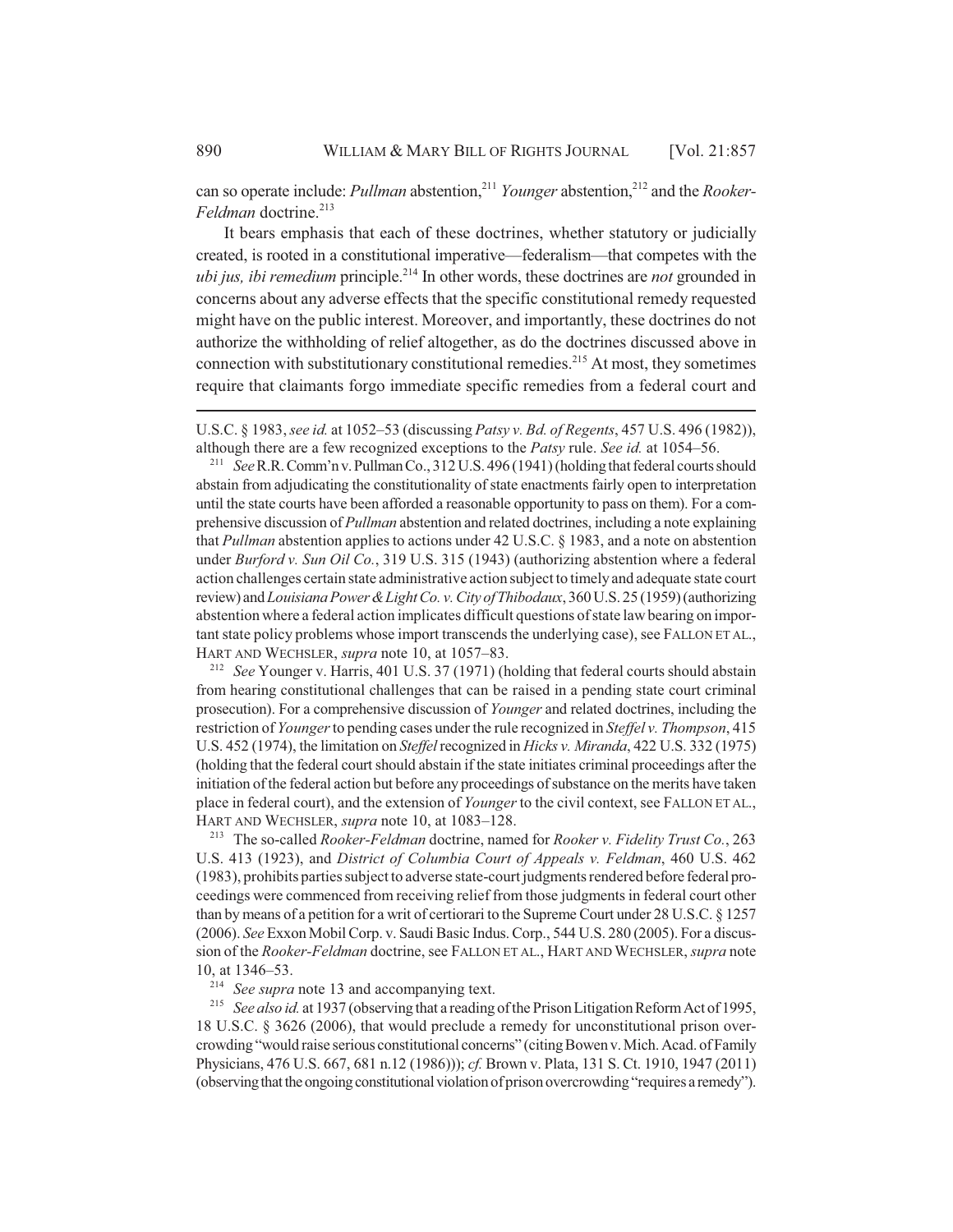instead seek relief from a state court—substitutionary or specific—that cannot be withheld as a matter of due process. $216$ 

## 2. Statutory Preclusion

The Supreme Court also has recognized that Congress has the authority to enact statutes that preclude otherwise justiciable and proper claims seeking specific constitutional relief and divert such claims into alternative and exclusive statutory or administrative enforcement regimes. One example, already mentioned, requires claimants seeking a refund for an unconstitutional federal tax to forgo a claim for specific relief and to seek an administrative refund remedy before suing the United States.<sup>217</sup> Another was validated in *Yakus v. United States*, 218 where the Court upheld legislation prohibiting a criminal defendant from seeking nullification of the law authorizing the prosecution where the defendant had already had an opportunity to challenge it in a prior administrative proceeding.219 More recently, in *Elgin v. Department of the Treasury*,<sup>220</sup> the Court held that the federal Civil Service Reform Act<sup>221</sup> provides the exclusive avenue to judicial review when a qualifying federal employee challenges an adverse employment action by arguing that the federal statute requiring the action is unconstitutional on its face.<sup>222</sup> And in *Smith v. Robinson*,<sup>223</sup> the Court held that the federal Education of the Handicapped  $Act^{224}$  provided the exclusive avenue for specific

<sup>222</sup> *See* 132 S. Ct. at 2132–40.

<sup>216</sup> *See supra* Part II.B.2.e and especially note 134 (explaining that specific remedies to enjoin the collection of an unconstitutional tax are frequently unavailable but that due process requires the provision of post-deprivation relief for unconstitutionally exacted taxes). Due process protects those seeking specific constitutional relief in a federal court from the double whammy of being told to seek a remedy elsewhere and then subsequently being told that a sovereign immunity doctrine makes the relief unavailable in the alternative forum. *Cf.* Henry M. Hart, Jr., *The Power of Congress to Limit the Jurisdiction of Federal Courts: An Exercise in Dialectic*, 66 HARV. L. REV. 1362, 1366–70 (1953) (discussing this theoretical dilemma and opining that it would be unconstitutional to provide fewer than one bite at the constitutional apple).

<sup>217</sup> *See* 26 U.S.C. § 7421(a) (2006) (precluding, with limited exceptions, any suit for the purpose of restraining the collection of any tax); United States v. Clintwood Elkhorn Mining Co., 128 S. Ct. 1511 (2008) (detailing how a taxpayer forced to pay an unlawful federal tax must seek a refund administratively before suing the government for a refund under the Tucker Act); *see also supra* notes 134 & 137 and accompanying text.

<sup>&</sup>lt;sup>218</sup> 321 U.S. 414 (1944).

<sup>219</sup> *See id.* at 443–48. For a discussion of *Yakus* and related cases and developments, including a note questioning whether the scheme upheld in *Yakus* would be constitutional absent the exigency of potential wartime inflation that was present in that case, see FALLON ET AL., HART AND WECHSLER, *supra* note 10, at 322–24.

<sup>220</sup> 132 S. Ct. 2126 (2012).

<sup>221</sup> 5 U.S.C. § 1101 et seq. (2006).

<sup>223</sup> 468 U.S. 992 (1984).

 $224$  20 U.S.C. § 1400 et seq. (2006). The statute is now known as the Individuals with Disabilities Education Act. *Id.* § 1400(a).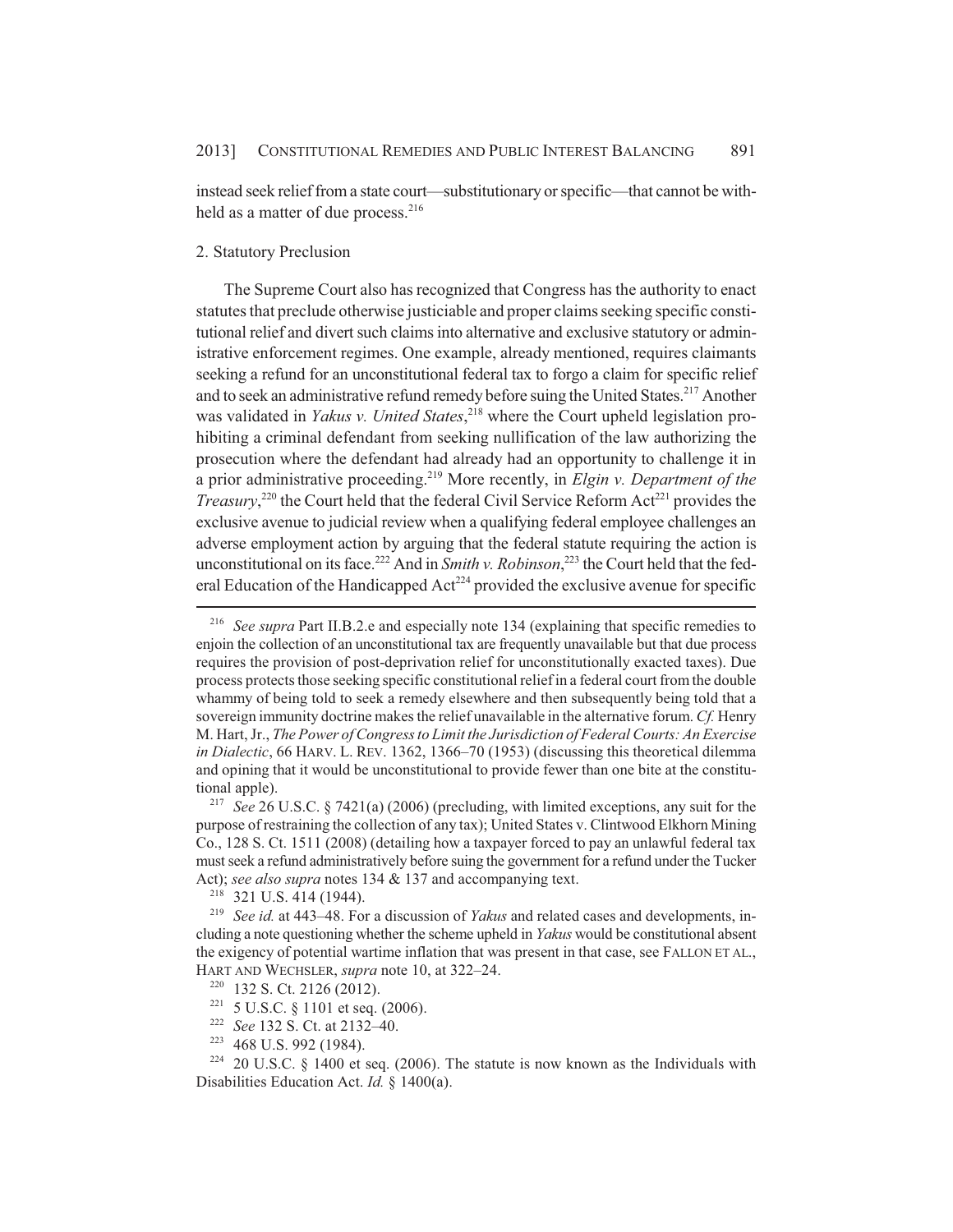relief from state and local officials under an equal protection claim that was virtually identical to an authorized statutory discrimination claim.<sup>225</sup>

But again, in each instance, the refusal to provide relief was rooted in an imperative of constitutional structure—i.e., the obligation under separation of powers concerns to honor congressional authority over remedies—and not in any expressed judicial concern about the effect that the relief sought might have on the public interest. Moreover, as with the judicial federalism doctrines, the Court has emphasized that an entirely different question would be presented if the preclusive and diversionary statute would have the effect of extinguishing the claim for a constitutional remedy altogether.<sup>226</sup>

IV. A LINK TO CONSTITUTIONALLY NECESSARY REMEDIES?

Parts II and III have shown that the modern Supreme Court frequently exercises its normative and allocative discretion with respect to public interest balancing $^{227}$  to formulate doctrines that require lower courts to withhold substitutionary constitutional relief and to leave wholly realized constitutional harms entirely without a remedy. They also have shown that, in contrast, the modern Court has treated the provision of specific constitutional remedies as routine, at least in cases where neither a judicial federalism nor a statutory preclusion doctrine applies. And even in these rather exceptional cases, the Court has expressed an unwillingness to countenance the withholding of remedies altogether; instead, it has emphasized that "serious constitutional concerns" would ensue if effective constitutional relief were unavailable in the alternative forums to which it has redirected some claimants pressing claims for specific relief.<sup>228</sup>

This final Part considers whether it is appropriate to draw from the described judicial behavior and statements any conclusions with respect to constitutionally necessary remedies.229 The topic is vast, and it will require another paper to fully explore whether the Court's willingness to engage in public interest balancing to withhold substitutionary, but not specific, constitutional remedies tracks a firm constitutional limit on judicial and congressional remedial prerogative.230 But with that caveat, I believe that the differential treatment the Court accords such remedies with respect to public

<sup>225</sup> *See Smith*, 468 U.S. at 1009–13. For an analysis of "proxy" enforcement of the Constitution in and through sub-constitutional regimes such as the examples just discussed, see John F. Preis, *Constitutional Enforcement by Proxy*, 95 VA. L. REV. 1663 (2009).

<sup>226</sup> *See Smith*, 468 U.S. at 1012 n.15 (emphasizing that the statutory remedy simply replaced the constitutional one and that "[t]here is no issue here of Congress' ability to preclude the federal courts from granting a remedy for a constitutional deprivation").

<sup>227</sup> *See supra* note 9.

<sup>228</sup> *See supra* notes 215–16 & 226 and accompanying text.

<sup>229</sup> For a summary of views on constitutionally necessary remedies, see *supra* notes 13–19 and accompanying text.

<sup>230</sup> *See* Fallon, *Jurisdiction-Stripping*, *supra* note 10, at 1104–05 (opining that a comprehensive theory of constitutionally necessary remedies would likely require book-length treatment).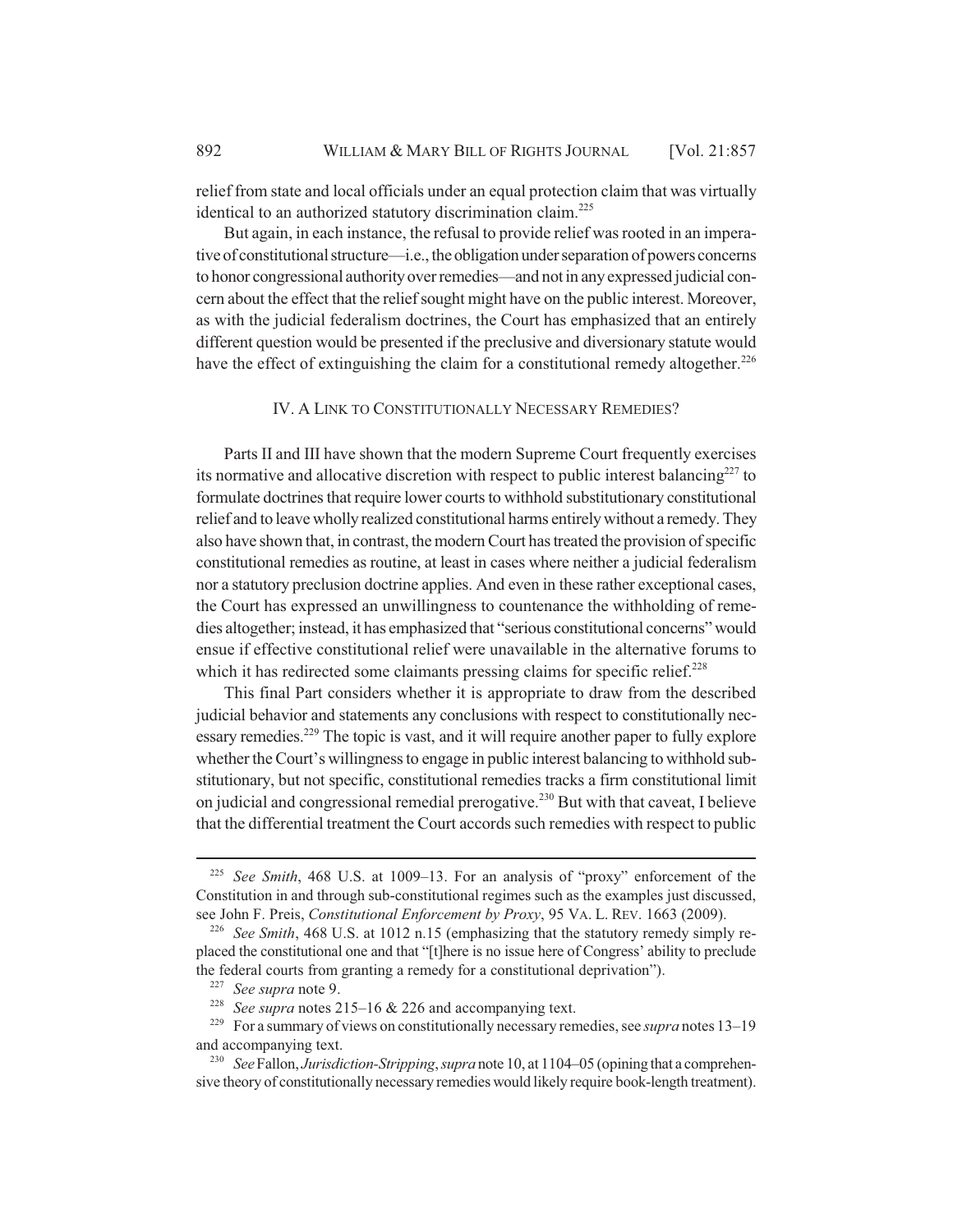interest balancing supports a two-part hypothesis. First, substitutionary constitutional remedies, while integral as a class to the proper functioning of our constitutional order, are properly regarded as individually contingent; such remedies are susceptible to legislative or judicial expansion, contraction, or replacement as the perceived public interest dictates. Second, specific constitutional remedies should be freely available for most justiciable and meritorious claims of constitutional right. Moreover, an effective constitutional remedy should be available from the alternative forum in those exceptional cases where claimants seeking specific relief are legitimately subject to diversion from federal court by a judicial federalism or statutory preclusion doctrine. And public interest balancing should not be employed in connection with claims for specific constitutional relief.

Obviously, the fact that the Supreme Court has engaged in public interest balancing to fashion doctrines requiring lower courts to withhold each type of substitutionary constitutional remedy goes a very long way towards refuting any *descriptive* claim that such remedies are constitutionally mandatory. Indeed, if one eschews purely normative or historical argument and seeks to develop a theory of constitutionally necessary remedies that rationalizes what the modern Court actually has done, one simply cannot maintain that a wholly realized violation of an individual constitutional right requires, ipso facto, a damages award, the subsequent exclusion of evidence, the reversal of a tainted conviction, or (most obviously) a structural reform injunction containing constitutionally extraneous provisions. The now well-established doctrines limiting the availability of these substitutionary constitutional remedies, discussed above, $^{231}$ render such an argument difficult to sustain.

The argument that substitutionary constitutional remedies are constitutionally contingent also survives a shift in perspective from the descriptive to the normative. Certainly, the elimination without replacement of any one class of substitutionary constitutional remedy—let alone the wholesale elimination of all classes of such remedies—would raise a very serious constitutional issue. And just as certainly, the curtailment or elimination of certain substitutionary constitutional remedies would raise graver concerns than the curtailment or elimination of other substitutionary constitutional remedies; the necessity of any one type of substitutionary constitutional remedy surely should vary depending on the nature of the underlying violation that is alleged.<sup>232</sup> Even so, there are several reasons for treating substitutionary constitutional remedies—as a class—as inherently contingent and subject to legitimate alteration by Congress or the Supreme Court.

Substitutionary constitutional remedies are often and accurately described as species of sub-constitutional common law because they lack the textual and historical

<sup>231</sup> *See supra* Part III.A.

<sup>232</sup> *See generally* John C. Jeffries, Jr., *Disaggregating Constitutional Torts*, 110 YALE L.J. 259 (2000) (arguing persuasively that the granting and withholding of constitutional remedies ought to vary depending on the underlying claim and the underlying constitutional right asserted in support of the claim).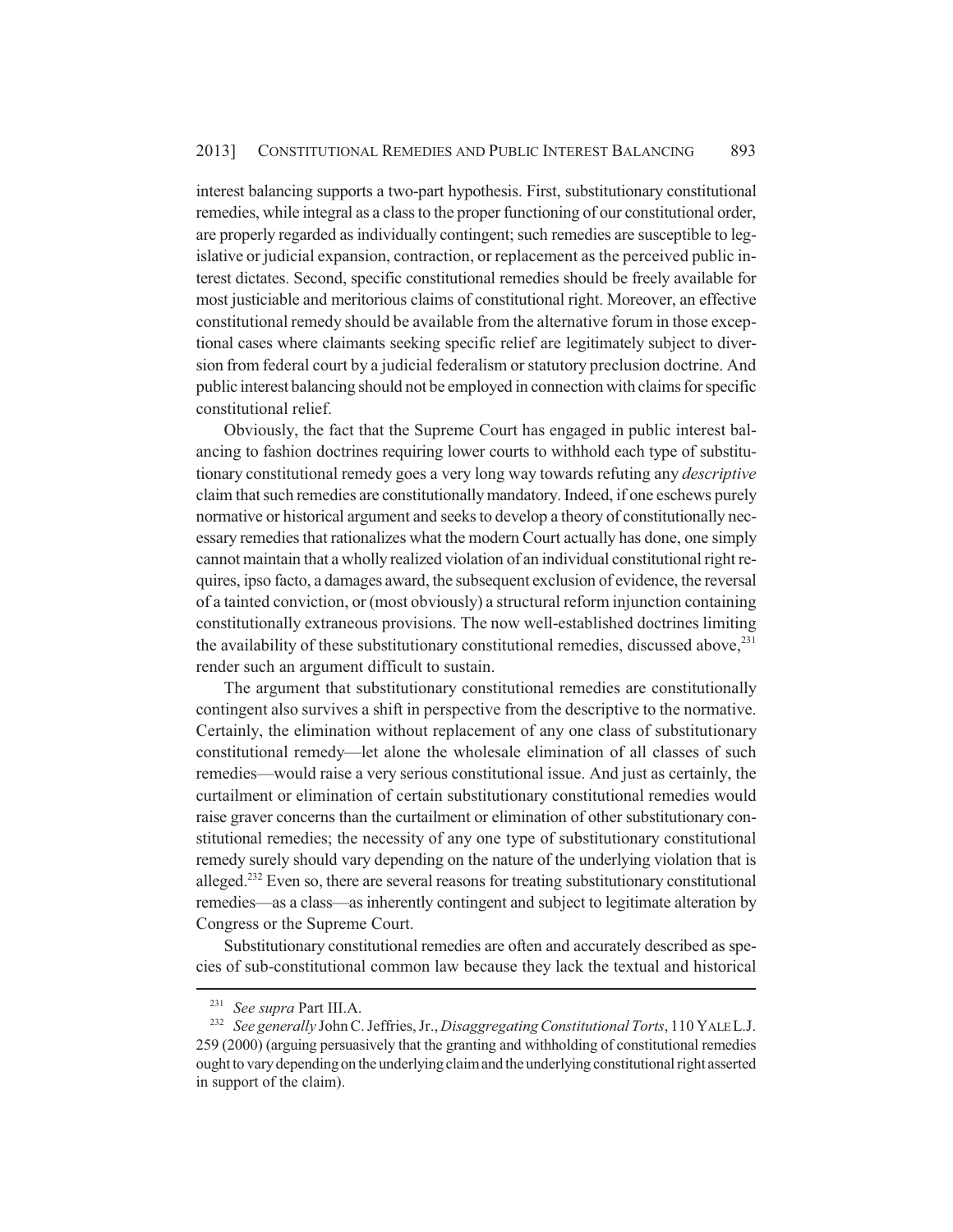pedigrees of their specific remedial counterparts.233 By their very nature, they fail to prevent or undo the constitutional harm to which they are responsive.<sup> $234$ </sup> They most frequently apply only to the wholly concluded discretionary actions of the many individuals who necessarily exercise government power in modern society; they typically are *not* available to ameliorate the unconstitutional legislative or executive policies or customs that are more readily attributed to a coordinated branch of the government than the unlawful act of a single government agent.<sup>235</sup> And finally, they can visit very significant costs on members of the polity who employ or contract with the targeted defendant, including of course the symbolically potent release of the dangerous criminal by operation of the exclusionary rule "because the constable has blundered."<sup>236</sup> In view of all these things, it is an uphill battle to argue that courts *always* must issue a substitutionary constitutional remedy upon finding a wholly concluded invasion of an individual constitutional right, irrespective of the perceived effect such a remedy might have on the public interest.

Specific constitutional remedies, in contrast, present quite a different set of considerations. Specific constitutional remedies are far more closely tied to constitutional text and structure. Two such remedies—habeas corpus and just compensation for takings claims—are explicitly contemplated, $^{237}$  and the rest are strongly implied, at least once one accepts the legitimacy of the anticipatory action for specific relief by a party with Article III standing.<sup>238</sup> Moreover, and just as importantly, the enforcement of individual

<sup>234</sup> Paul Gewirtz has argued that the law of remedies is by its nature "a jurisprudence of deficiency, of what is lost between declaring a right and implementing a remedy." Paul Gewirtz, *Remedies and Resistance*, 92 YALE L.J. 585, 587 (1983). Gerwitz's statements describe reality with respect to all remedies but apply with special force to substitutionary remedies.

- <sup>236</sup> *See* People v. Defore, 150 N.E. 585, 587 (N.Y. 1926).
- <sup>237</sup> *See supra* Parts II.B.2.c–d.

<sup>238</sup> There is broad agreement that nullification of unconstitutional laws by the subject of government enforcement actions is the quintessentially necessary constitutional remedy from an Article III court with the power of judicial review. *See supra* note 105 and accompanying text.

<sup>233</sup> *See, e.g.*, Meltzer, *supra* note 26, at 29–34 (comparing *Chapman* with *Bivens* and arguing that both rules are at least partially sub-constitutional); Monaghan, *supra* note 24, at 200 n.30 (describing the *Chapman* harmless error rule as constitutional common law); Monaghan, *supra* note 23, at 3–10 (describing the exclusionary rule as example of constitutional common law); *id.* at 23–24 (describing the implied *Bivens* damages remedy as constitutional common law). Of all the recognized substitutionary constitutional remedies, it is perhaps hardest to envision the permissible elimination of a right to secure reversal of a criminal conviction tainted by constitutional error. But the Supreme Court has repeatedly stated that there is no constitutional right to an appeal. *See* Pennsylvania v. Finley, 481 U.S. 551, 555–56 (1987) (quoting Ross v. Moffitt, 417 U.S. 600, 610–11 (1974)); Jones v. Barnes, 463 U.S. 745, 751 (1983); McKane v. Durston, 153 U.S. 684, 687 (1894). Moreover, no general right to appeal existed in colonial or English practice, in the states at the time of the Founding, or in the federal courts until 1891. *See* Meltzer, *supra* note 26, at 6 (collecting authority). In view of all this, it is difficult to claim that there is a constitutional right to secure post hoc reversal of a conviction infected by constitutional error.

<sup>235</sup> *See supra* Part II.C.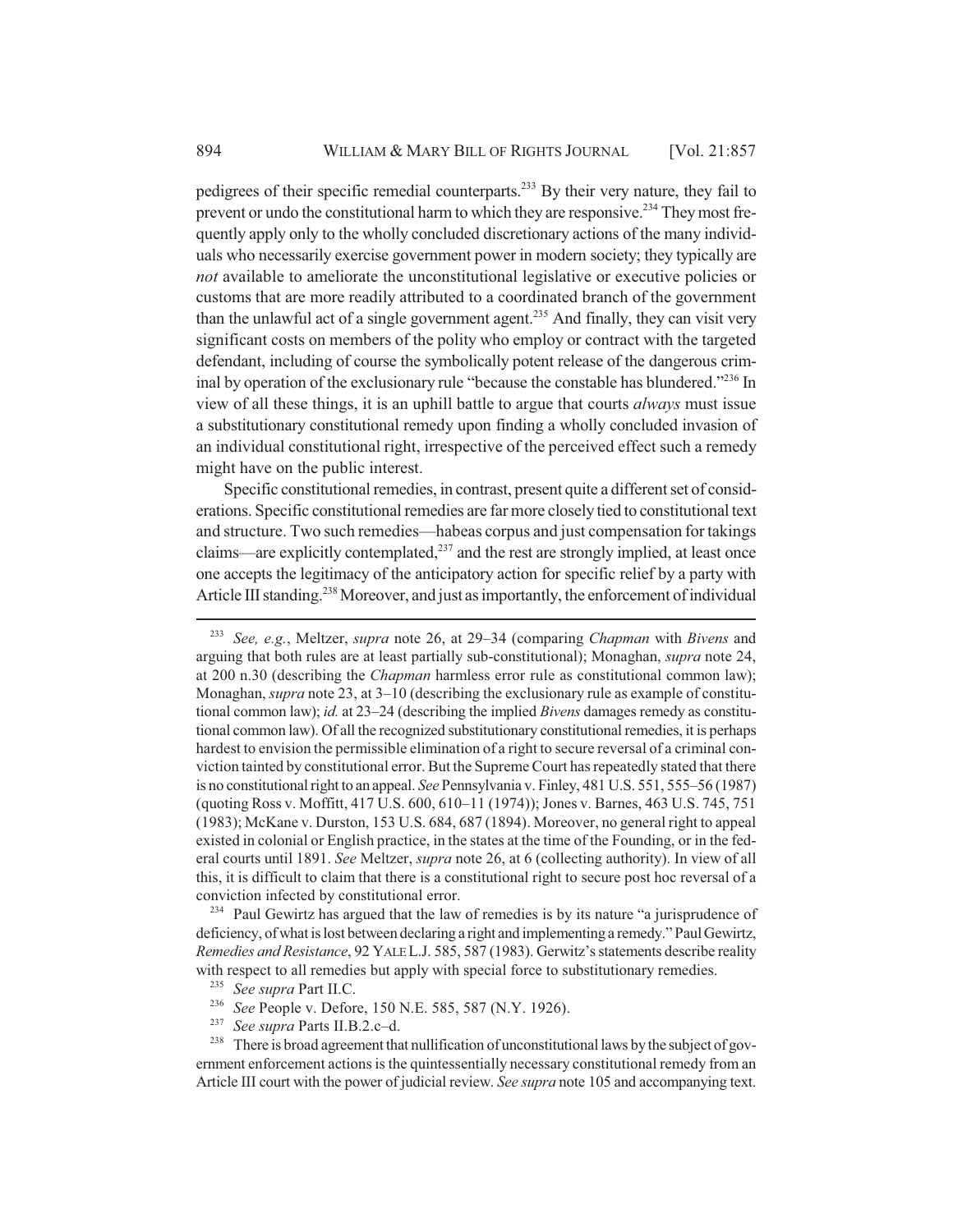rights through specific relief protects constitutional *structure* in much the same way that the enforcement of structure through the power of judicial review can protect individual rights.239 As already discussed, specific remedies tend to be available *only* in situations where the government action being challenged is undertaken pursuant to some "law"—i.e., some policy or custom directly attributable to one of the political branches of the federal and state governments.<sup>240</sup> Thus, specific remedies reasonably may be seen as more essential than their substitutionary counterparts for keeping the coordinate federal branches and the states within constitutional boundaries at the *lawmaking* level.

One final point is also worth noting. The most comprehensive descriptive account of constitutionally necessary remedies to be found in the academic literature—an analysis provided by Professor Fallon in a recent *Virginia Law Review* article<sup>241</sup>—is entirely consistent with the hypothesis that this Part advances. Fallon begins by noting the primacy of Professor Henry Hart's observation that complaints about the preclusion of a particular remedy "can rarely be of constitutional dimension."<sup>242</sup> But Fallon then observes that Hart, who wrote in 1953 before the explosion of substitutionary constitutional remedies and related doctrines that occurred during and after the Warren Court years, was troubled by the notion that constitutional remedies could be withheld altogether.<sup>243</sup> Fallon draws on this background to describe the theory of constitutionally necessary remedies that he and Professor Meltzer proposed in 1991—that there be a rebuttable presumption in favor of effective relief in all cases, and a sufficient scheme of remedies to keep government officials answerable to the demands of the Constitution<sup>244</sup>—as being designed to harmonize modern doctrinal reality (in which constitutional remedies are often withheld) with Hart's claims about constitutional remedies.<sup>245</sup>

<sup>239</sup> *See* Nat'l Fed'n of Indep. Bus. v. Sebelius, 132 S. Ct. 2566, 2578 (2012) (citing New York v. United States, 505 U.S. 144, 181 (1992)) (describing how our federalist structure preserves individual liberties); *see also id.* ("By denying any one government complete jurisdiction over all the concerns of public life, federalism protects the liberty of the individual from arbitrary power." (quoting Bond v. United States, 131 S. Ct. 2355, 2364 (2011))).

<sup>240</sup> *See supra* Part II.C.

<sup>241</sup> *See* Fallon, *Jurisdiction-Stripping*, *supra* note 10, at 1104–15. Fallon's account elaborates on the general theory of constitutionally necessary remedies he and Professor Meltzer initially proposed in 1991. *See* Fallon & Meltzer, *supra* note 16, at 1787–91.

<sup>242</sup> Fallon, *Jurisdiction-Stripping*, *supra* note 10, at 1105 (quoting Hart, *supra* note 216, at 1366) (internal quotation marks omitted).

<sup>&</sup>lt;sup>243</sup> *Id.* at 1106 (observing that the question of whether constitutional remedies may be entirely withheld has never really been squarely presented because of "[t]he multiplicity of remedies, and the fact that Congress has seldom if ever tried to take them all away" (quoting Hart, *supra* note 216, at 1369)).

<sup>244</sup> *See supra* notes 17–19 and accompanying text (summarizing Fallon & Meltzer, *supra* note 16, at 1787–91).

<sup>245</sup> *See* Fallon, *Jurisdiction-Stripping*, *supra* note 10, at 1107–08.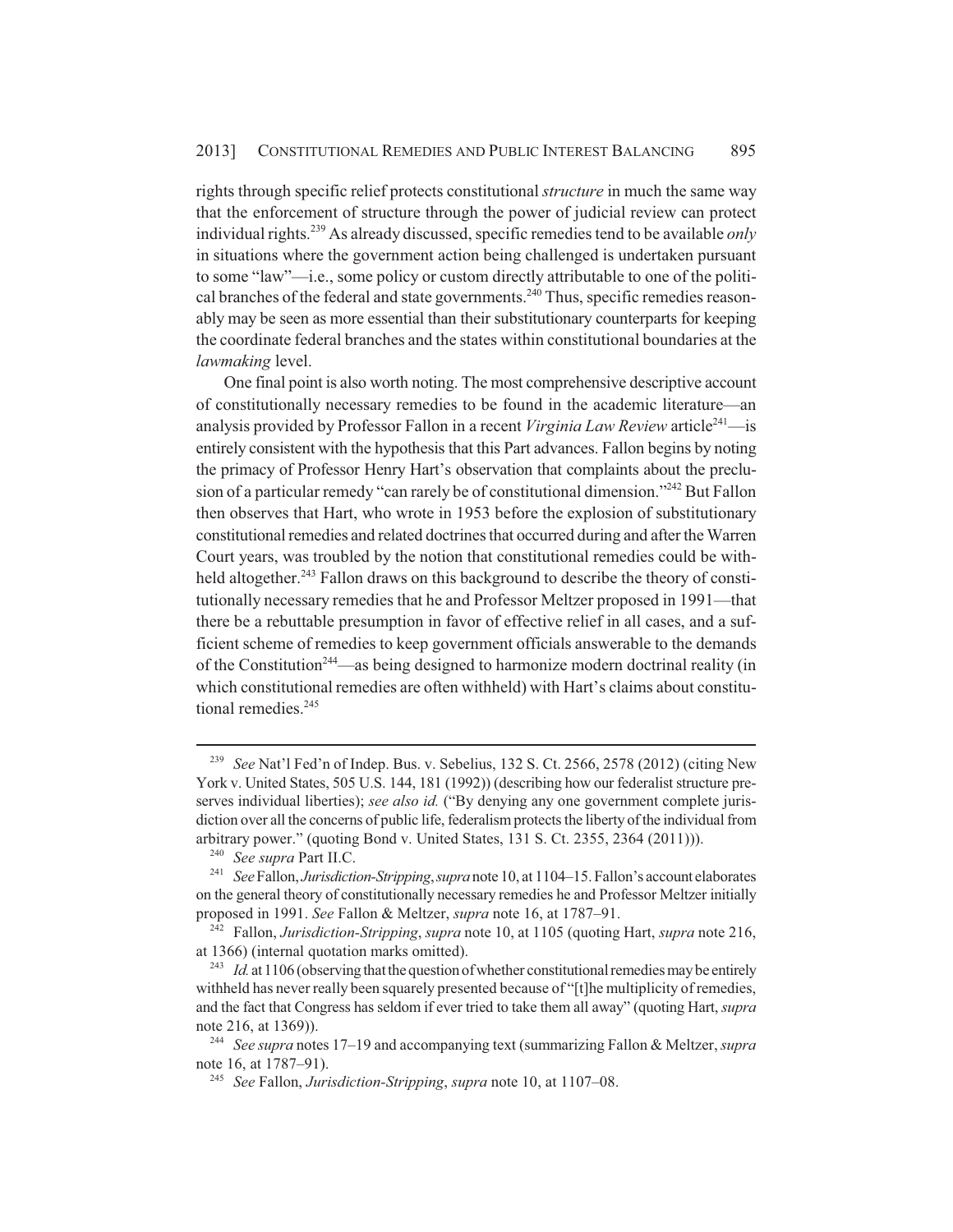Turning to what the modern Court has said and done, Professor Fallon identifies five classes of constitutional remedies that should be regarded as constitutionally necessary.246 Interestingly, not one of these five classes contains any substitutionary constitutional remedy. Instead, the five classes largely describe the field of specific constitutional remedies discussed in Part II.B of this paper: (1) nullification of constitutionally invalid laws,  $247$  (2) habeas corpus,  $248$  (3) post-deprivation monetary remedies for coercive deprivations of property and liberty,  $249$  (4) injunctive or similarly effective relief against ongoing deprivations of constitutional rights that would not be adequately compensable by damages,<sup>250</sup> and (5) remedies for deprivations of "new property."<sup>251</sup> Thus, although he travels a different road, Fallon arrives at the same destination to which we are led by an examination of the Court's use of public interest balancing to withhold constitutional remedies.

#### **CONCLUSION**

The use of traditional law/equity terms to classify constitutional remedies can operate to obscure important truths about how modern courts behave in issuing and administering such remedies. It is far more useful to reclassify constitutional remedies in terms of how they function. Do they provide the original thing or condition to which the claimant was entitled? Or do they provide something else? If the former, they are specific; if the latter, they are substitutionary.

The adoption of a functional classification of constitutional remedies is clarifying. It reveals that the conventional account of our remedial tradition, which associates the discretionary withholding of remedies under public interest balancing only with the specific remedies typically issued in equity, has things entirely wrong with respect to constitutional remedies. In the context of constitutional remedies, the modern Supreme Court uses public interest balancing only to withhold the substitutionary remedies

<sup>251</sup> *See* Fallon, *Jurisdiction-Stripping*, *supra* note 10, at 1114–15. This class includes claims based on individual constitutional rights, such as equal protection or due process, arising from the government's distribution of statutorily created entitlements. *See id.* at 1114. Such claims are a subset of the claims seeking specific relief for ongoing or imminent constitutional violations discussed in Part II.B.2.b.

<sup>246</sup> *See id.* at 1108–15.

<sup>247</sup> *See id.* at 1108.

<sup>248</sup> *See id.* at 1109.

<sup>249</sup> *See id.* at 1109–11. Professor Fallon discusses the tax refund and takings cases under this heading. *See id.*

<sup>&</sup>lt;sup>250</sup> *See id.* at 1111–13. In describing this class of remedies as encompassing only those claims for injunctive relief that would not be adequately compensated by damages, Professor Fallon nods to the traditional idea that injunctive relief will not lie where there is an adequate remedy at law. But in his discussion of the class, Fallon acknowledges that the modern Supreme Court has treated injunctive relief as routine since *Brown v. Board of Education*, 347 U.S. 483 (1954). *See* Fallon, *Jurisdiction-Stripping*, *supra* note 10, at 1112–13.